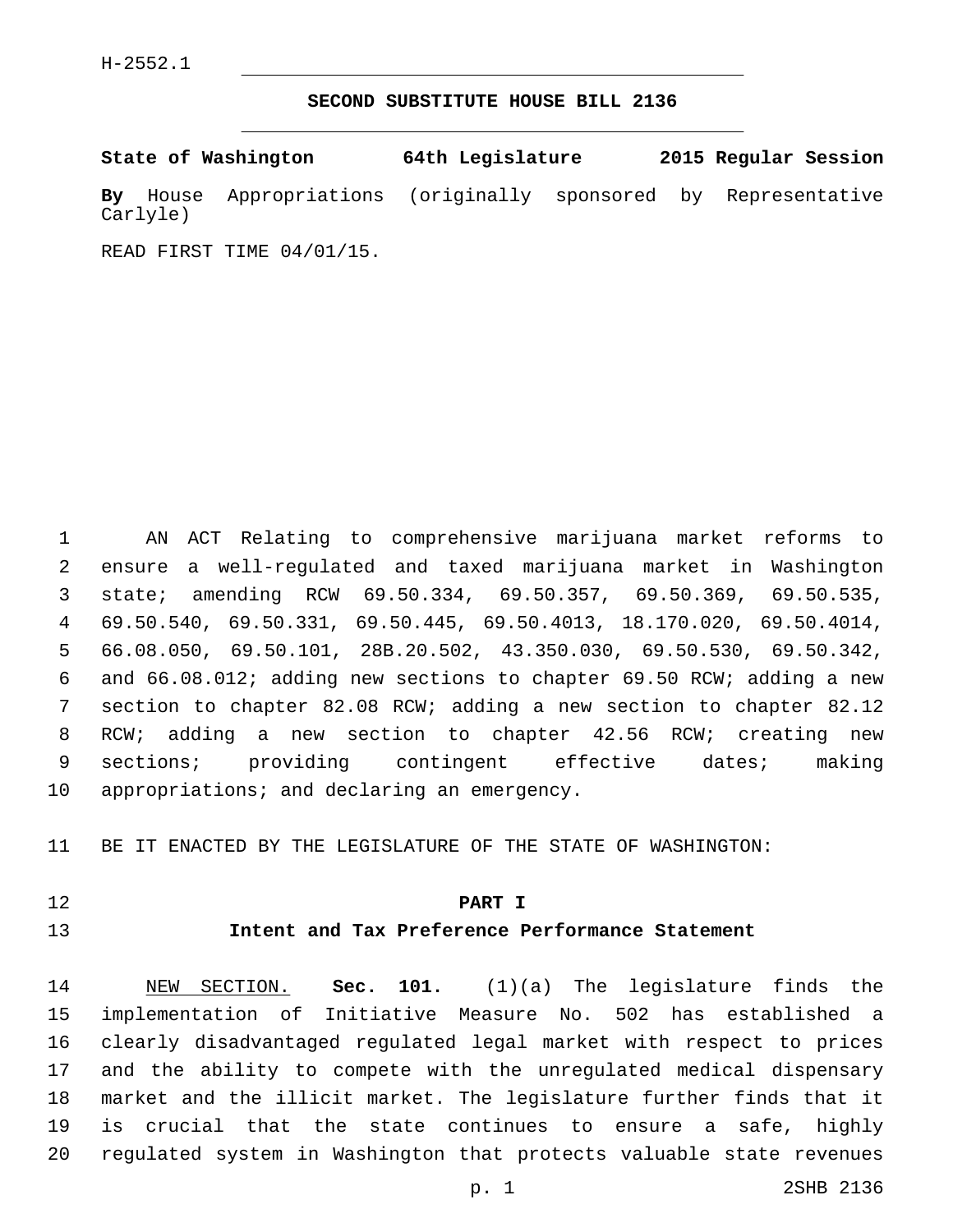while continuing efforts towards disbanding the unregulated marijuana markets. The legislature further finds that ongoing evaluation on the impact of meaningful marijuana tax reform for the purpose of stabilizing revenues is crucial to the overall effort of protecting the citizens and resources of this state. The legislature further finds that a partnership with local jurisdictions in this effort is imperative to the success of the legislature's policy objective. The legislature further finds that sharing revenues to promote a successful partnership in achieving the legislature's intent should be transparent and hold local jurisdictions accountable for their use of state shared revenues. Therefore, the legislature intends to reform the current tax structure for the regulated legal marijuana system to create price parity with the large medical and illicit markets with the specific objective of increasing the market share of the legal and highly regulated marijuana market. The legislature further intends to share marijuana tax revenues with local jurisdictions for public safety purposes and to facilitate the ongoing process of ensuring a safe regulated marijuana market in all 19 communities across the state.

 (b) The legislature further finds marijuana use for qualifying patients is a valid and necessary option health care professionals may recommend for their patients. The legislature further finds that while recognizing the difference between recreational and medical use of marijuana, it is also imperative to distinguish that the authorization for medical use of marijuana is different from a valid prescription provided by a doctor to a patient. The legislature further finds the authorization for medical use of marijuana is unlike over-the-counter medications that require no oversight by a health care professional. The legislature further finds that due to the unique characterization of authorizations for the medical use of marijuana, the policy of providing a tax preference benefit for patients using an authorization should in no way be construed as precedent for changes in the treatment of prescription medications or over-the-counter medications. Therefore, the legislature intends to provide qualifying patients and their designated providers a retail sales and use tax exemption on marijuana purchased or obtained for medical use when authorized by a health care professional.

 (2)(a) This subsection is the tax preference performance statement for the retail sales and use tax exemption for marijuana purchased or obtained by qualifying patients or their designated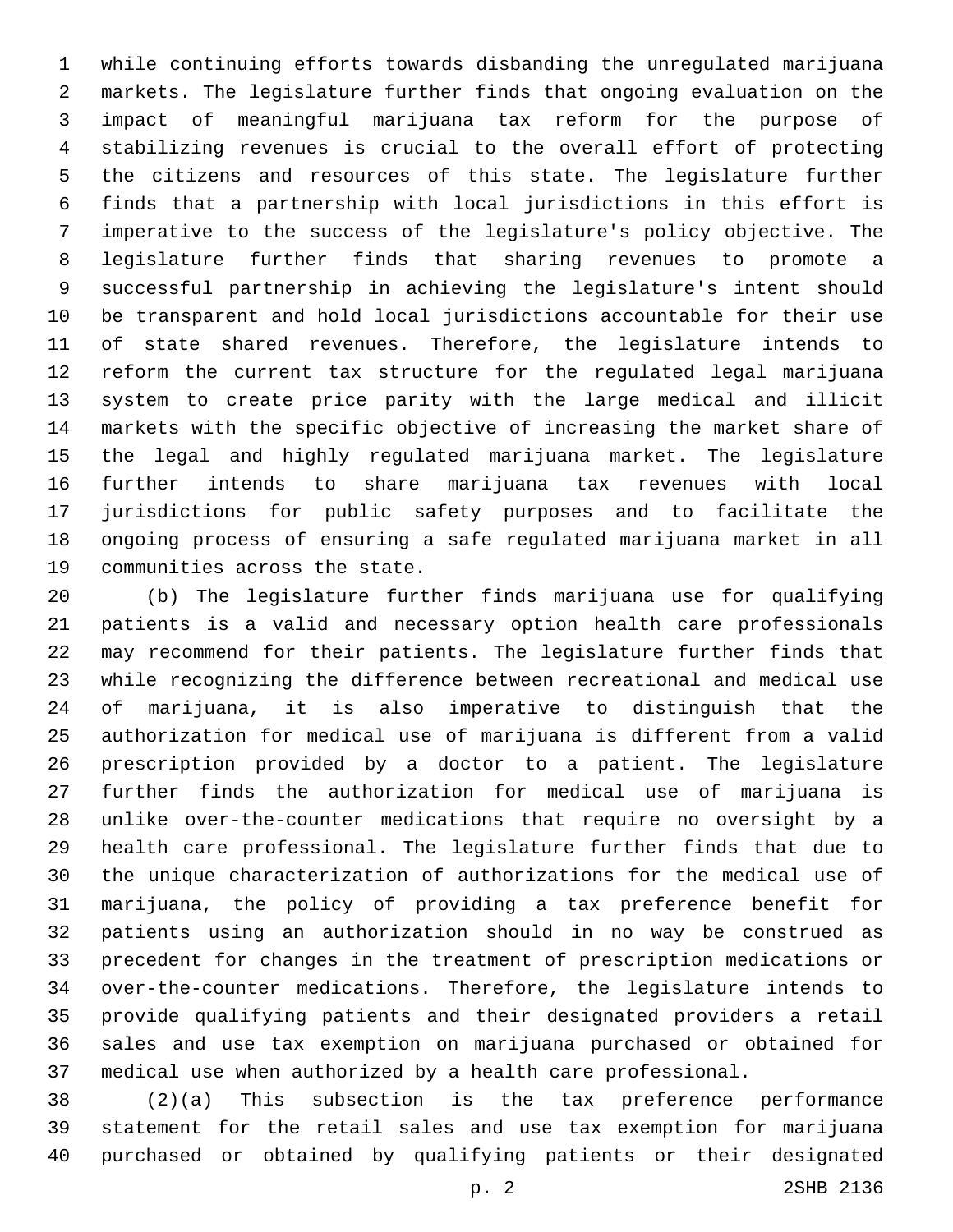providers provided in sections 208(1) and 209(1) of this act. The performance statement is only intended to be used for subsequent evaluation of the tax preference. It is not intended to create a private right of action by any party or be used to determine 5 eligibility for preferential tax treatment.

 (b) The legislature categorizes the tax preference as one intended to accomplish the general purposes indicated in RCW  $82.32.808(2)(e)$ .

 (c) It is the legislature's specific public policy objective to provide qualifying patients and their designated providers a retail sales and use tax exemption on marijuana purchased or obtained for medical use when authorized by a health care professional.

 (d) To measure the effectiveness of the exemption provided in this act in achieving the specific public policy objective described in (c) of this subsection, the department of revenue must provide the necessary data and assistance to the state liquor and cannabis board 17 for the report required in RCW 69.50.535.

#### **PART II**

# **Marijuana Excise Tax, Exemptions, and Distribution of Revenues Contracting for Illegal Marijuana Eradication**

 **Sec. 201.** RCW 69.50.334 and 2013 c 3 s 7 are each amended to 22 read as follows:

23 (1) The action, order, or decision of the state liquor 24 ((control)) and cannabis board as to any denial of an application for the reissuance of a license to produce, process, or sell marijuana, or as to any revocation, suspension, or modification of any license 27 to produce, process, or sell marijuana, ((shall)) or as to the administrative review of a notice of unpaid trust fund taxes under section 202 of this act, must be an adjudicative proceeding and subject to the applicable provisions of chapter 34.05 RCW.

 $((+1+))$  (2) An opportunity for a hearing may be provided to an applicant for the reissuance of a license prior to the disposition of the application, and if no opportunity for a prior hearing is provided then an opportunity for a hearing to reconsider the 35 application must be provided the applicant.

36  $((+2))$   $(3)$  An opportunity for a hearing must be provided to a licensee prior to a revocation or modification of any license and,

p. 3 2SHB 2136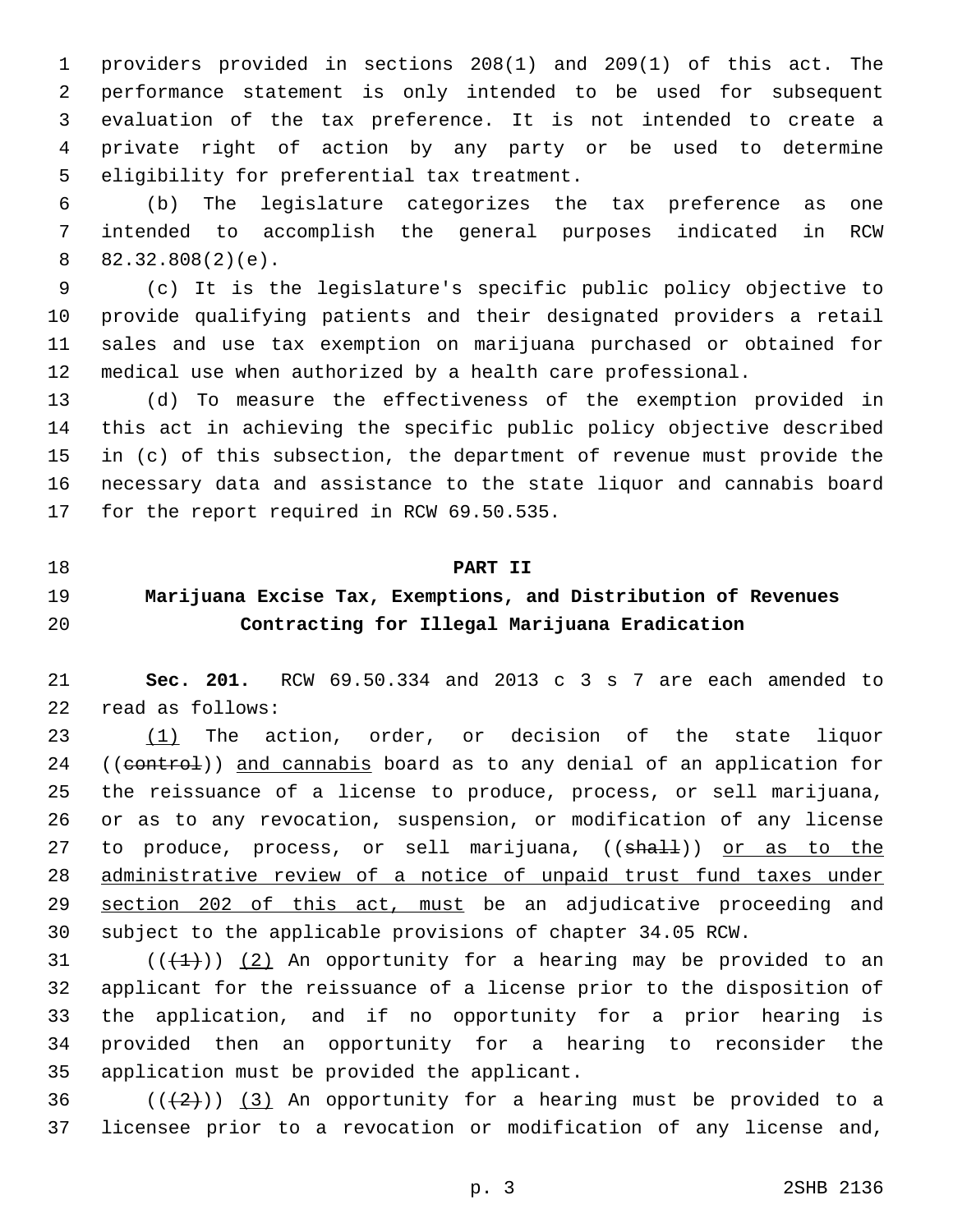1 except as provided in subsection  $((+4))$  (6) of this section, prior 2 to the suspension of any license.

 ( $(\frac{4}{3})$ ) (4) An opportunity for a hearing must be provided to any person issued a notice of unpaid trust fund taxes under section 202 of this act.

 (5) No hearing ((shall)) may be required under this section until 7 demanded by the applicant  $((e^E))$ , licensee, or person issued a notice of unpaid trust fund taxes under section 202 of this act.

 $((+4))$   $(6)$  The state liquor ((control)) and cannabis board may summarily suspend a license for a period of up to one hundred eighty days without a prior hearing if it finds that public health, safety, or welfare imperatively require emergency action, and it incorporates a finding to that effect in its order. Proceedings for revocation or other action must be promptly instituted and determined. An administrative law judge may extend the summary suspension period for up to one calendar year from the first day of the initial summary suspension in the event the proceedings for revocation or other action cannot be completed during the initial one hundred eighty-day 19 period due to actions by the licensee. The state liquor ((control)) and cannabis board's enforcement division shall complete a preliminary staff investigation of the violation before requesting an 22 emergency suspension by the state liquor ((control)) and cannabis 23 board.

 NEW SECTION. **Sec. 202.** A new section is added to chapter 69.50 RCW under the subchapter heading "article V" to read as follows:

 (1) Whenever the board determines that a limited liability business entity has collected trust fund taxes and has failed to remit those taxes to the board and that business entity has been terminated, dissolved, or abandoned, or is insolvent, the board may pursue collection of the entity's unpaid trust fund taxes, including penalties on those taxes, against any or all of the responsible individuals. For purposes of this subsection, "insolvent" means the condition that results when the sum of the entity's debts exceeds the fair market value of its assets. The board may presume that an entity is insolvent if the entity refuses to disclose to the board the 36 nature of its assets and liabilities.

 (2)(a) For a responsible individual who is the current or a former chief executive or chief financial officer, liability under this section applies regardless of fault or whether the individual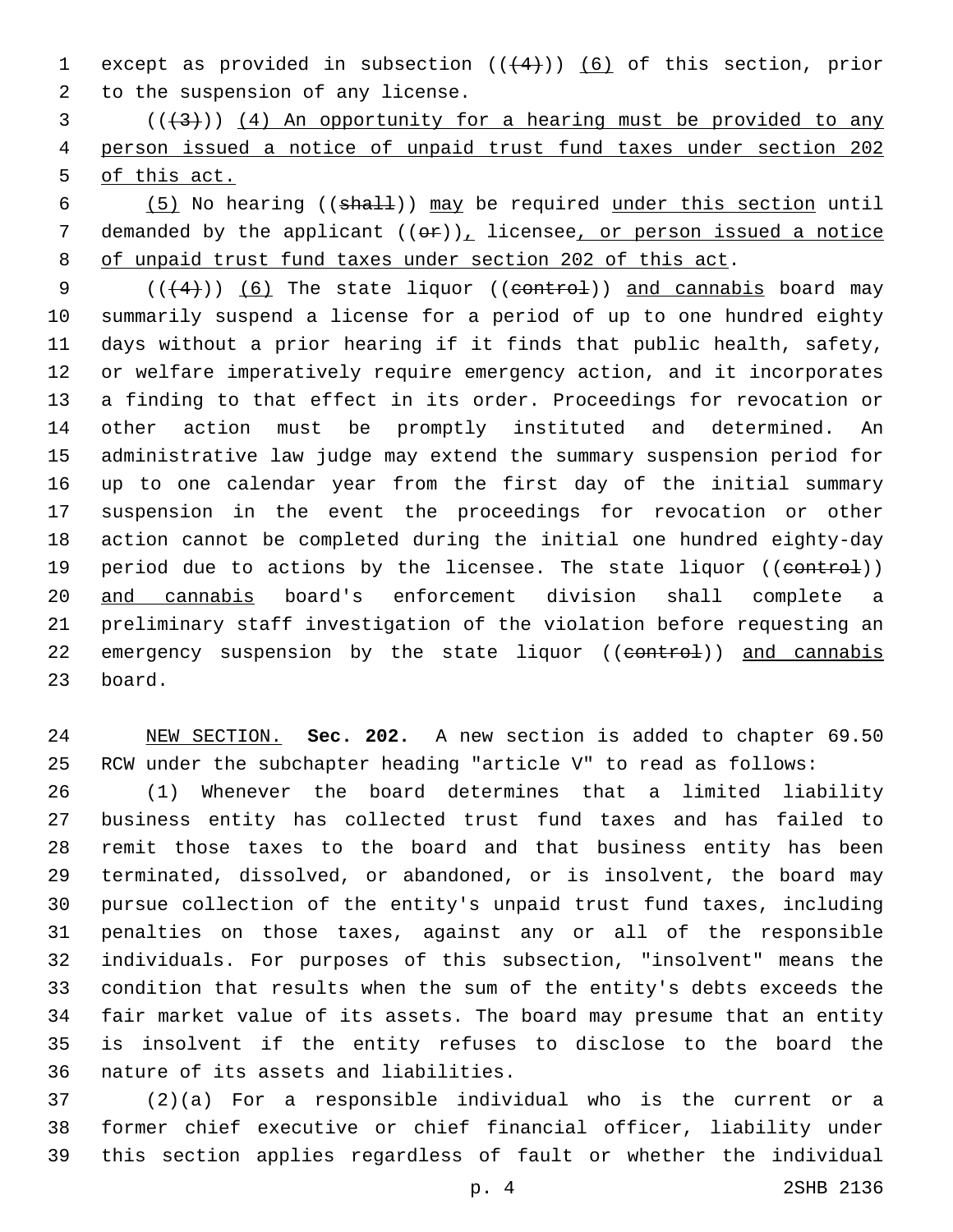was or should have been aware of the unpaid trust fund tax liability 2 of the limited liability business entity.

 (b) For any other responsible individual, liability under this section applies only if he or she willfully failed to pay or to cause to be paid to the board the trust fund taxes due from the limited 6 liability business entity.

 (3)(a) Except as provided in this subsection (3)(a), a responsible individual who is the current or a former chief executive or chief financial officer is liable under this section only for trust fund tax liability accrued during the period that he or she was the chief executive or chief financial officer. However, if the responsible individual had the responsibility or duty to remit payment of the limited liability business entity's trust fund taxes to the board during any period of time that the person was not the chief executive or chief financial officer, that individual is also liable for trust fund tax liability that became due during the period that he or she had the duty to remit payment of the limited liability business entity's taxes to the board but was not the chief executive 19 or chief financial officer.

 (b) All other responsible individuals are liable under this section only for trust fund tax liability that became due during the period he or she had the responsibility or duty to remit payment of the limited liability business entity's taxes to the board.

 (4) Persons described in subsection (3)(b) of this section are exempt from liability under this section in situations where nonpayment of the limited liability business entity's trust fund taxes was due to reasons beyond their control as determined by the 28 board by rule.

 (5) Any person having been issued a notice of unpaid trust fund taxes under this section is entitled to an administrative hearing under RCW 69.50.334 and any such rules the board may adopt.

 (6) This section does not relieve the limited liability business entity of its trust fund tax liability or otherwise impair other tax 34 collection remedies afforded by law.

 (7) The definitions in this subsection apply throughout this section unless the context clearly requires otherwise.

(a) "Board" means the state liquor and cannabis board.

 (b) "Chief executive" means: The president of a corporation or for other entities or organizations other than corporations or if the corporation does not have a president as one of its officers, the

p. 5 2SHB 2136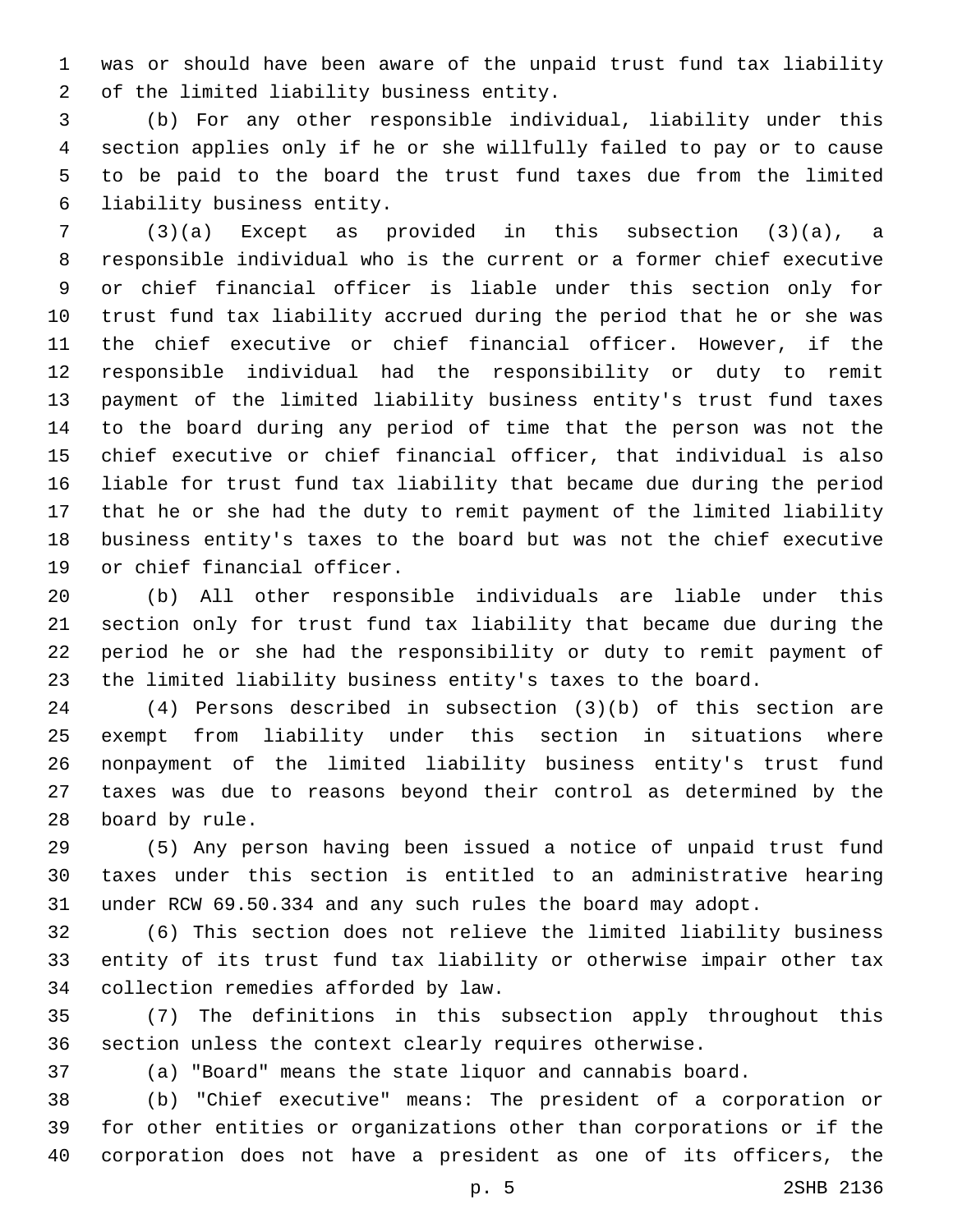highest ranking executive manager or administrator in charge of the management of the company or organization.2

 (c) "Chief financial officer" means: The treasurer of a corporation or for entities or organizations other than corporations or if a corporation does not have a treasurer as one of its officers, the highest senior manager who is responsible for overseeing the financial activities of the entire company or organization.

 (d) "Limited liability business entity" means a type of business entity that generally shields its owners from personal liability for the debts, obligations, and liabilities of the entity, or a business entity that is managed or owned in whole or in part by an entity that generally shields its owners from personal liability for the debts, obligations, and liabilities of the entity. Limited liability business entities include corporations, limited liability companies, limited liability partnerships, trusts, general partnerships and joint ventures in which one or more of the partners or parties are also limited liability business entities, and limited partnerships in which one or more of the general partners are also limited liability 19 business entities.

(e) "Manager" has the same meaning as in RCW 25.15.005.

 (f) "Member" has the same meaning as in RCW 25.15.005, except that the term only includes members of member-managed limited 23 liability companies.

 (g) "Officer" means any officer or assistant officer of a corporation, including the president, vice president, secretary, and 26 treasurer.

 (h)(i) "Responsible individual" includes any current or former officer, manager, member, partner, or trustee of a limited liability business entity with unpaid trust fund tax liability.

 (ii) "Responsible individual" also includes any current or former employee or other individual, but only if the individual had the responsibility or duty to remit payment of the limited liability business entity's unpaid trust fund tax liability.

 (iii) Whenever any taxpayer has one or more limited liability business entities as a member, manager, or partner, "responsible individual" also includes any current and former officers, members, or managers of the limited liability business entity or entities or of any other limited liability business entity involved directly in the management of the taxpayer. For purposes of this subsection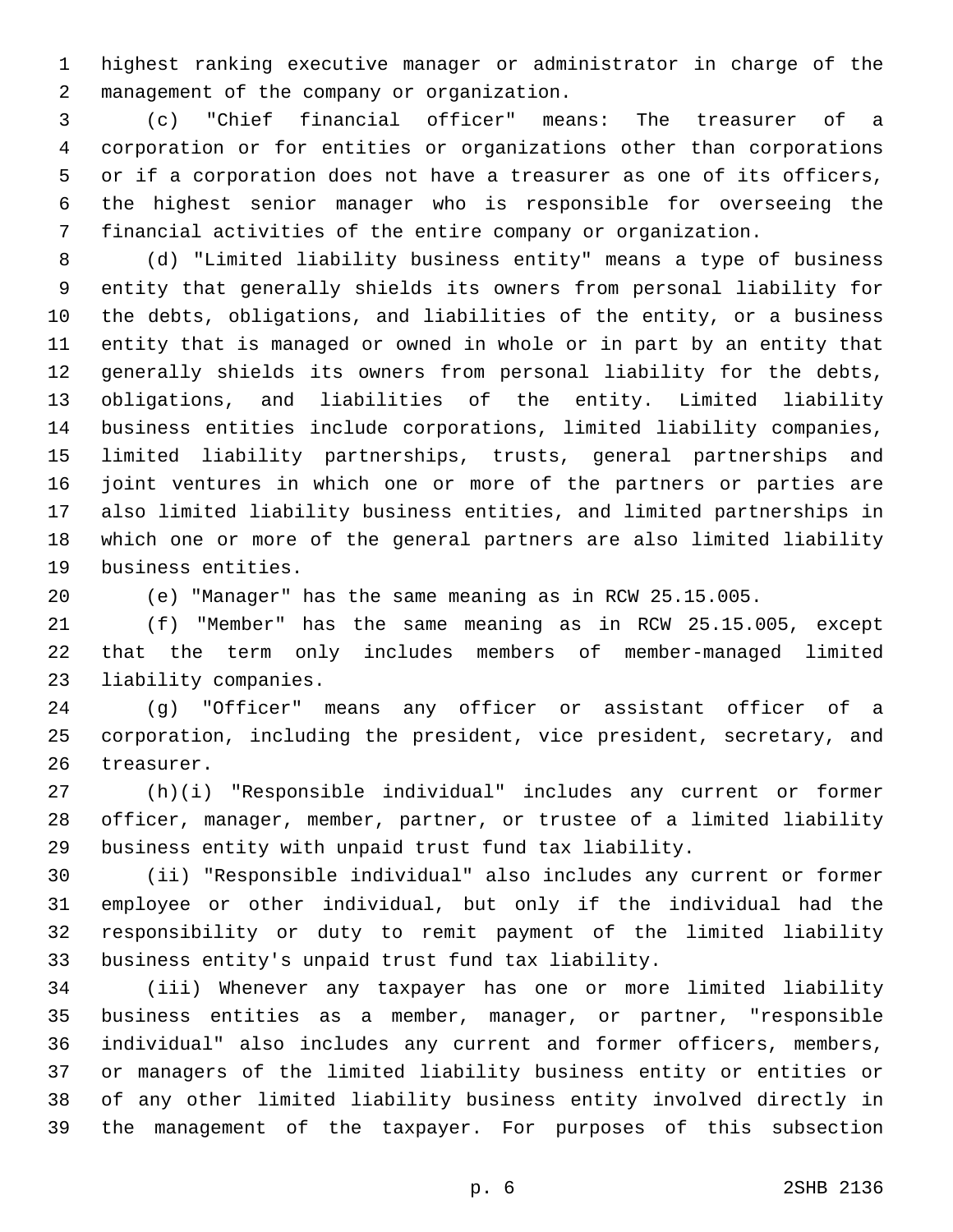1 (7)(h)(iii), "taxpayer" means a limited liability business entity 2 with unpaid trust fund taxes.

3 (i) "Trust fund taxes" means taxes collected from buyers and deemed held in trust under RCW 69.50.535.4

5 (j) "Willfully failed to pay or to cause to be paid" means that 6 the failure was the result of an intentional, conscious, and 7 voluntary course of action.

8 **Sec. 203.** RCW 69.50.357 and 2014 c 192 s 4 are each amended to 9 read as follows:

10 (1) Retail outlets ((shall sell no)) may not sell products or 11 services other than marijuana concentrates, useable marijuana, 12 marijuana-infused products, or paraphernalia intended for the storage 13 or use of marijuana concentrates, useable marijuana, or marijuana-14 infused products.

15 (2) Licensed marijuana retailers ((shall)) may not employ persons 16 under twenty-one years of age or allow persons under twenty-one years 17 of age to enter or remain on the premises of a retail outlet.

18 (3) Licensed marijuana retailers ((shall)) may not display any 19 signage ((in a window, on a door, or on the outside of the premises 20 of a retail outlet that is visible to the general public from a 21 public right-of-way, other than a single sign no larger than one 22 thousand six hundred square inches identifying the retail outlet by 23 the licensee's business or trade name.

24 (4) Licensed marijuana retailers shall not display useable 25 marijuana or marijuana-infused products in a manner that is visible 26 to the general public from a public right-of-way.

 $(27 + 5)$ ) outside of the licensed premises, other than two signs 28 identifying the retail outlet by the licensee's business or trade 29 name. Each sign must be no larger than one thousand six hundred 30 square inches, be permanently affixed to a building or other 31 structure, and be posted not less than one thousand feet from any 32 elementary school, secondary school, or playground.

33 (4) No licensed marijuana retailer or employee of a retail outlet 34 ((shall)) may open or consume, or allow to be opened or consumed, any 35 marijuana concentrates, useable marijuana, or marijuana-infused 36 product on the outlet premises.

37  $((+6))$   $(5)$  The state liquor ((control)) and cannabis board 38 ((shall)) must fine a licensee one thousand dollars for each 39 violation of any subsection of this section. Fines collected under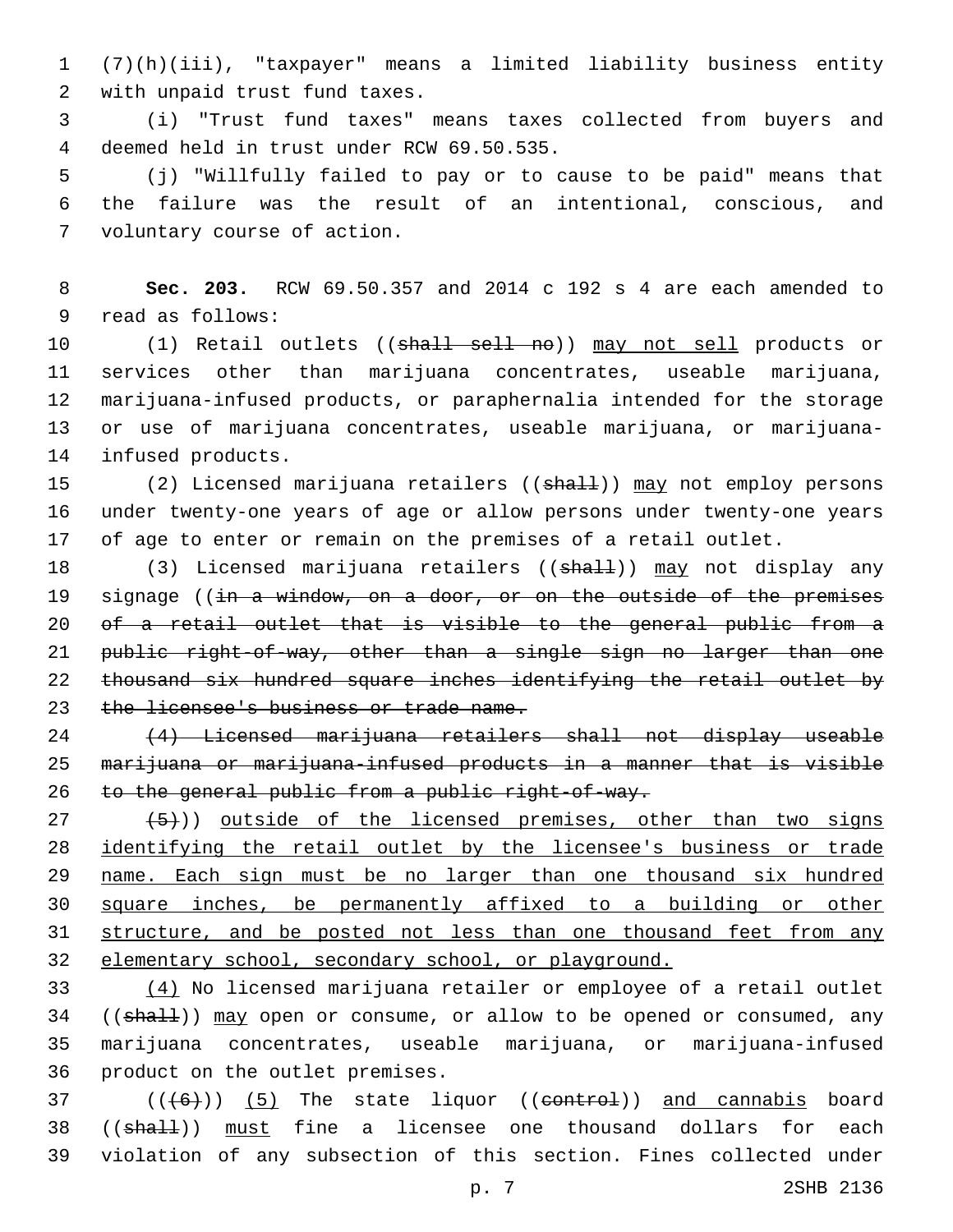1 this section must be deposited into the dedicated marijuana ((fund)) 2 account created under RCW 69.50.530.

3 **Sec. 204.** RCW 69.50.369 and 2013 c 3 s 18 are each amended to 4 read as follows:

5 (1) No licensed marijuana producer, processor, researcher, or 6 retailer ((shall)) may place or maintain, or cause to be placed or 7 maintained, an advertisement of marijuana, useable marijuana, 8 marijuana concentrates, or a marijuana-infused product in any form or 9 through any medium whatsoever:

 (a) Within one thousand feet of the perimeter of a school grounds, playground, recreation center or facility, child care center, public park, or library, or any game arcade admission to which is not restricted to persons aged twenty-one years or older;

14 (b) On or in a public transit vehicle or public transit shelter; 15 or

16 (c) On or in a publicly owned or operated property.

17 (2) Merchandising within a retail outlet is not advertising for 18 the purposes of this section.

19 (3) This section does not apply to a noncommercial message.

20 (4) The state liquor ((control)) and cannabis board ((shall)) 21 must fine a licensee one thousand dollars for each violation of 22 subsection (1) of this section. Fines collected under this subsection 23 must be deposited into the dedicated marijuana ((fund)) account 24 created under RCW 69.50.530.

25 **Sec. 205.** RCW 69.50.535 and 2014 c 192 s 7 are each amended to 26 read as follows:

27 (1) ((There is levied and collected a marijuana excise tax equal 28 to twenty-five percent of the selling price on each wholesale sale in 29 this state of marijuana by a licensed marijuana producer to a 30 licensed marijuana processor or another licensed marijuana producer. 31 This tax is the obligation of the licensed marijuana producer.

 $\{2\}$  There is levied and collected a marijuana excise tax equal to 33 twenty-five percent of the selling price on each wholesale sale in 34 this state of marijuana concentrates, useable marijuana, and 35 marijuana-infused products by a licensed marijuana processor to a 36 licensed marijuana retailer. This tax is the obligation of the 37 licensed marijuana processor.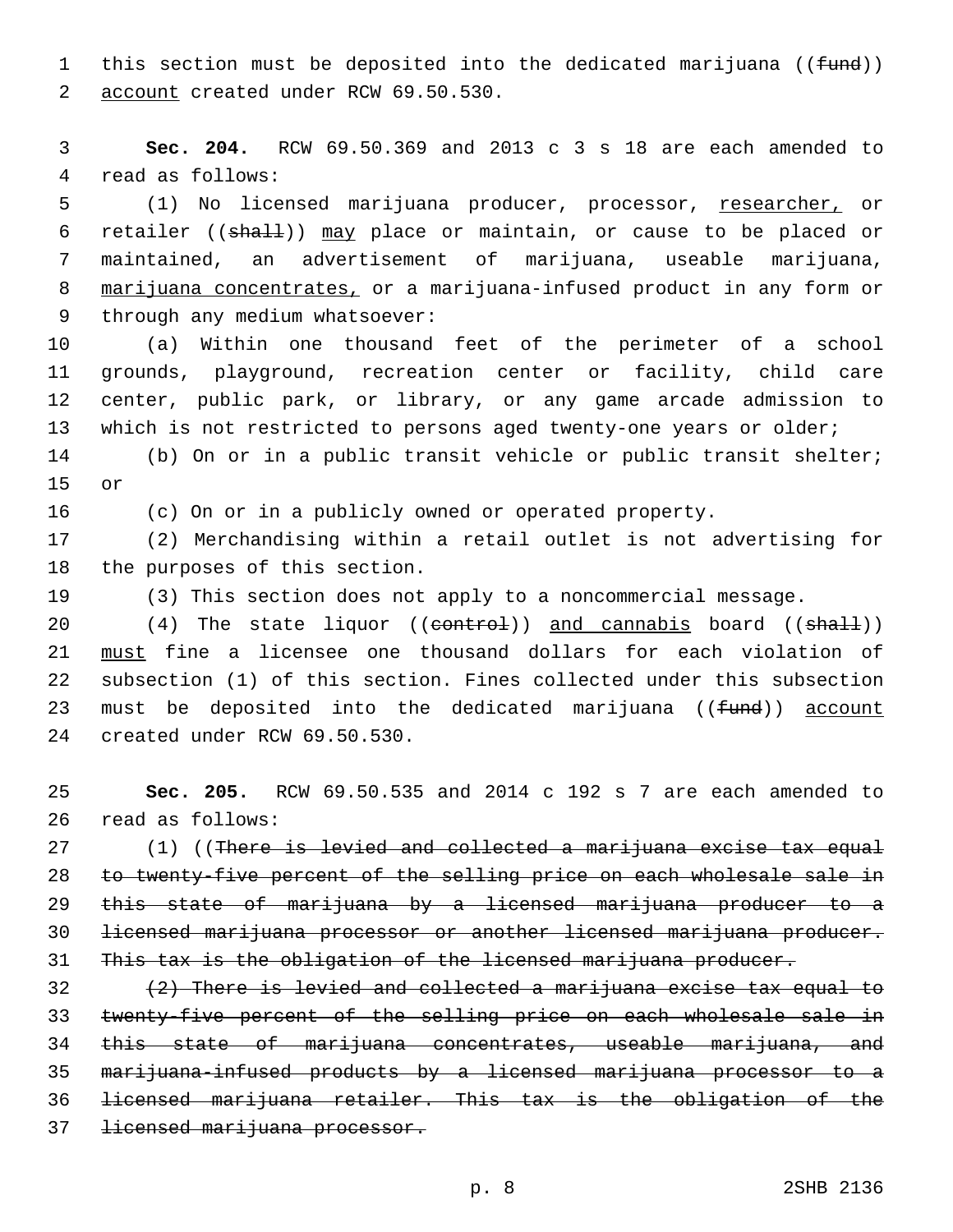$(3)$ ) (a) There is levied and collected a marijuana excise tax 2 equal to ((twenty-five)) thirty percent of the selling price on each retail sale in this state of marijuana concentrates, useable marijuana, and marijuana-infused products. This tax is ((the 5 obligation of the licensed marijuana retailer, is)) separate and in addition to general state and local sales and use taxes that apply to retail sales of tangible personal property, and is not part of the total retail price to which general state and local sales and use taxes apply. The tax must be separately itemized from the state and 10 local retail sales tax on the sales receipt provided to the buyer.

 (b) The tax levied in this section must be reflected in the price list or quoted shelf price in the licensed marijuana retail store and 13 in any advertising that includes prices for all useable marijuana, 14 marijuana concentrates, or marijuana-infused products.

 $((4+))$  (2) All revenues collected from the marijuana excise 16 ((taxes)) tax imposed under ((subsections (1) through (3) of)) this 17 section ((shall)) must be deposited each day in ((a depository 18 approved by the state treasurer and transferred to the state 19 treasurer to be credited to)) the dedicated marijuana ((fund)) 20 account.

 $(1 + 5)$ ) (3) The ((state liquor control board shall)) tax imposed 22 in this section must be paid by the buyer to the seller. Each seller 23 must collect from the buyer the full amount of the tax payable on 24 each taxable sale. The tax collected as required by this section is deemed to be held in trust by the seller until paid to the board. If any seller fails to collect the tax imposed in this section or, having collected the tax, fails to pay it as prescribed by the board, whether such failure is the result of the seller's own acts or the result of acts or conditions beyond the seller's control, the seller is, nevertheless, personally liable to the state for the amount of the tax.

# (4) The definitions in this subsection apply throughout this section unless the context clearly requires otherwise.

(a) "Board" means the state liquor and cannabis board.

(b) "Retail sale" has the same meaning as in RCW 82.08.010.

 (c) "Selling price" has the same meaning as in RCW 82.08.010, except that when product is sold under circumstances where the total amount of consideration paid for the product is not indicative of its true value, "selling price" means the true value of the product sold as determined or agreed to by the board.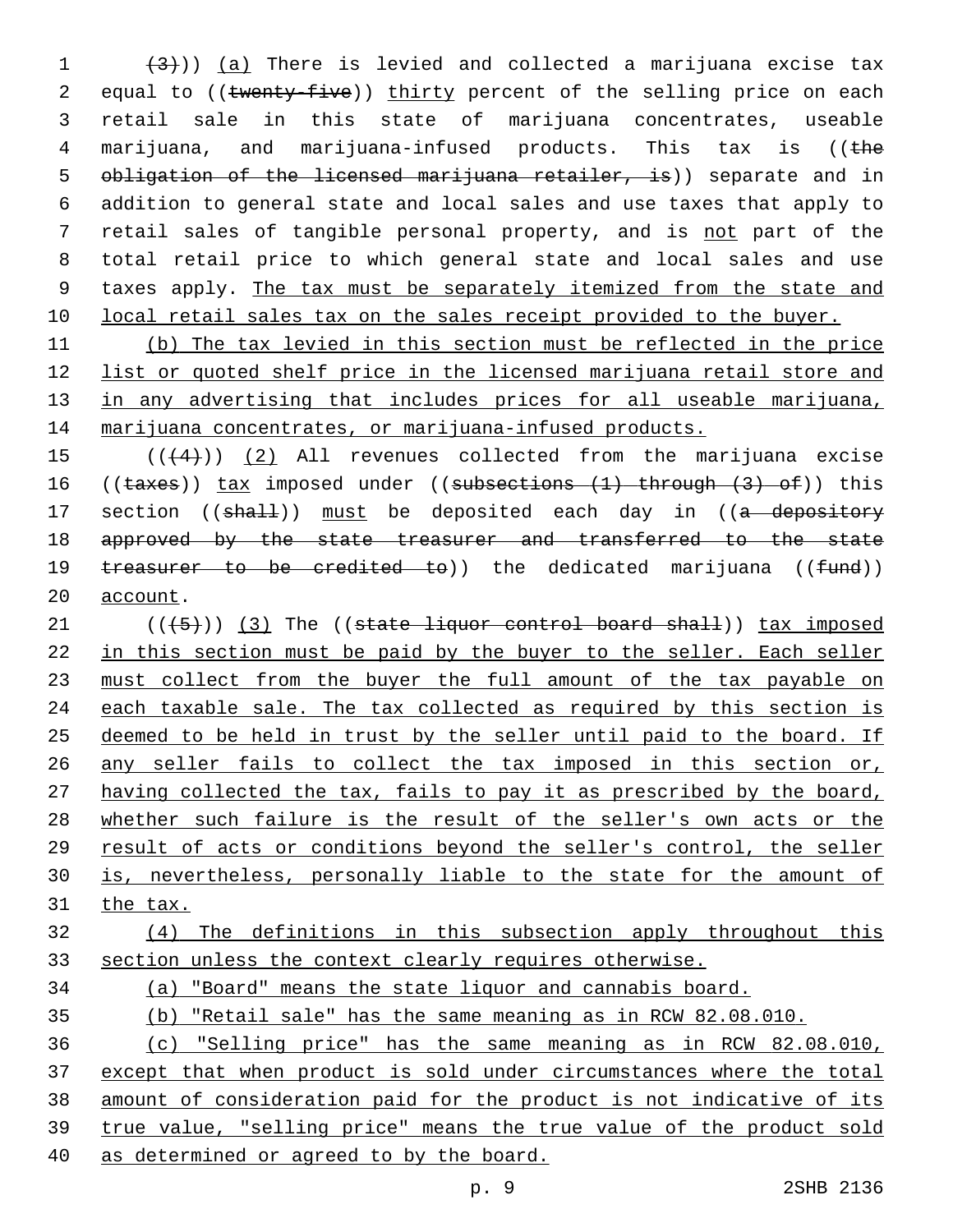(d) "Product" means marijuana, marijuana concentrates, useable 2 marijuana, and marijuana-infused products.

 (e) "True value" means market value based on sales at comparable locations in this state of the same or similar product of like quality and character sold under comparable conditions of sale to comparable purchasers. However, in the absence of such sales of the same or similar product, true value means the value of the product sold as determined by all of the seller's direct and indirect costs attributable to the product.

 $(5)(a)$  The board must regularly review the tax level((s)) established under this section and make recommendations, in 12 consultation with the department of revenue, to the legislature as appropriate regarding adjustments that would further the goal of discouraging use while undercutting illegal market prices.

 (b) The state liquor and cannabis board must report, in compliance with RCW 43.01.036, to the appropriate committees of the legislature every two years. The report at a minimum must include the following:

 (i) The specific recommendations required under (a) of this subsection;

 (ii) A comparison of gross sales and tax collections prior to and 22 after any marijuana tax change;

 (iii) The increase or decrease in the volume of legal marijuana 24 sold prior to and after any marijuana tax change;

 (iv) Increases or decreases in the number of licensed marijuana 26 producers, processors, and retailers;

 (v) The number of illegal and noncompliant marijuana outlets the 28 board requires to be closed;

 (vi) Gross marijuana sales and tax collections in Oregon; and (vii) The total amount of reported sales and use taxes exempted for qualifying patients. The department of revenue must provide the data of exempt amounts to the board.

 (c) The board is not required to report to the legislature as required in (b) of this subsection after January 1, 2025.

 **Sec. 206.** RCW 69.50.540 and 2013 c 3 s 28 are each amended to read as follows:36

 ((All marijuana excise taxes collected from sales of marijuana, useable marijuana, and marijuana-infused products under RCW

69.50.535, and the license fees, penalties, and forfeitures derived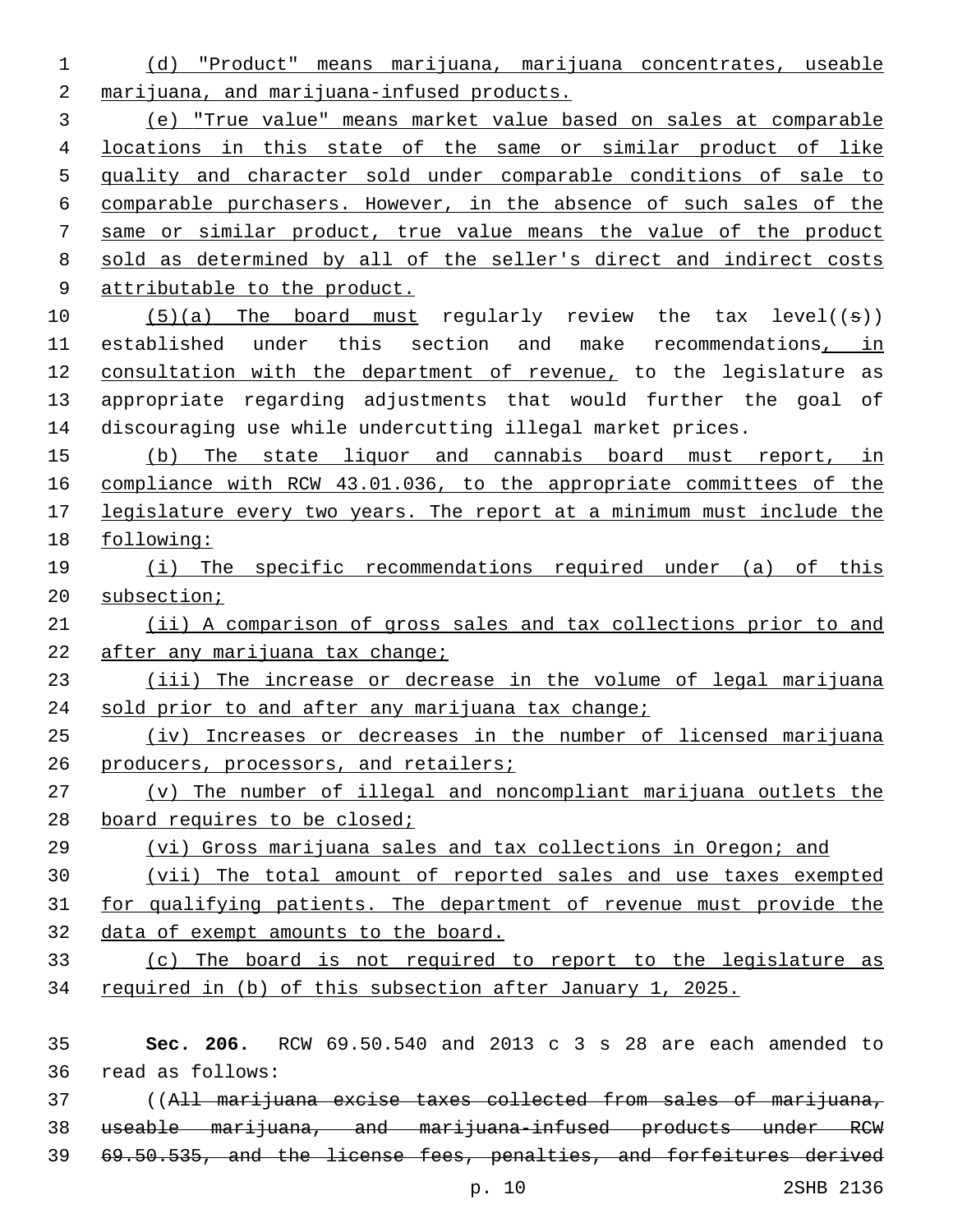under chapter 3, Laws of 2013 from marijuana producer, marijuana processor, and marijuana retailer licenses shall every three months be disbursed by the state liquor control board as follows:

 (1))) The legislature must annually appropriate moneys in the dedicated marijuana account created in RCW 69.50.530 as follows:

 (1) For the purposes listed in this subsection (1), the legislature must appropriate to the respective agencies amounts sufficient to make the following expenditures on a quarterly basis:

 (a) One hundred twenty-five thousand dollars to the department of social and health services to design and administer the Washington state healthy youth survey, analyze the collected data, and produce reports, in collaboration with the office of the superintendent of public instruction, department of health, department of commerce, 14 family policy council, and state liquor ((eontrol)) and cannabis 15 board. The survey ((shall)) must be conducted at least every two years and include questions regarding, but not necessarily limited to, academic achievement, age at time of substance use initiation, antisocial behavior of friends, attitudes toward antisocial behavior, attitudes toward substance use, laws and community norms regarding antisocial behavior, family conflict, family management, parental attitudes toward substance use, peer rewarding of antisocial behavior, perceived risk of substance use, and rebelliousness. Funds disbursed under this subsection may be used to expand administration of the healthy youth survey to student populations attending 25 institutions of higher education in Washington;

 ( $(\frac{2}{2})$ ) (b) Fifty thousand dollars to the department of social and health services for the purpose of contracting with the Washington state institute for public policy to conduct the cost- benefit evaluation and produce the reports described in RCW 30 69.50.550. This appropriation ((shall)) ends after production of the 31 final report required by RCW 69.50.550;

 (( $(3)$ )) (c) Five thousand dollars to the University of Washington alcohol and drug abuse institute for the creation, maintenance, and timely updating of web-based public education materials providing medically and scientifically accurate information about the health 36 and safety risks posed by marijuana use;

 ( $(\overline{+4})$ )  $\overline{d}$  An amount not ((exceeding)) less than one million two 38 hundred fifty thousand dollars to the state liquor ((control board as is necessary for administration of chapter 3, Laws of 2013;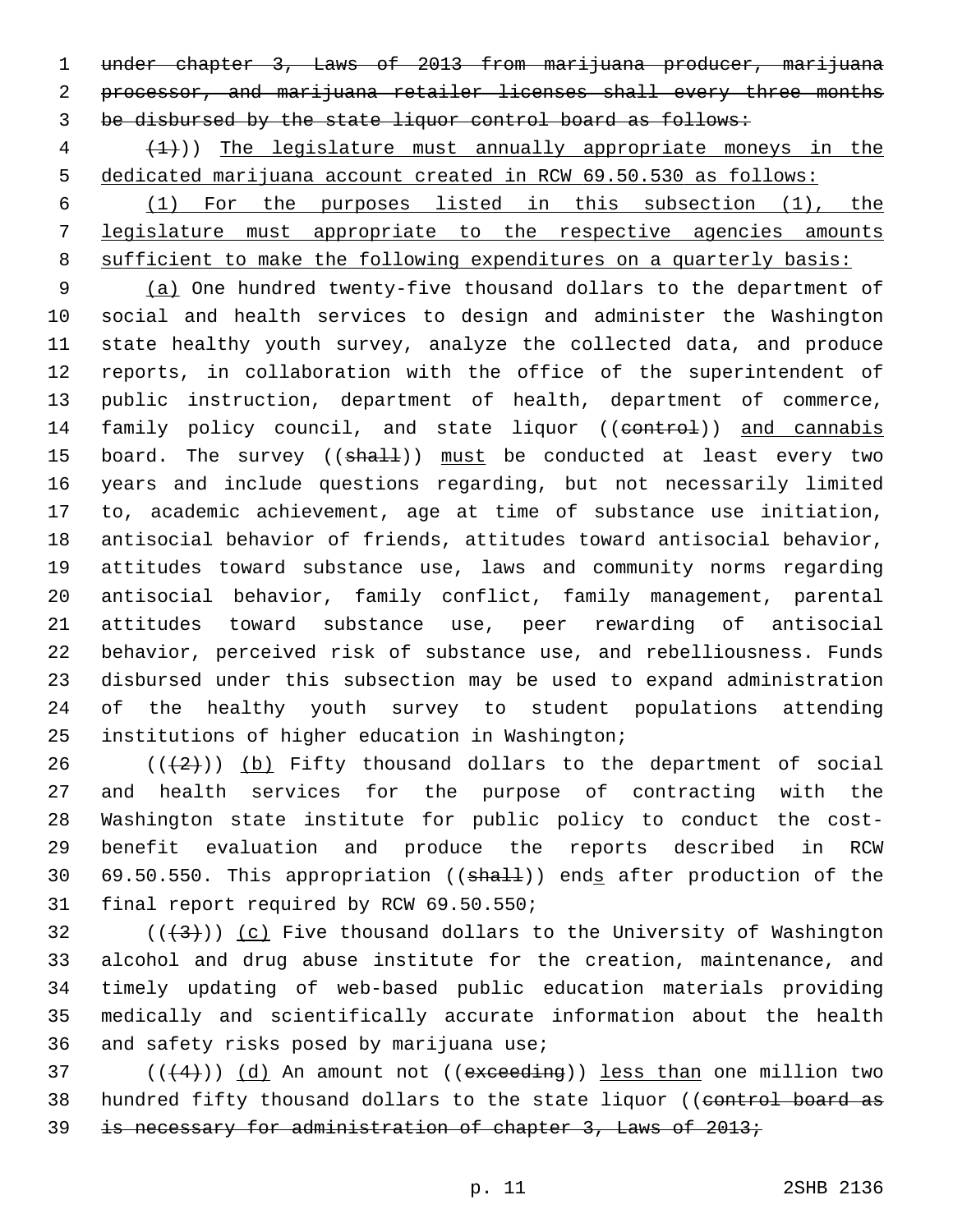(5) Of the funds remaining after the disbursements identified in subsections (1) through (4) of this section)) and cannabis board for administration of this chapter as appropriated in the omnibus appropriations act;

 (2) From the amounts in the dedicated marijuana account after appropriation of the amounts identified in subsection (1) of this section, the legislature must appropriate for the purposes listed in 8 this subsection (2) as follows:

9 (a)(i) Fifteen percent to the department of social and health services division of behavioral health and recovery for 11 ((implementation and maintenance)) the development, implementation, maintenance, and evaluation of programs and practices aimed at the prevention or reduction of maladaptive substance use, substance-use disorder, substance abuse or substance dependence, as these terms are defined in the Diagnostic and Statistical Manual of Mental Disorders, among middle school and high school age students, whether as an explicit goal of a given program or practice or as a consistently 18 corresponding effect of its implementation, mental health services 19 for children and youth, and services for pregnant and parenting women, subject to (a)(iii) of this subsection; PROVIDED, That:

21 ( $(\frac{1}{i})$ ) (A) Of the funds ((disbursed)) appropriated under (a)(i) 22 of this subsection for new programs and new services, at least 23 eighty-five percent must be directed to evidence-based ((and cost-24 beneficial)) or research-based programs and practices that produce 25 objectively measurable results and, by September 1, 2020, are cost-beneficial; and

 (( $\overline{\{\pm i\}}$ )) (B) Up to fifteen percent of the funds ((disbursed)) 28 appropriated under  $(a)(i)$  of this subsection for new programs and new 29 services may be directed to ((research-based and)) proven and tested 30 practices, emerging best practices, or promising practices.

 (ii) In deciding which programs and practices to fund, the 32 secretary of the department of social and health services ((shall)) must consult, at least annually, with the University of Washington's social development research group and the University of Washington's 35 alcohol and drug abuse institute( $(+)$ ).

 (iii) For the fiscal year beginning July 1, 2016, the legislature must appropriate twenty-eight million three hundred fourteen thousand dollars under this subsection (2)(a). For the fiscal year beginning July 1, 2017, and each subsequent fiscal year, the amount appropriated for this subsection (2)(a) must be increased by the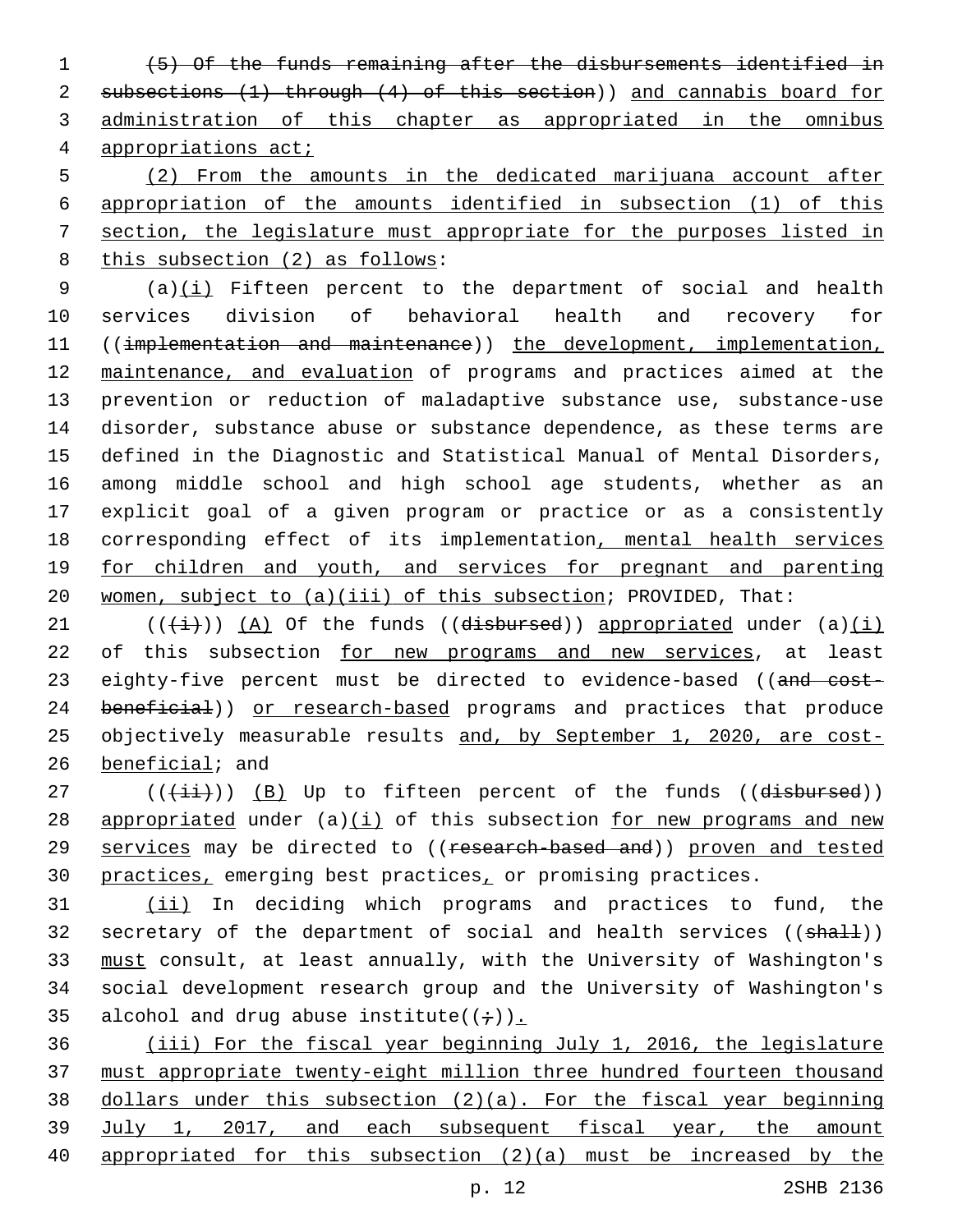annual growth in the Washington state population as published by the office of financial management plus the annual growth in the implicit price deflator as published by the federal bureau of labor statistics;4

 (b)(i) Ten percent to the department of health for the following, 6 subject to  $(b)(ii)$  of this subsection  $(2)$ :

 (A) Creation, implementation, operation, and management of a marijuana education and public health program that contains the 9 following:

 $((\overleftrightarrow{t}))(1)$  A marijuana use public health hotline that provides referrals to substance abuse treatment providers, utilizes evidence- based or research-based public health approaches to minimizing the harms associated with marijuana use, and does not solely advocate an 14 abstinence-only approach;

15 (((+ii)) (II) A grants program for local health departments or other local community agencies that supports development and implementation of coordinated intervention strategies for the 18 prevention and reduction of marijuana use by youth; and

19 (( $(i+1)$ ) (III) Media-based education campaigns across television, internet, radio, print, and out-of-home advertising, separately targeting youth and adults, that provide medically and scientifically accurate information about the health and safety risks 23 posed by marijuana use; and

(B) The Washington poison control center.

 (ii) For the fiscal year beginning July 1, 2016, the legislature must appropriate nine million seven hundred fifty thousand dollars 27 under this subsection (2)(b). For the fiscal year beginning July 1, 28 2017, and each subsequent fiscal year, the amounts appropriated for this subsection (2)(b) must be increased by the annual growth in the Washington state population as published by the office of financial management plus the annual growth in the implicit price deflator as 32 published by the federal bureau of labor statistics;

 (c) Six-tenths of one percent to the University of Washington and four-tenths of one percent to Washington State University for research on the short and long-term effects of marijuana use, to include but not be limited to formal and informal methods for estimating and measuring intoxication and impairment, and for the 38 dissemination of such research;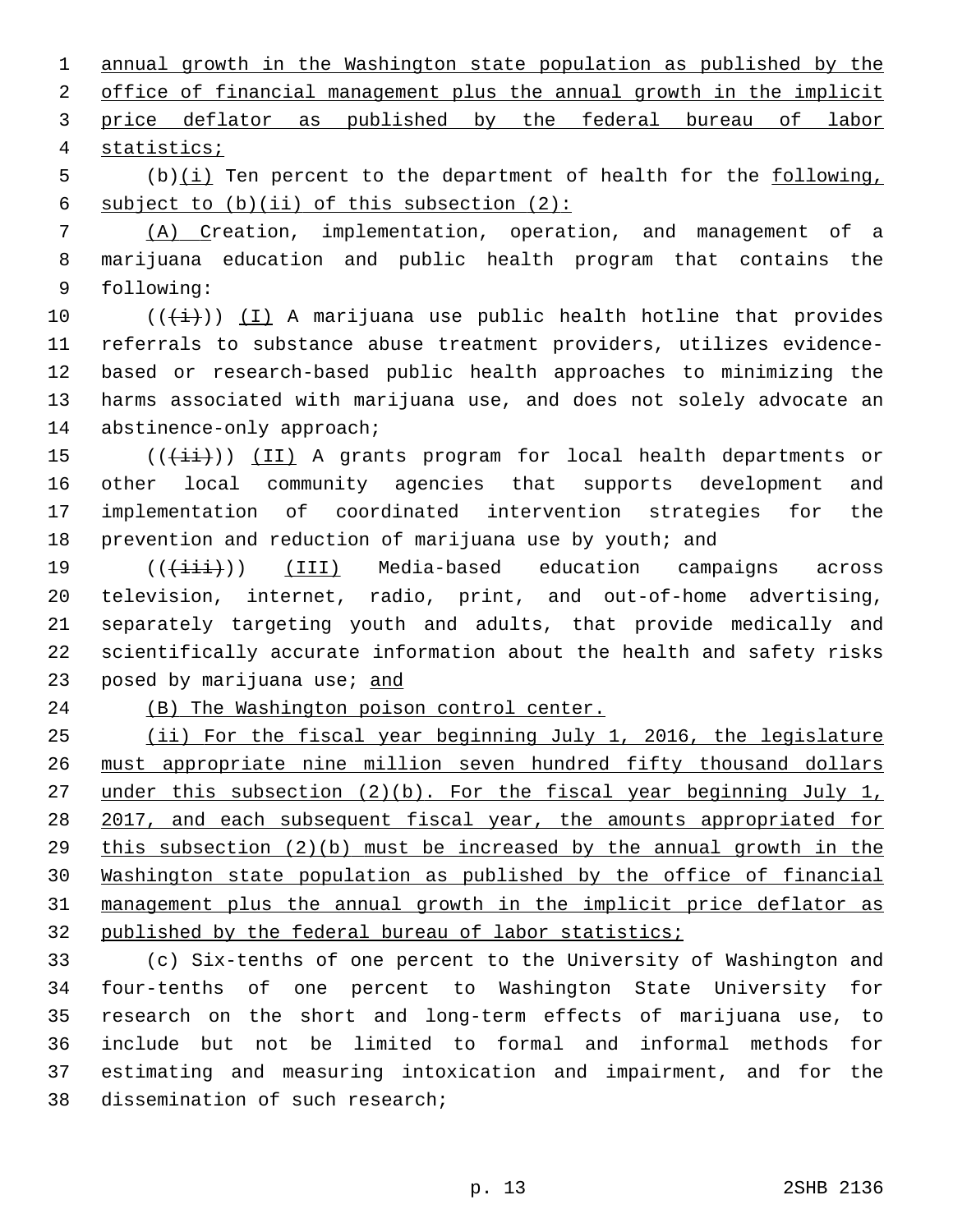(d) Fifty percent to the state basic health plan trust account to be administered by the Washington basic health plan administrator and 3 used as provided under chapter 70.47 RCW;

 (e) Five percent to the Washington state health care authority to be expended exclusively through contracts with community health centers to provide primary health and dental care services, migrant health services, and maternity health care services as provided under 8 RCW 41.05.220;

 (f) Three-tenths of one percent to the office of the superintendent of public instruction to fund grants to building 11 bridges programs under chapter 28A.175 RCW; and

12 (g) ((The remainder to the general fund.)) At the end of each 13 fiscal year, the treasurer must transfer any amounts in the dedicated 14 marijuana account that are not appropriated pursuant to subsection (1) of this section and this subsection (2) into the general fund, 16 except as provided in  $(g)(i)$  of this subsection  $(2)$ .

 (i) Until January 1, 2022, if marijuana excise tax collections deposited into the general fund in the prior fiscal year exceed twenty-five million dollars, then each fiscal year the legislature must appropriate an amount equal to thirty percent of all marijuana excise taxes deposited into the general fund the prior fiscal year to 22 the treasurer for distribution to counties and eligible cities. The 23 distribution amount allocated to each county, including the portion for eligible cities within the county, is ratably based on the total amount of taxable sales of marijuana products subject to the marijuana excise tax under RCW 69.50.535 in the prior fiscal year within the county, including all taxable sales attributable to the incorporated areas within the county. Distribution amounts allocated to each county, and eligible cities within the county, must be distributed in four installments by the last day of each fiscal quarter as follows:

 (A) Sixty percent must be distributed to each county, except where there is no eligible city with taxable sales of marijuana products in the prior fiscal year, in which case the county must receive one hundred percent of the distribution amount allocated to 36 the county as determined in  $(g)(i)$  of this subsection  $(2)$ . A county 37 in which the producing, processing, or retailing of marijuana products is prohibited in the unincorporated area of the county is not entitled to a distribution and the distribution amount must be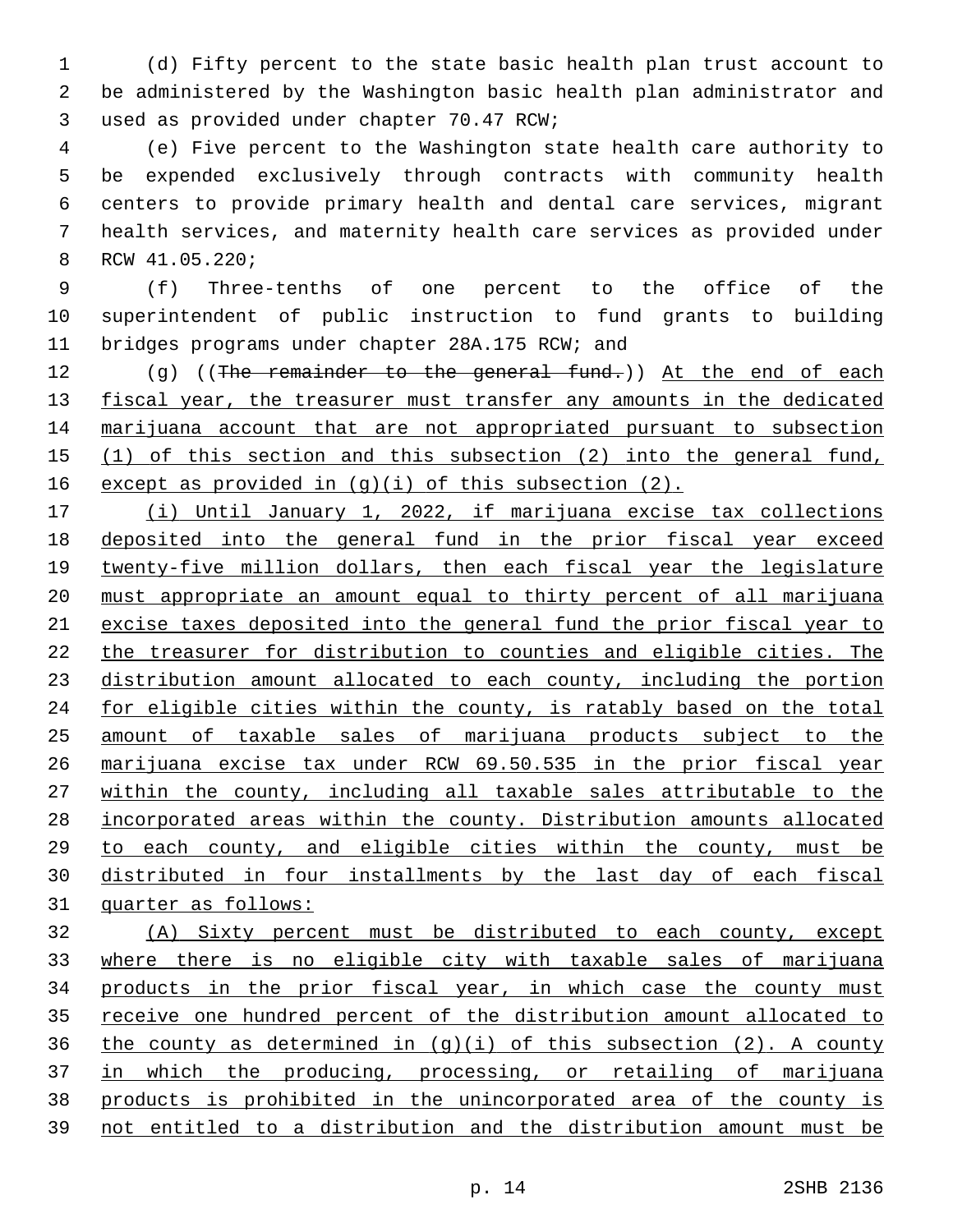distributed instead to the eligible cities within the county as 2 provided in  $(g)(i)(B)$  of this subsection  $(2)$ .

 (B) After making any distribution to counties as provided in (g)(i)(A) of this subsection (2), the treasurer must distribute the 5 remaining amount to eligible cities within the counties. The share to each eligible city within a county must be determined by a division among the eligible cities within each county ratably based on total sales, from the prior fiscal year, of all marijuana products subject to the marijuana excise tax under RCW 69.50.535 within the boundaries of each eligible city located within the county. "Eligible city" means any city or town in which sales of marijuana products are attributable to a marijuana retailer, as defined in RCW 69.50.101, 13 located within the boundaries of the city or town.

14 (ii) By September 15th of each year, the state liquor and cannabis board must provide the state treasurer the annual distribution amount, if any, for each county and city as determined 17 in  $(q)(i)$  of this subsection  $(2)$ .

 (iii) The total share of marijuana excise tax revenues distributed to counties and cities in (g)(i) of this subsection (2) may not exceed twenty million dollars per fiscal year.

 For the purposes of this section, "marijuana products" means "useable marijuana," "marijuana concentrates," and "marijuana-infused products" as those terms are defined in RCW 69.50.101.

 NEW SECTION. **Sec. 207.** A new section is added to chapter 69.50 25 RCW to read as follows:

 (1) The joint legislative audit and review committee must provide a report to the fiscal committees of the state legislature analyzing the incremental cost of legalization of marijuana on local jurisdictions by January 31, 2021. The committee may rely on data provided by local jurisdictions in subsection (2) of this section, along with data from the state liquor and cannabis board, the state treasurer, and the state auditor for the report. The report must 33 include at a minimum the following information:

 (a) The amount of marijuana tax revenues expended for: (i) General government purposes; (ii) public safety purposes; and (iii) specific costs associated with the licensing and siting of marijuana 37 businesses;

 (b) The number and type of marijuana-related calls for service 39 and arrests by jurisdiction; and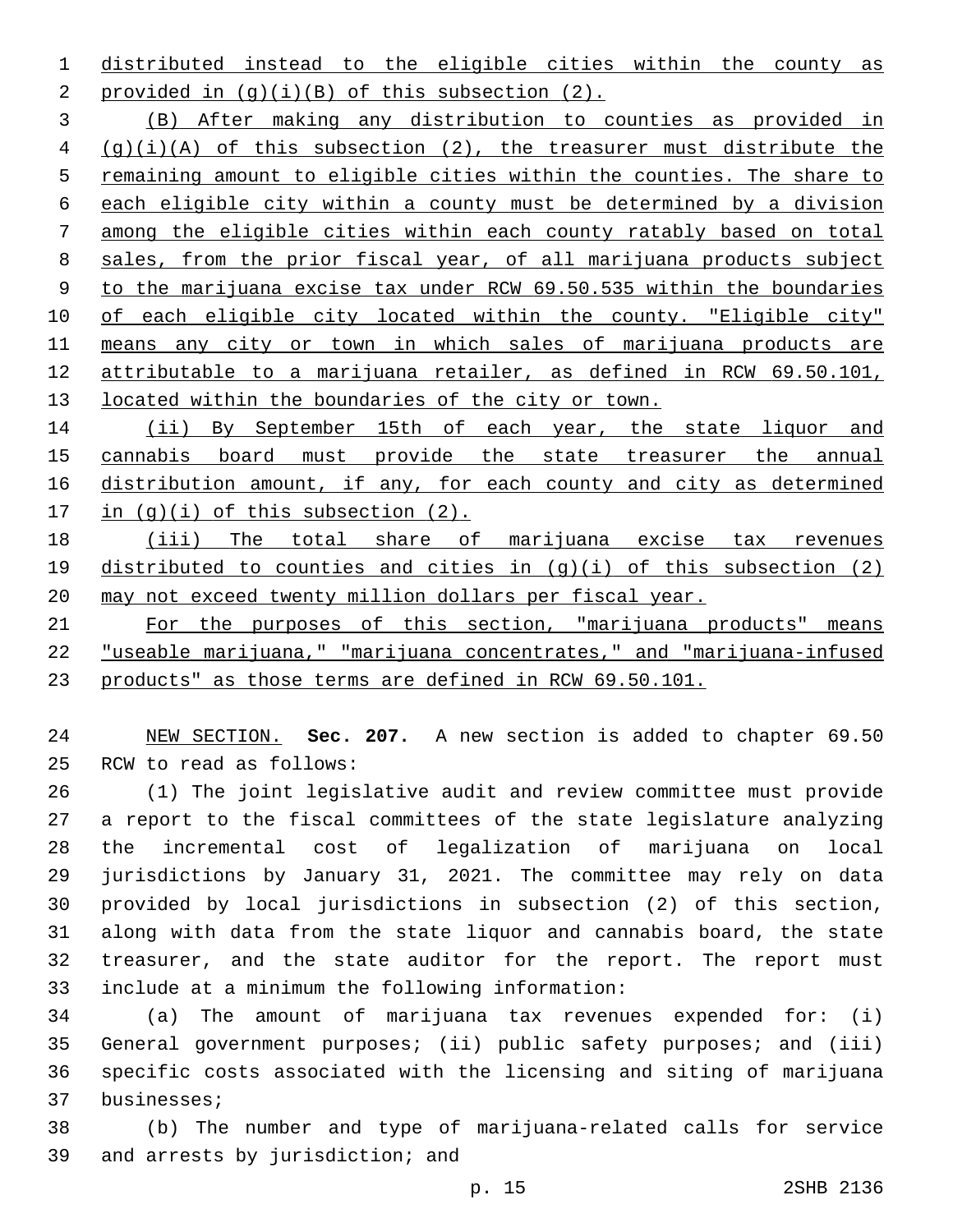(c) The number and type of liquor and other drug-related calls 2 for service and arrests by jurisdiction.

 (2) All counties, and cities with a population greater than twenty thousand, receiving more than ten thousand dollars in marijuana excise tax revenue under RCW 69.50.540, must provide the joint legislative audit and review committee a report that includes the information listed in subsection (1) of this section by January 31, 2016, and every subsequent January 31st, until January 31, 2020.

 NEW SECTION. **Sec. 208.** A new section is added to chapter 82.08 10 RCW to read as follows:

 (1) Beginning July 1, 2016, the tax levied by RCW 82.08.020 does 12 not apply to:

 (a) Sales of marijuana concentrates, useable marijuana, or marijuana-infused products, identified by the department of health under RCW 69.50.--- (section 10, chapter . . ., Laws of 2015 (2SSB 5052 (S-1522/15))) to be beneficial for medical use, by marijuana retailers with medical marijuana endorsements to qualifying patients or designated providers who have been issued authorization cards;

 (b) Sales of products containing THC with a THC concentration of 0.3 percent or less to qualifying patients or designated providers who have been issued authorization cards by marijuana retailers with 22 medical marijuana endorsements;

 (c) Sales of marijuana concentrates, useable marijuana, or marijuana-infused products, identified by the department of health under RCW 69.50.--- (section 10, chapter . . ., Laws of 2015 (2SSB 5052 (S-1522/15))) to have a low THC, high CBD ratio, and to be beneficial for medical use, by marijuana retailers with medical 28 marijuana endorsements, to any person;

 (d) Sales of topical, noningestible products containing THC with a THC concentration of 0.3 percent or less by health care professionals under RCW 69.51A.--- (section 35, chapter . . ., Laws 32 of 2015 (2SSB 5052 (S-1522/15)));

 (e)(i) Marijuana, marijuana concentrates, useable marijuana, marijuana-infused products, or products containing THC with a THC concentration of 0.3 percent or less produced by a cooperative and 36 provided to its members; and

 (ii) Any nonmonetary resources and labor contributed by an individual member of the cooperative in which the individual is a member. However, nothing in this subsection (1)(e) may be construed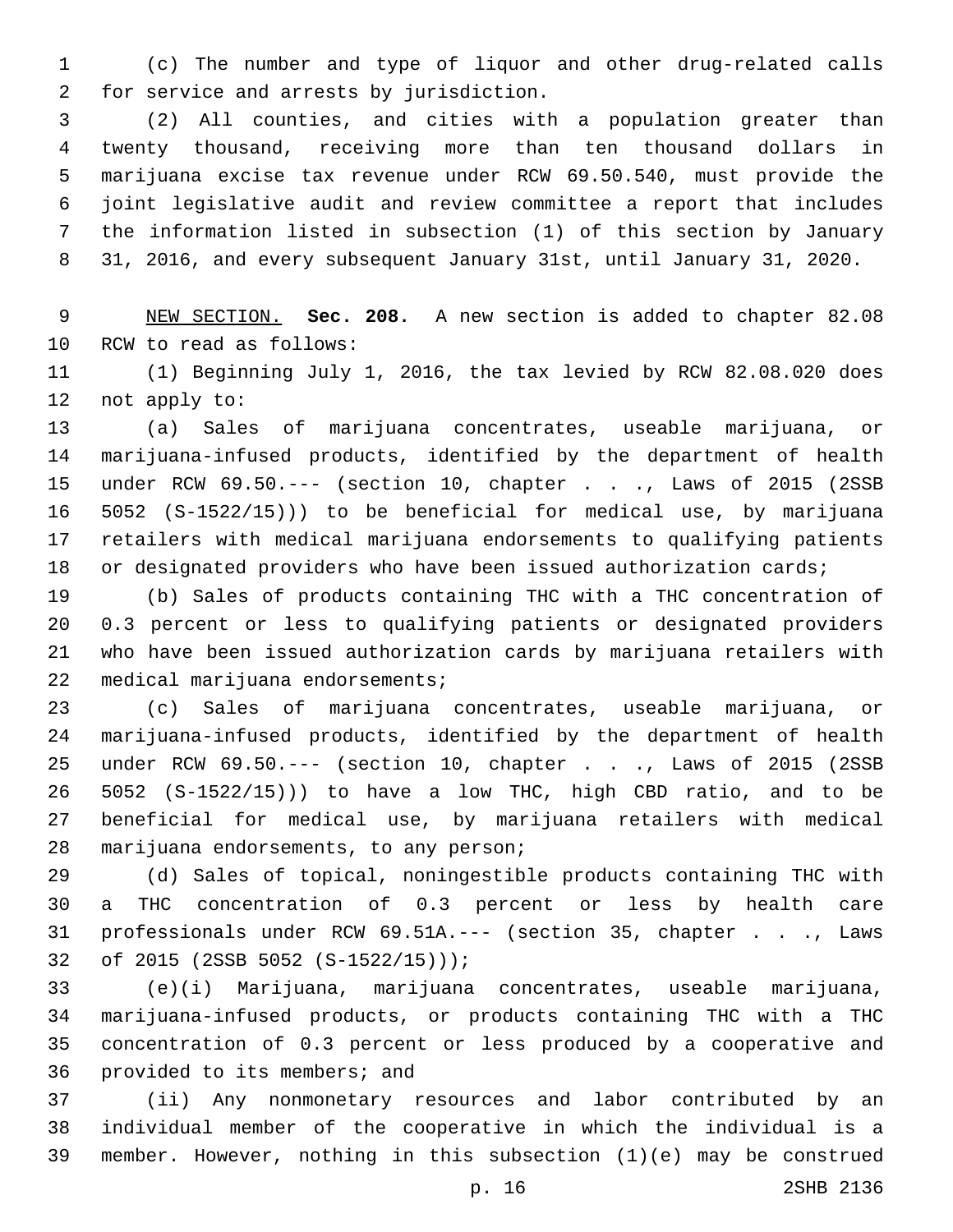to exempt the individual members of a cooperative from the tax imposed in RCW 82.08.020 on any purchase of property or services 3 contributed to the cooperative.

 (2) From the effective date of this section until July 1, 2016, the tax levied by RCW 82.08.020 does not apply to sales of marijuana, marijuana concentrates, useable marijuana, marijuana-infused products, or products containing THC with a THC concentration of 0.3 percent or less, by collective gardens under RCW 69.51A.085 to qualifying patients or designated providers, if such sales are in 10 compliance with chapter 69.51A RCW.

 (3) Each seller making exempt sales under subsection (1) or (2) of this section must maintain information establishing eligibility for the exemption in the form and manner required by the department.

 (4) The department must provide a separate tax reporting line for 15 exemption amounts claimed under this section.

 (5) The definitions in this subsection apply throughout this section unless the context clearly requires otherwise.

 (a) "Cooperative" means a cooperative authorized by and operating in compliance with RCW 69.51A.--- (section 26, chapter . . ., Laws of 20 2015 (2SSB 5052 (S-1522/15))).

 (b) "Marijuana retailer with a medical marijuana endorsement" means a marijuana retailer permitted under RCW 69.50.--- (section 10, chapter . . ., Laws of 2015 (2SSB 5052 (S-1522/15))) to sell marijuana for medical use to qualifying patients and designated 25 providers.

 (c) "Products containing THC with a THC concentration of 0.3 percent or less" means all products containing THC with a THC concentration not exceeding 0.3 percent and that, when used as intended, are inhalable, ingestible, or absorbable.

 (d) "THC concentration," "marijuana," "marijuana concentrates," "useable marijuana," "marijuana retailer," and "marijuana-infused products" have the same meanings as provided in RCW 69.50.101 and the terms "qualifying patients," "designated providers," and "authorization card" have the same meaning as provided in RCW 69.51A.010.35

 NEW SECTION. **Sec. 209.** A new section is added to chapter 82.12 37 RCW to read as follows:

 (1) From the effective date of this section until July 1, 2016, the provisions of this chapter do not apply to the use of marijuana,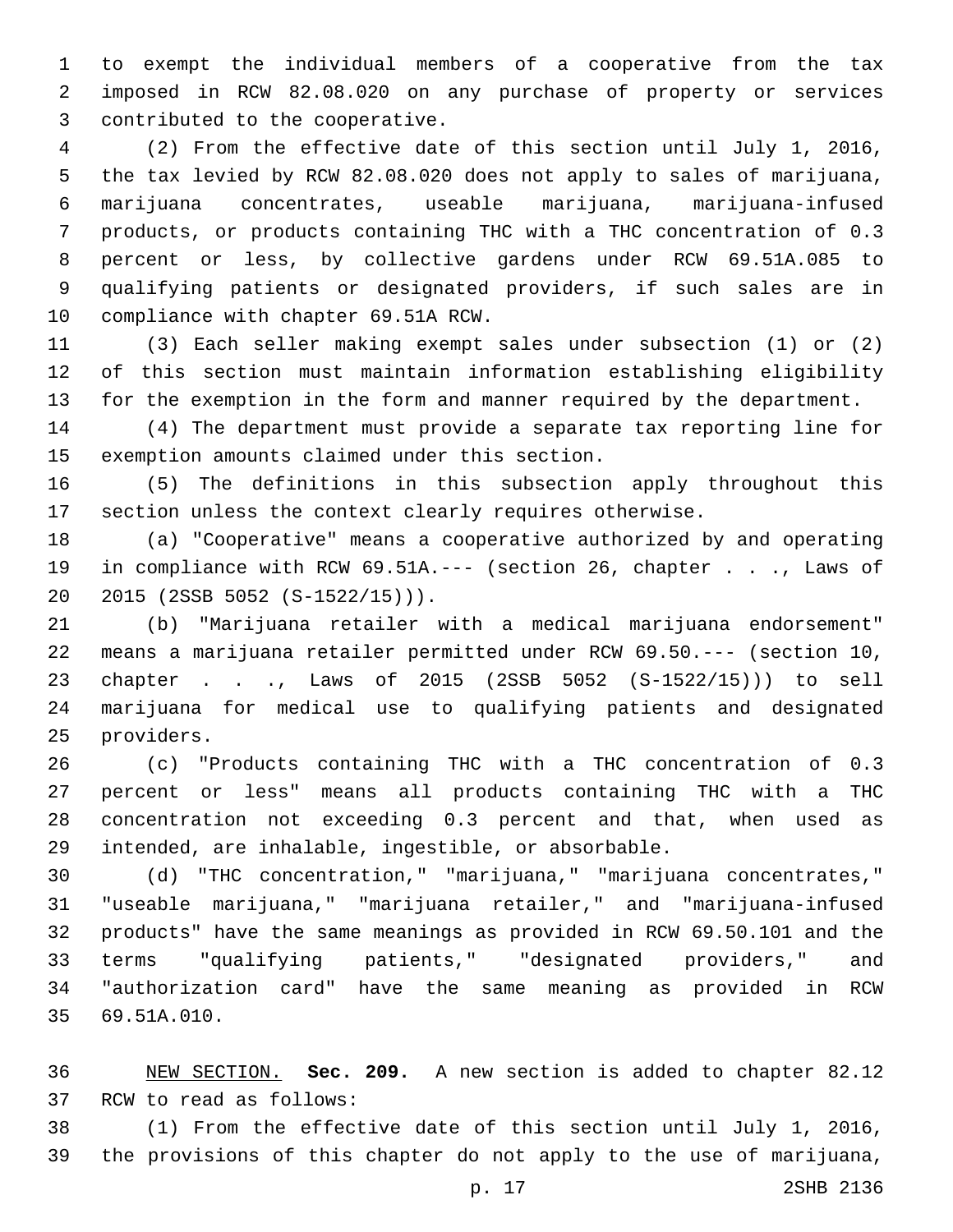marijuana concentrates, useable marijuana, marijuana-infused products, or products containing THC with a THC concentration of 0.3 percent or less, by a collective garden under RCW 69.51A.085, and the qualifying patients or designated providers participating in the collective garden, if such use is in compliance with chapter 69.51A 6 RCW.

 (2) Beginning July 1, 2016, the provisions of this chapter do not 8 apply to:

 (a) The use of marijuana concentrates, useable marijuana, or marijuana-infused products, identified by the department of health under RCW 69.50.--- (section 10, chapter . . ., Laws of 2015 (2SSB 5052 (S-1522/15))) to be beneficial for medical use, by qualifying patients or designated providers who have been issued authorization cards and have obtained such products from a marijuana retailer with 15 a medical marijuana endorsement.

 (b) The use of products containing THC with a THC concentration of 0.3 percent or less by qualifying patients or designated providers who have been issued authorization cards and have obtained such products from a marijuana retailer with a medical marijuana 20 endorsement.

 (c)(i) Marijuana retailers with a medical marijuana endorsement 22 with respect to:

 (A) Marijuana concentrates, useable marijuana, or marijuana-24 infused products; or

 (B) Products containing THC with a THC concentration of 0.3 26 percent or less;

 (ii) The exemption in this subsection (2)(c) applies only if such products are provided at no charge to a qualifying patient or designated provider who has been issued an authorization card. Each such retailer providing such products at no charge must maintain information establishing eligibility for this exemption in the form 32 and manner required by the department.

 (d) The use of marijuana concentrates, useable marijuana, or marijuana-infused products, identified by the department of health under RCW 69.50.--- (section 10, chapter . . ., Laws of 2015 (2SSB 5052 (S-1522/15))) to have a low THC, high CBD ratio, and to be beneficial for medical use, purchased from marijuana retailers with a 38 medical marijuana endorsement.

 (e) Health care professionals with respect to the use of products containing THC with a THC concentration of 0.3 percent or less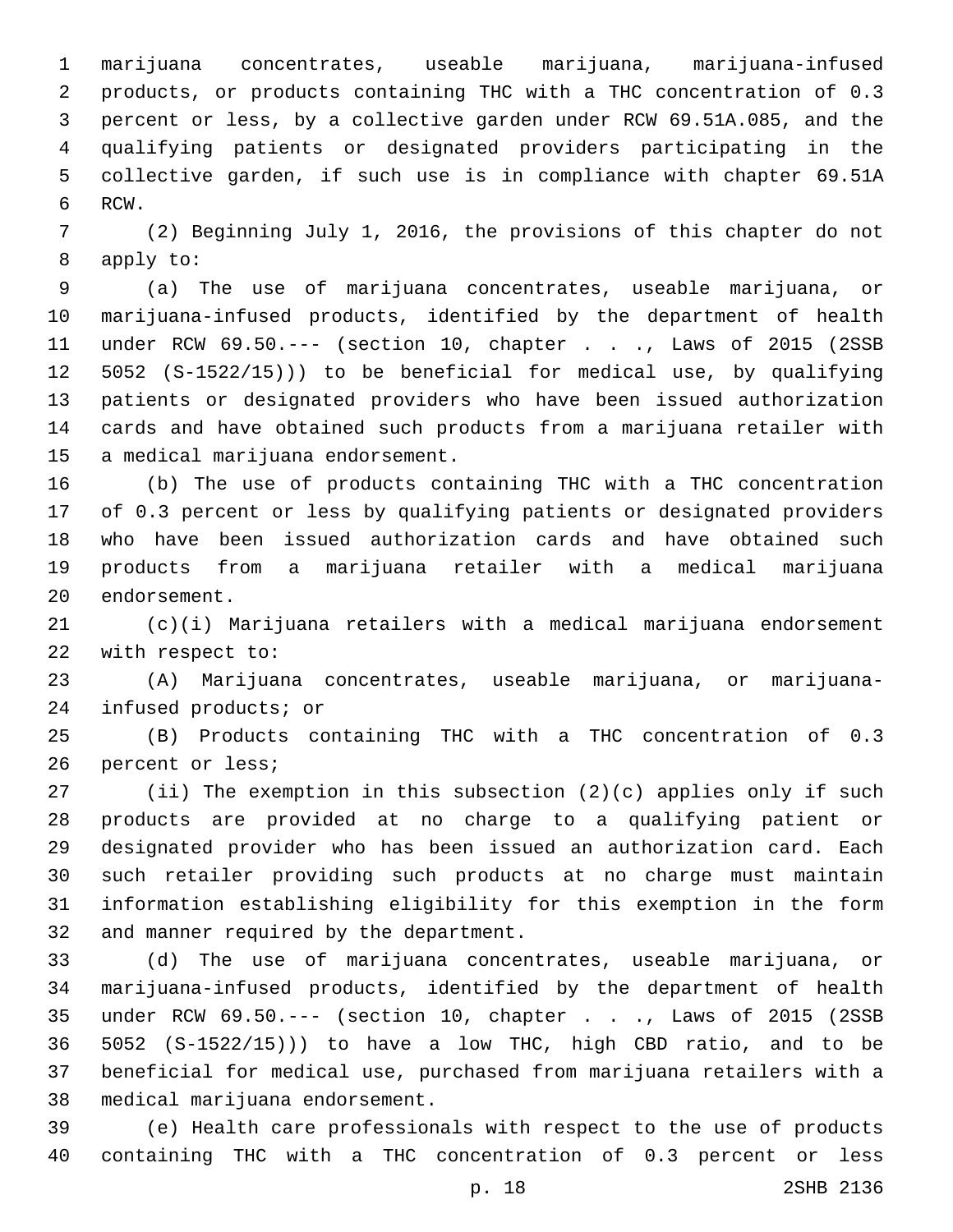provided at no charge by the health care professionals under RCW 69.51A.--- (section 35, chapter . . ., Laws of 2015 (2SSB 5052 (S-1522/15))). Each health care professional providing such products at no charge must maintain information establishing eligibility for this exemption in the form and manner required by the department.

 (f) The use of topical, noningestible products containing THC with a THC concentration of 0.3 percent or less by qualifying patients when purchased from or provided at no charge by a health 9 care professional under RCW 69.51A.--- (section 35, chapter . . ., 10 Laws of 2015 (2SSB 5052 (S-1522/15))).

11 (g) The use of:

 (i) Marijuana, marijuana concentrates, useable marijuana, marijuana-infused products, or products containing THC with a THC concentration of 0.3 percent or less, by a cooperative and its 15 members, when produced by the cooperative; and

 (ii) Any nonmonetary resources and labor by a cooperative when contributed by its members. However, nothing in this subsection (2)(g) may be construed to exempt the individual members of a cooperative from the tax imposed in RCW 82.12.020 on the use of any property or services purchased by the member and contributed to the 21 cooperative.

 (3) The definitions in section 208 of this act apply to this 23 section.

 NEW SECTION. **Sec. 210.** The provisions of RCW 82.32.805 and 82.32.808(8) do not apply to the exemptions in sections 208 and 209 of this act.

 NEW SECTION. **Sec. 211.** A new section is added to chapter 69.50 28 RCW to read as follows:

 (1)(a) Except as provided in (b) of this subsection, a retail sale of a bundled transaction that includes marijuana product is subject to the tax imposed under RCW 69.50.535 on the entire selling 32 price of the bundled transaction.

 (b) If the selling price is attributable to products that are taxable and products that are not taxable under RCW 69.50.535, the portion of the price attributable to the nontaxable products are subject to the tax imposed by RCW 69.50.535 unless the seller can identify by reasonable and verifiable standards the portion that is not subject to tax from its books and records that are kept in the

p. 19 2SHB 2136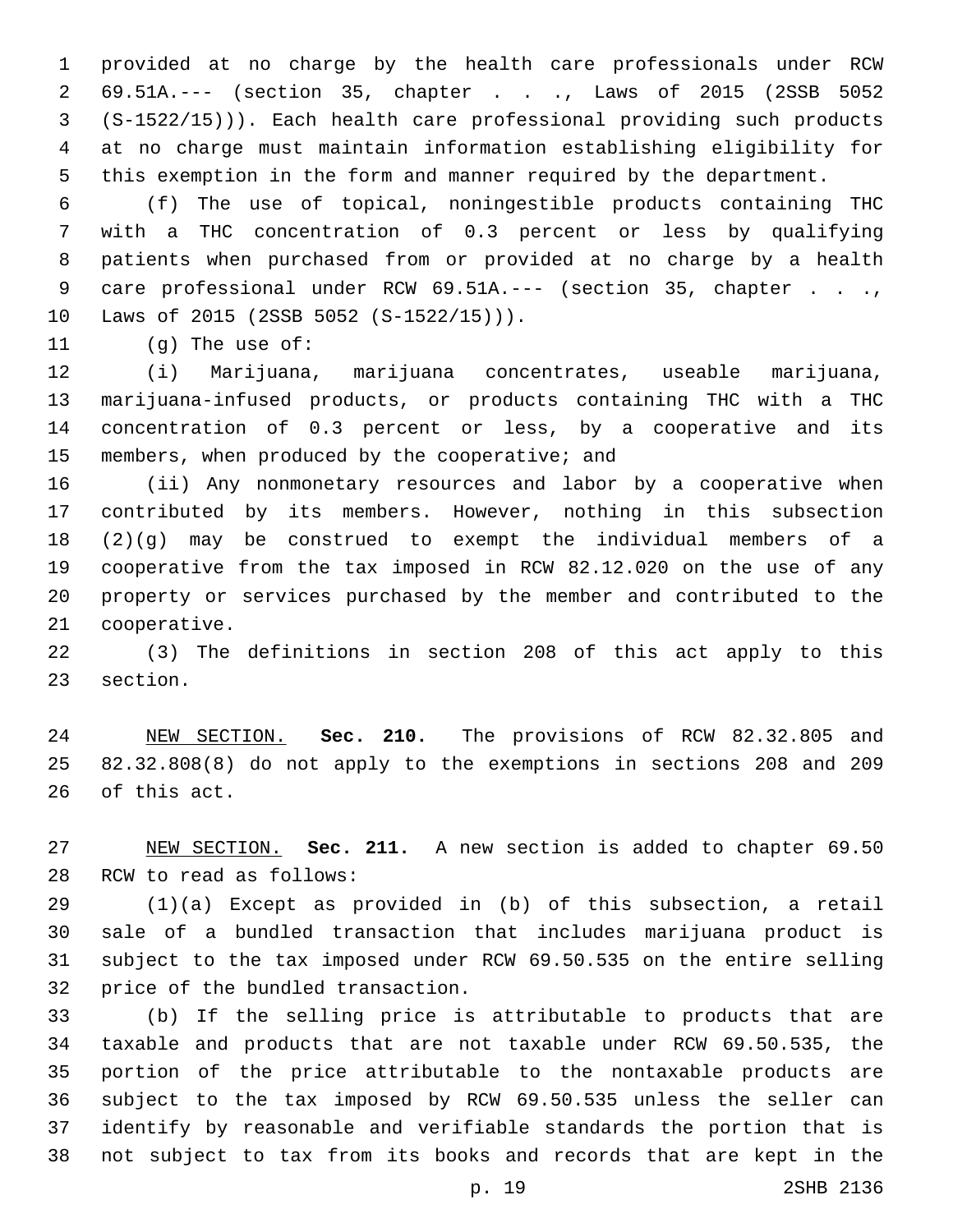regular course of business for other purposes including, but not 2 limited to, nontax purposes.

 (c) The definitions in this subsection apply throughout this section unless the context clearly requires otherwise.

(i) "Bundled transaction" means:5

 (A) The retail sale of two or more products where the products are otherwise distinct and identifiable, are sold for one nonitemized price, and at least one product is a marijuana product subject to the 9 tax under RCW 69.50.535; and

 (B) A marijuana product provided free of charge with the required purchase of another product. A marijuana product is provided free of charge if the sales price of the product purchased does not vary depending on the inclusion of the marijuana product provided free of 14 charge.

 (ii) "Distinct and identifiable products" does not include packaging such as containers, boxes, sacks, bags, and bottles, or materials such as wrapping, labels, tags, and instruction guides, that accompany the retail sale of the products and are incidental or immaterial to the retail sale thereof. Examples of packaging that are incidental or immaterial include grocery sacks, shoeboxes, and dry 21 cleaning garment bags.

 (iii) "Marijuana product" means "useable marijuana," "marijuana concentrates," and "marijuana-infused products" as defined in RCW 69.50.101.24

 (iv) "Selling price" has the same meaning as in RCW 82.08.010, except that when product is sold under circumstances where the total amount of consideration paid for the product is not indicative of its true value, "selling price" means the true value of the product sold as determined or agreed to by the state liquor and cannabis board.

 (v) "True value" means market value based on sales at comparable locations in this state of the same or similar product of like quality and character sold under comparable conditions of sale to comparable purchasers. However, in the absence of such sales of the same or similar product, "true value" means the value of the product sold as determined by all of the seller's direct and indirect costs 36 attributable to the product.

 NEW SECTION. **Sec. 212.** A new section is added to chapter 69.50 38 RCW to read as follows: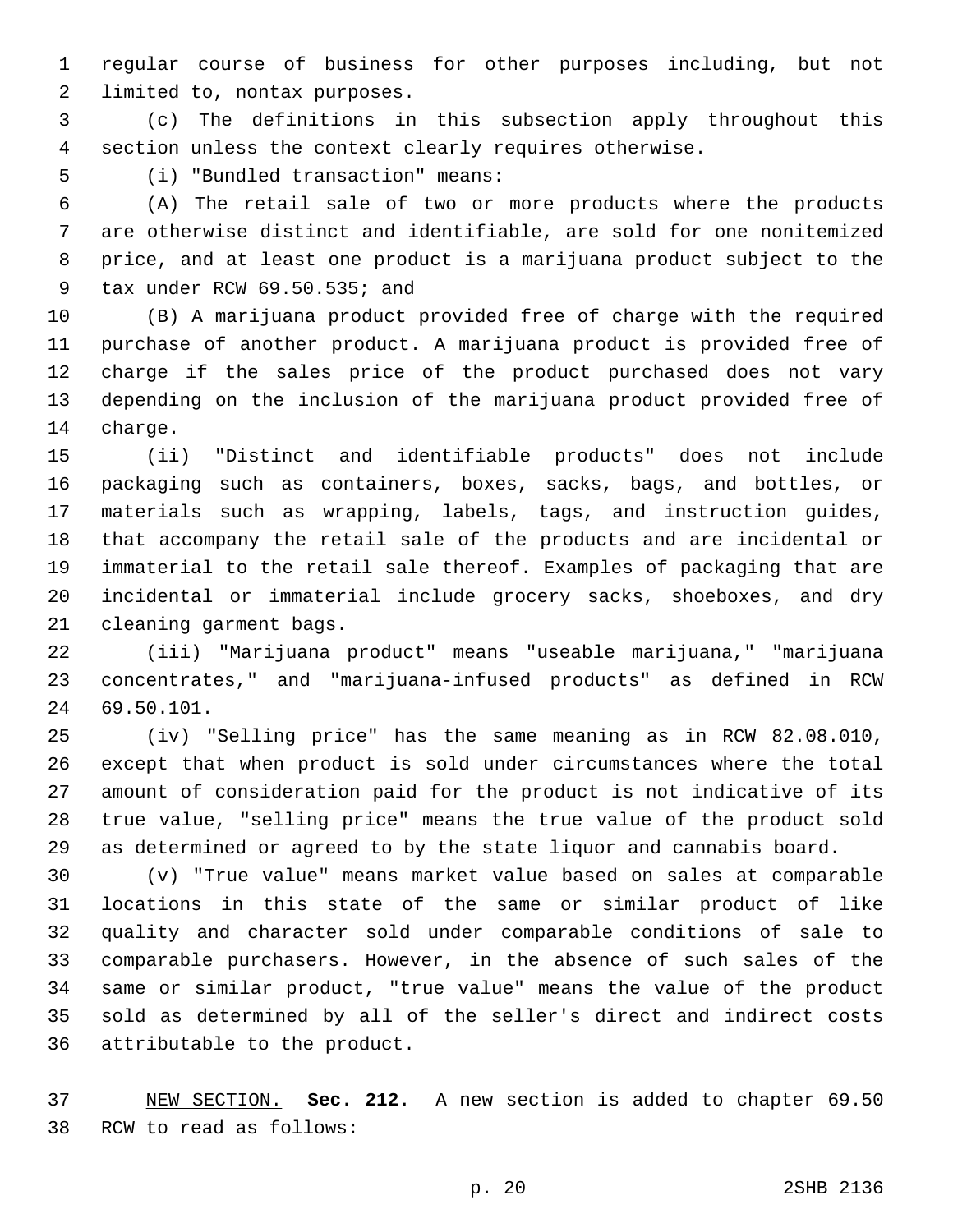(1) Marijuana producers, processors, and retailers are prohibited from making sales of any marijuana or marijuana product, if the sale of the marijuana or marijuana product is conditioned upon the buyer's purchase of any service or nonmarijuana product. This subsection applies whether the buyer purchases such service or nonmarijuana product at the time of sale of the marijuana or marijuana product, or 7 in a separate transaction.

 (2) The definitions in this subsection apply throughout this section unless the context clearly requires otherwise.

 (a) "Marijuana product" means "useable marijuana," "marijuana concentrates," and "marijuana-infused products," as those terms are 12 defined in RCW 69.50.101.

 (b) "Nonmarijuana product" includes paraphernalia, promotional items, lighters, bags, boxes, containers, and such other items as may be identified by the state liquor and cannabis board.

(c) "Selling price" has the same meaning as in RCW 69.50.535.

 (d) "Service" includes memberships and any other services identified by the state liquor and cannabis board.

#### **PART III**

### **Marijuana Business: Buffers and Licensee Residency**

 **Sec. 301.** RCW 69.50.331 and 2013 c 3 s 6 are each amended to 22 read as follows:

 (1) For the purpose of considering any application for a license 24 to produce, process, research, transport or deliver marijuana, useable marijuana, marijuana concentrates, or marijuana-infused products subject to the regulations established under section 502 of 27 this act, or sell marijuana, or for the renewal of a license to 28 produce, process, research, transport or deliver marijuana, useable marijuana, marijuana concentrates, or marijuana-infused products subject to the regulations established under section 502 of this act, 31 or sell marijuana, the state liquor ((eontrol)) and cannabis board may cause an inspection of the premises to be made, and may inquire into all matters in connection with the construction and operation of the premises. For the purpose of reviewing any application for a license and for considering the denial, suspension, revocation, or renewal or denial thereof, of any license, the state liquor 37 ((control)) and cannabis board may consider any prior criminal conduct of the applicant including an administrative violation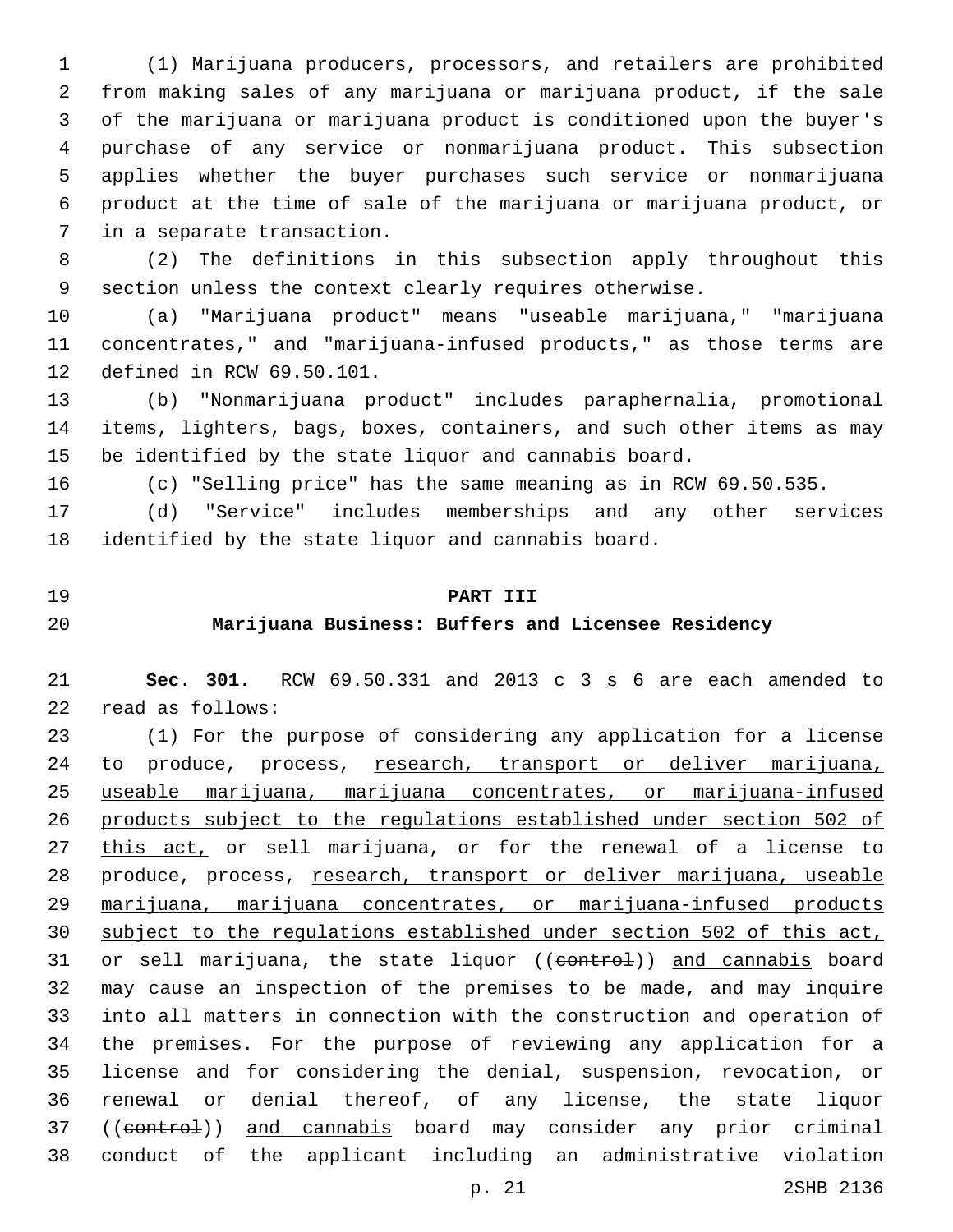1 history record with the state liquor ((control)) and cannabis board and a criminal history record information check. The state liquor ((control)) and cannabis board may submit the criminal history record information check to the Washington state patrol and to the identification division of the federal bureau of investigation in order that these agencies may search their records for prior arrests and convictions of the individual or individuals who filled out the 8 forms. The state liquor ((control)) and cannabis board ((shall)) must require fingerprinting of any applicant whose criminal history record information check is submitted to the federal bureau of investigation. The provisions of RCW 9.95.240 and of chapter 9.96A 12 RCW ((shall)) do not apply to these cases. Subject to the provisions 13 of this section, the state liquor ((control)) and cannabis board may, in its discretion, grant or deny the renewal or license applied for. Denial may be based on, without limitation, the existence of chronic illegal activity documented in objections submitted pursuant to subsections (7)(c) and (9) of this section. Authority to approve an uncontested or unopposed license may be granted by the state liquor 19 ((control)) and cannabis board to any staff member the board designates in writing. Conditions for granting this authority 21 ((shall)) must be adopted by rule. No license of any kind may be 22 issued to:

23 (a) A person under the age of twenty-one years;

 (b) A person doing business as a sole proprietor who has not 25 lawfully resided in the state for at least  $((t + hree))$  six months prior 26 to applying to receive a license;

 (c) A partnership, employee cooperative, association, nonprofit corporation, or corporation unless formed under the laws of this state, and unless all of the members thereof are qualified to obtain 30 a license as provided in this section; or

 (d) A person whose place of business is conducted by a manager or agent, unless the manager or agent possesses the same qualifications 33 required of the licensee.

34 (2)(a) The state liquor ((control)) and cannabis board may, in its discretion, subject to the provisions of RCW 69.50.334, suspend or cancel any license; and all protections of the licensee from criminal or civil sanctions under state law for producing, 38 processing, researching, or selling marijuana, marijuana concentrates, useable marijuana, or marijuana-infused products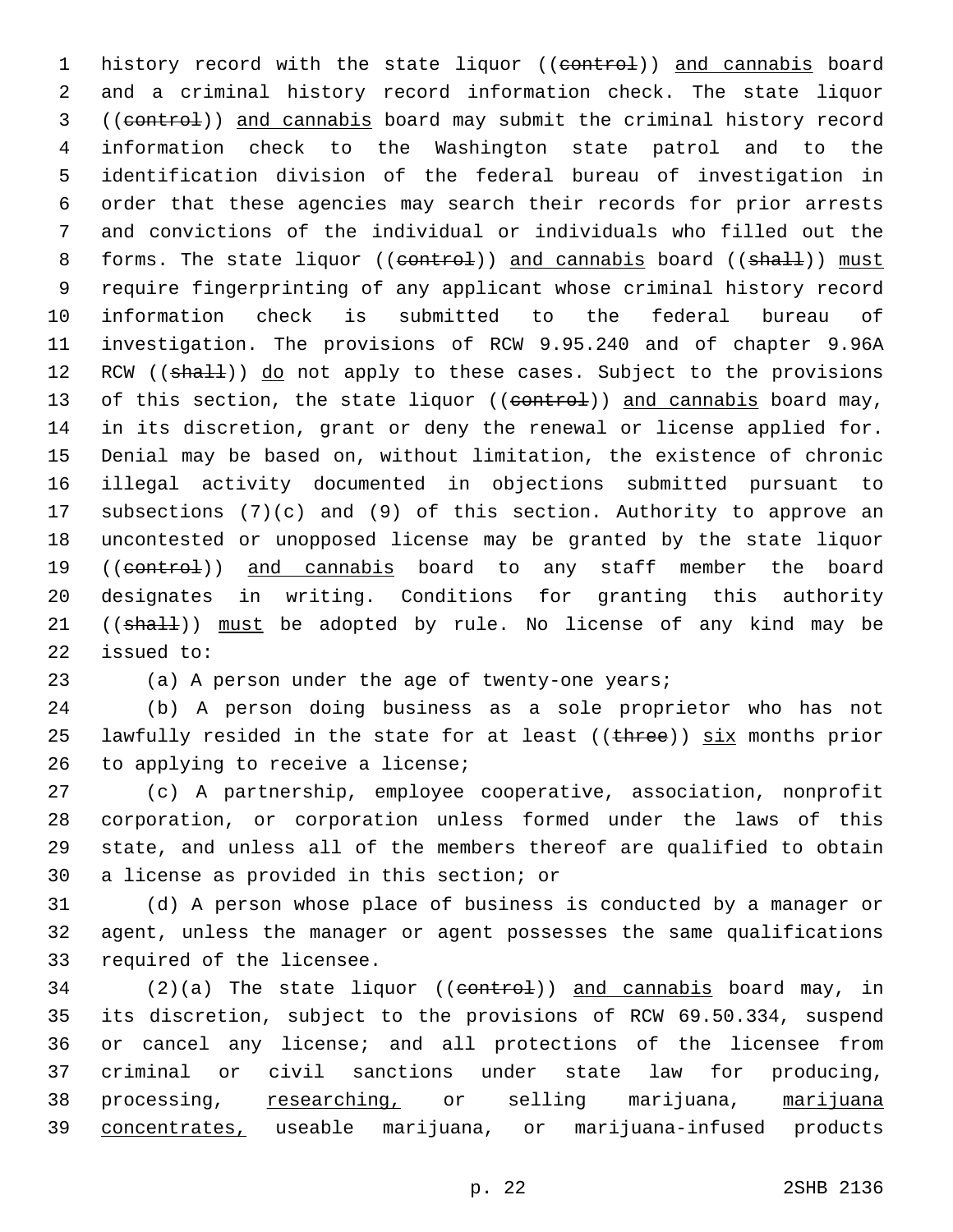1 thereunder ((shall)) must be suspended or terminated, as the case may 2 be.

 (b) The state liquor ((control)) and cannabis board ((shall)) must immediately suspend the license of a person who has been certified pursuant to RCW 74.20A.320 by the department of social and health services as a person who is not in compliance with a support order. If the person has continued to meet all other requirements for reinstatement during the suspension, reissuance of the license 9 ((shall be)) is automatic upon the state liquor ((control)) and 10 cannabis board's receipt of a release issued by the department of social and health services stating that the licensee is in compliance 12 with the order.

13 (c) The state liquor ((control)) and cannabis board may request the appointment of administrative law judges under chapter 34.12 RCW 15 who ((shall)) have power to administer oaths, issue subpoenas for the attendance of witnesses and the production of papers, books, accounts, documents, and testimony, examine witnesses, and to receive testimony in any inquiry, investigation, hearing, or proceeding in any part of the state, under rules and regulations the state liquor 20 ((control)) and cannabis board may adopt.

21 (d) Witnesses ((shall)) must be allowed fees and mileage each way 22 to and from any inquiry, investigation, hearing, or proceeding at the 23 rate authorized by RCW 34.05.446. Fees need not be paid in advance of 24 appearance of witnesses to testify or to produce books, records, or 25 other legal evidence.

 (e) In case of disobedience of any person to comply with the 27 order of the state liquor ((control)) and cannabis board or a 28 subpoena issued by the state liquor ((eontrol)) and cannabis board, or any of its members, or administrative law judges, or on the refusal of a witness to testify to any matter regarding which he or she may be lawfully interrogated, the judge of the superior court of the county in which the person resides, on application of any member of the board or administrative law judge, shall compel obedience by contempt proceedings, as in the case of disobedience of the requirements of a subpoena issued from said court or a refusal to 36 testify therein.

37 (3) Upon receipt of notice of the suspension or cancellation of a 38 license, the licensee ((shall forthwith)) must deliver ((up)) the 39 license to the state liquor ((control)) and cannabis board. Where the 40 license has been suspended only, the state liquor ((control)) and

p. 23 2SHB 2136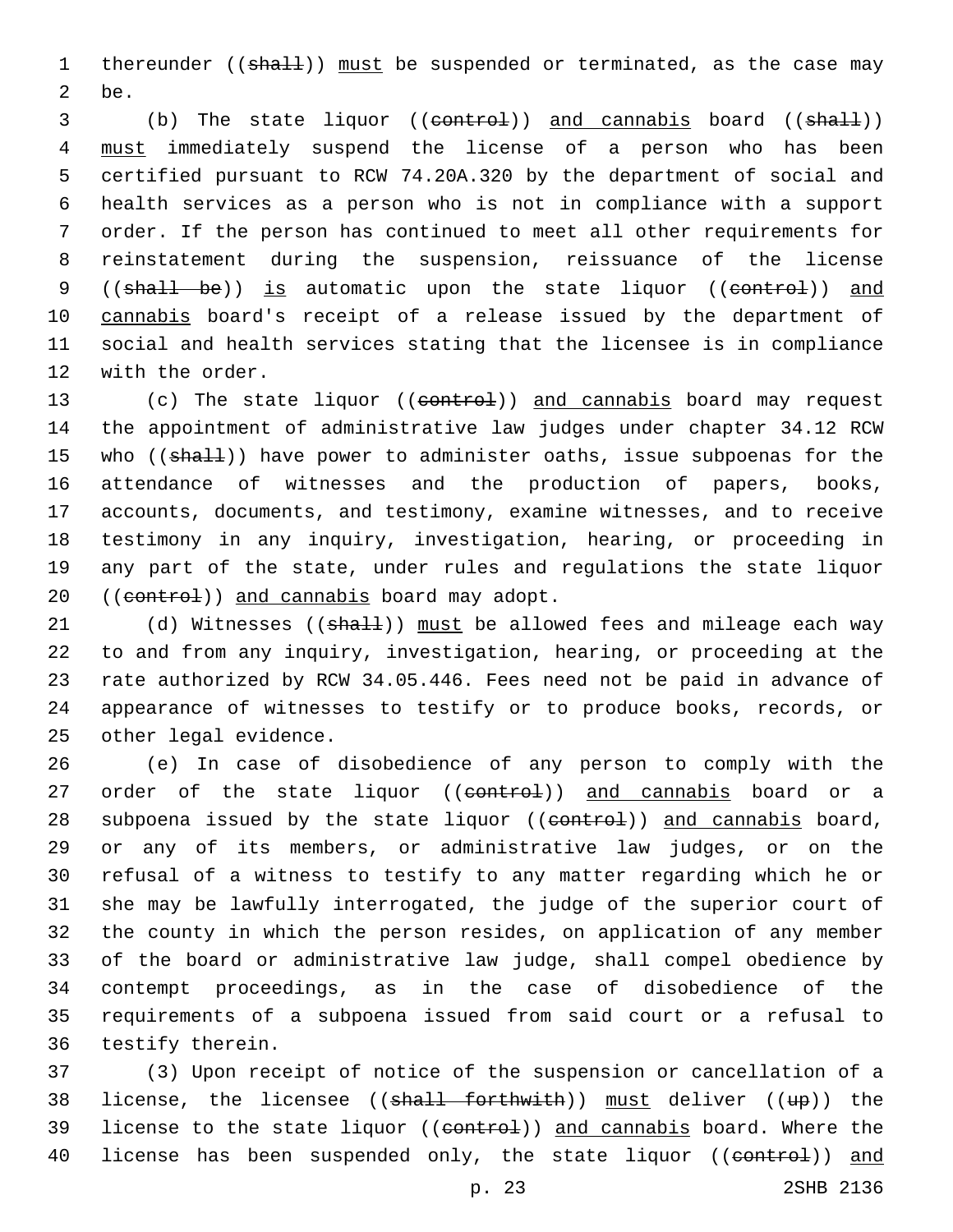1 cannabis board ((shall)) must return the license to the licensee at the expiration or termination of the period of suspension. The state 3 liquor ((control)) and cannabis board ((shall)) must notify all other licensees in the county where the subject licensee has its premises of the suspension or cancellation of the license; and no other licensee or employee of another licensee may allow or cause any marijuana, marijuana concentrates, useable marijuana, or marijuana- infused products to be delivered to or for any person at the premises 9 of the subject licensee.

10 (4) Every license issued under this chapter ((3, Laws of 2013 11 shall be)) is subject to all conditions and restrictions imposed by 12 this chapter ((3, Laws of 2013)) or by rules adopted by the state 13 liquor ((control)) and cannabis board to implement and enforce this 14 chapter ((3, Laws of 2013)). All conditions and restrictions imposed 15 by the state liquor ((control)) and cannabis board in the issuance of 16 an individual license ((shall)) must be listed on the face of the 17 individual license along with the trade name, address, and expiration 18 date.

19 (5) Every licensee ((shall)) must post and keep posted its 20 license, or licenses, in a conspicuous place on the premises.

21 (6) No licensee ((shall)) may employ any person under the age of 22 twenty-one years.

23 (7)(a) Before the state liquor ((control)) and cannabis board 24 issues a new or renewed license to an applicant it ((shall)) must 25 give notice of the application to the chief executive officer of the 26 incorporated city or town, if the application is for a license within 27 an incorporated city or town, or to the county legislative authority, 28 if the application is for a license outside the boundaries of 29 incorporated cities or towns.

30 (b) The incorporated city or town through the official or 31 employee selected by it, or the county legislative authority or the 32 official or employee selected by it, ((shall have)) has the right to 33 file with the state liquor ((control)) and cannabis board within 34 twenty days after the date of transmittal of the notice for 35 applications, or at least thirty days prior to the expiration date 36 for renewals, written objections against the applicant or against the 37 premises for which the new or renewed license is asked. The state 38 liquor ((control)) and cannabis board may extend the time period for 39 submitting written objections.

p. 24 2SHB 2136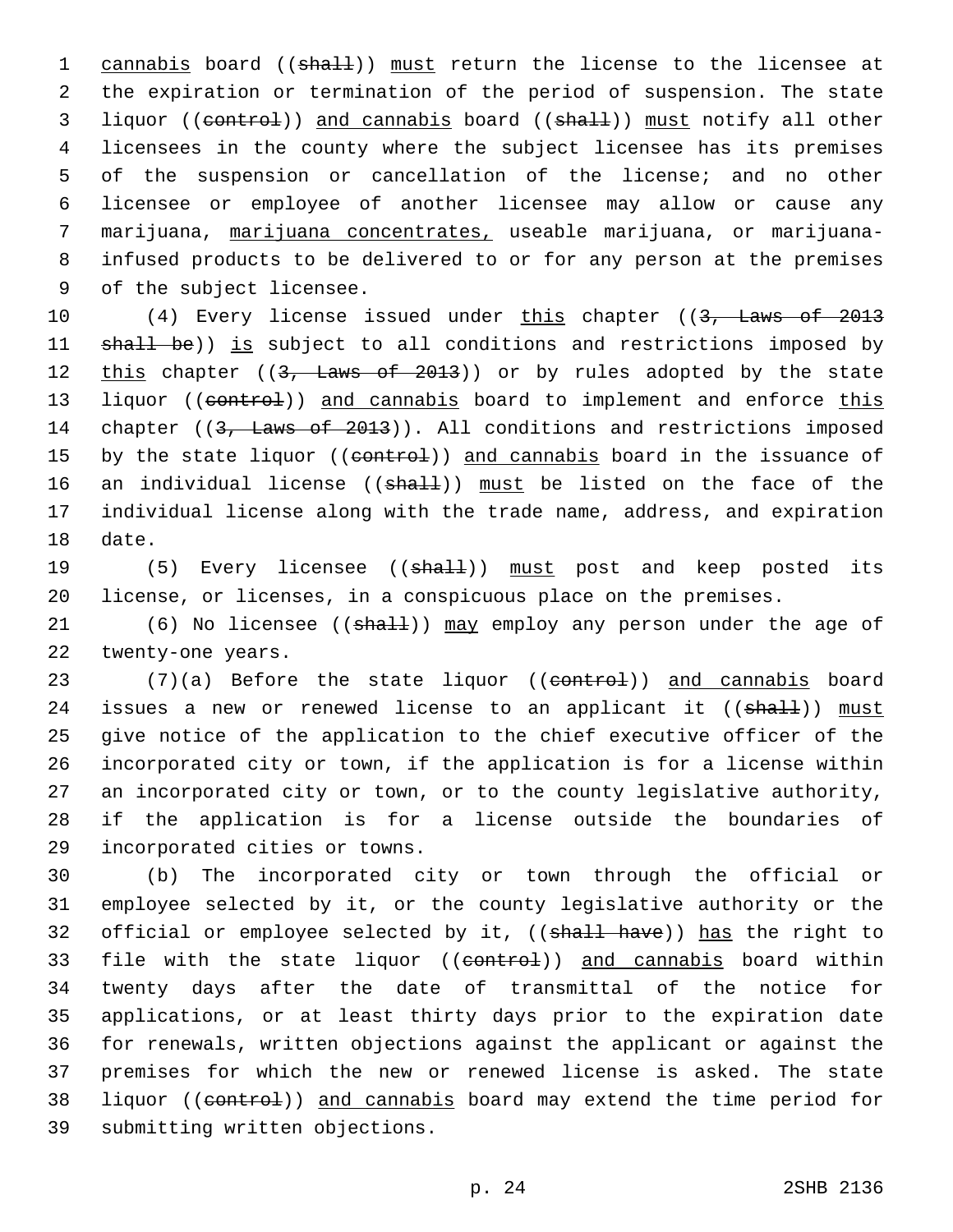1 (c) The written objections ((shall)) must include a statement of all facts upon which the objections are based, and in case written objections are filed, the city or town or county legislative 4 authority may request, and the state liquor ((control)) and cannabis board may in its discretion hold, a hearing subject to the applicable 6 provisions of Title 34 RCW. If the state liquor ((control)) and cannabis board makes an initial decision to deny a license or renewal based on the written objections of an incorporated city or town or county legislative authority, the applicant may request a hearing subject to the applicable provisions of Title 34 RCW. If a hearing is 11 held at the request of the applicant, state liquor ((control)) and 12 cannabis board representatives ((shall)) must present and defend the 13 state liquor ((control)) and cannabis board's initial decision to 14 deny a license or renewal.

 (d) Upon the granting of a license under this title the state 16 liquor ((control)) and cannabis board ((shall)) must send written notification to the chief executive officer of the incorporated city or town in which the license is granted, or to the county legislative authority if the license is granted outside the boundaries of 20 incorporated cities or towns.

 (8)(a) Except as provided in (b) through (d) of this subsection, 22 the state liquor ((control)) and cannabis board ((shall)) may not issue a license for any premises within one thousand feet of the perimeter of the grounds of any elementary or secondary school, playground, recreation center or facility, child care center, public park, public transit center, or library, or any game arcade admission to which is not restricted to persons aged twenty-one years or older.

 (b) A city, county, or town may permit the licensing of premises within one thousand feet but not less than one hundred feet of the facilities described in (a) of this subsection, except elementary schools, secondary schools, and playgrounds, by enacting an ordinance authorizing such distance reduction, provided that such distance reduction will not negatively impact the jurisdiction's civil regulatory enforcement, criminal law enforcement interests, public safety, or public health.

 (c) A city, county, or town may permit the licensing of research premises allowed under section 1001 of this act within one thousand feet but not less than one hundred feet of the facilities described in (a) of this subsection by enacting an ordinance authorizing such distance reduction, provided that the ordinance will not negatively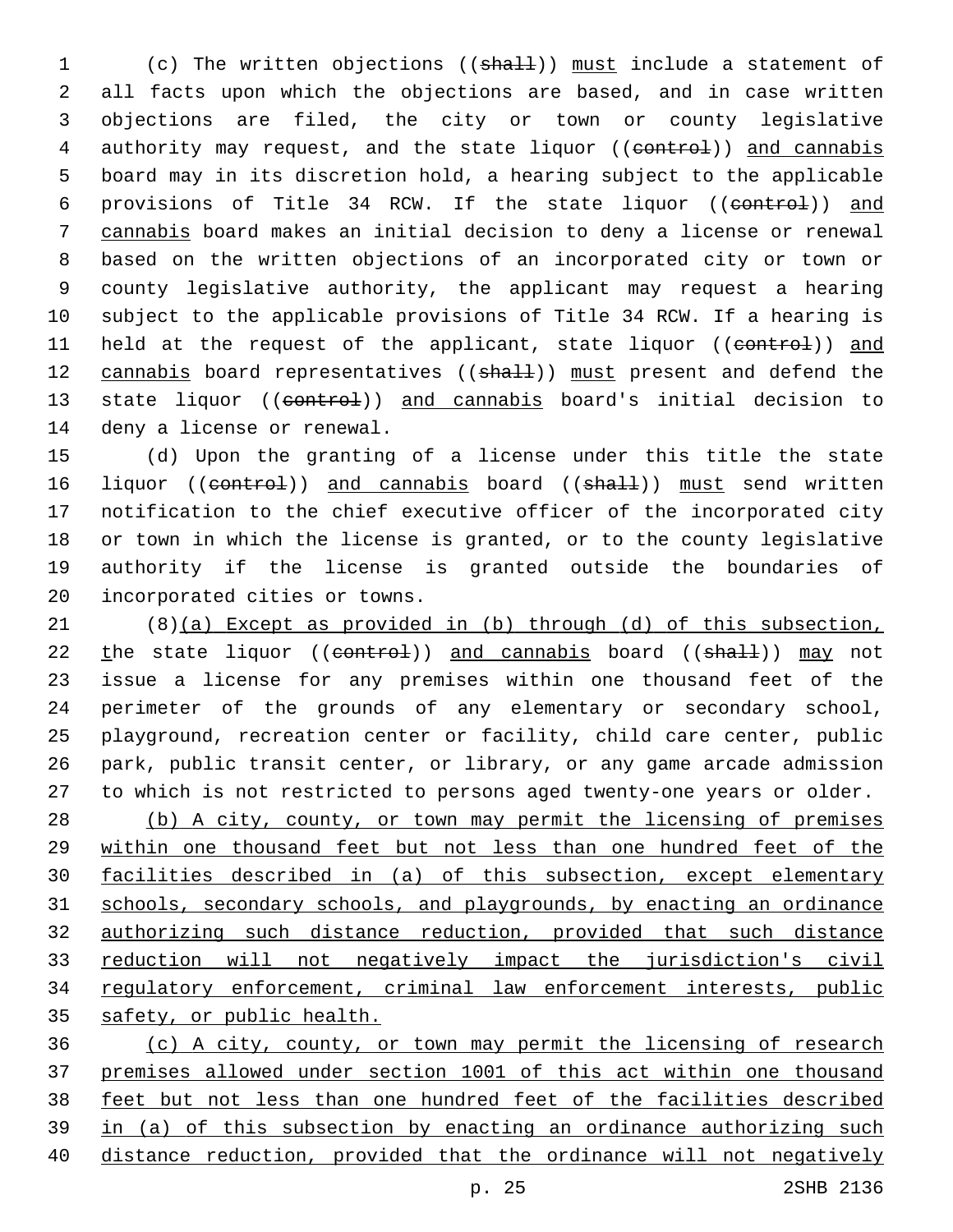impact the jurisdiction's civil regulatory enforcement, criminal law 2 enforcement, public safety, or public health.

 (d) The state liquor and cannabis board may license premises located in compliance with the distance requirements set in an ordinance adopted under (b) or (c) of this subsection. Before issuing or renewing a research license for premises within one thousand feet but not less than one hundred feet of an elementary school, secondary school, or playground in compliance with an ordinance passed pursuant 9 to (c) of this subsection, the board must ensure that the facility:

 (i) Meets a security standard exceeding that which applies to 11 marijuana producer, processor, or retailer licensees;

 (ii) Is inaccessible to the public and no part of the operation 13 of the facility is in view of the general public; and

 (iii) Bears no advertising or signage indicating that it is a marijuana research facility.

 (9) In determining whether to grant or deny a license or renewal 17 of any license, the state liquor ((control)) and cannabis board 18 ((shall)) must give substantial weight to objections from an incorporated city or town or county legislative authority based upon chronic illegal activity associated with the applicant's operations of the premises proposed to be licensed or the applicant's operation of any other licensed premises, or the conduct of the applicant's patrons inside or outside the licensed premises. "Chronic illegal activity" means (a) a pervasive pattern of activity that threatens the public health, safety, and welfare of the city, town, or county including, but not limited to, open container violations, assaults, disturbances, disorderly conduct, or other criminal law violations, or as documented in crime statistics, police reports, emergency medical response data, calls for service, field data, or similar records of a law enforcement agency for the city, town, county, or any other municipal corporation or any state agency; or (b) an unreasonably high number of citations for violations of RCW 46.61.502 associated with the applicant's or licensee's operation of any licensed premises as indicated by the reported statements given to 35 law enforcement upon arrest.

## **PART IV Consumption of Marijuana in a Public Place**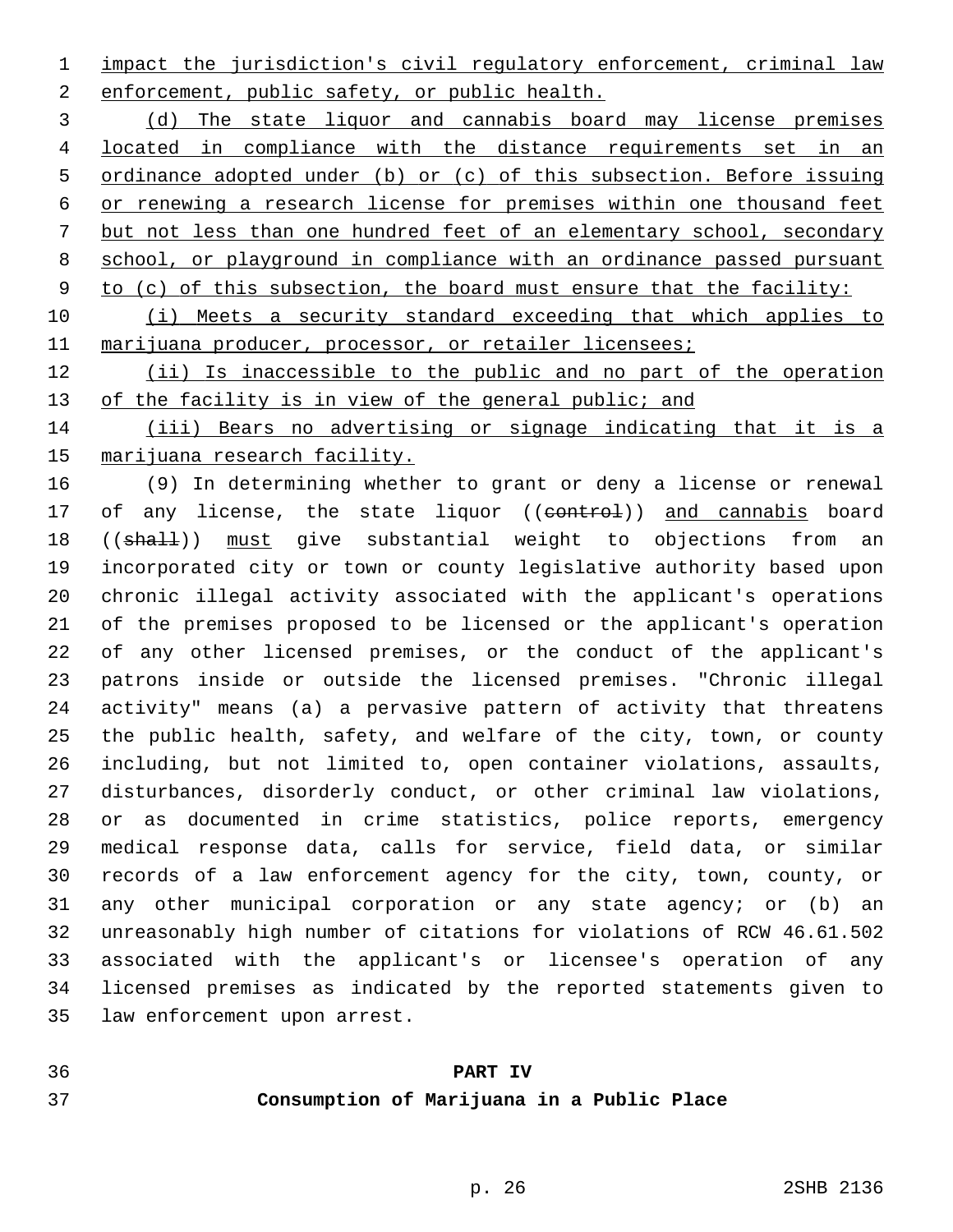**Sec. 401.** RCW 69.50.445 and 2013 c 3 s 21 are each amended to 2 read as follows:

 (1) It is unlawful to open a package containing marijuana, 4 useable marijuana, ((or a)) marijuana-infused products, or marijuana 5 concentrates, or consume marijuana, useable marijuana,  $((e^{2} - a))$ 6 marijuana-infused products, or marijuana concentrates, in ((view of 7 the general)) a public place.

 (2) For the purposes of this section, "public place" has the same meaning as defined in RCW 66.04.010, but the exclusions in RCW 66.04.011 do not apply.

 (3) A person who violates this section is guilty of a class 3 12 civil infraction under chapter 7.80 RCW.

### **PART V**

# **Transportation of Marijuana Products**

 NEW SECTION. **Sec. 501.** A new section is added to chapter 69.50 16 RCW to read as follows:

 (1) A licensed marijuana producer, marijuana processor, marijuana researcher, or marijuana retailer, or their employees, in accordance with the requirements of this chapter and the administrative rules adopted thereunder, may use the services of a common carrier subject to regulation under chapters 81.28 and 81.29 RCW and licensed in compliance with the regulations established under section 502 of this act, to physically transport or deliver marijuana, useable marijuana, marijuana concentrates, and marijuana-infused products within the 25 state.

 (2) An employee of a common carrier engaged in marijuana-related transportation or delivery services authorized under subsection (1) of this section is prohibited from carrying or using a firearm during 29 the course of providing such services, unless:

 (a) Pursuant to section 502 of this act, the state liquor and cannabis board explicitly authorizes the carrying or use of firearms by such employee while engaged in the transportation or delivery 33 services;

 (b) The employee has an armed private security guard license 35 issued pursuant to RCW 18.170.040; and

 (c) The employee is in full compliance with the regulations established by the state liquor and cannabis board under section 502 38 of this act.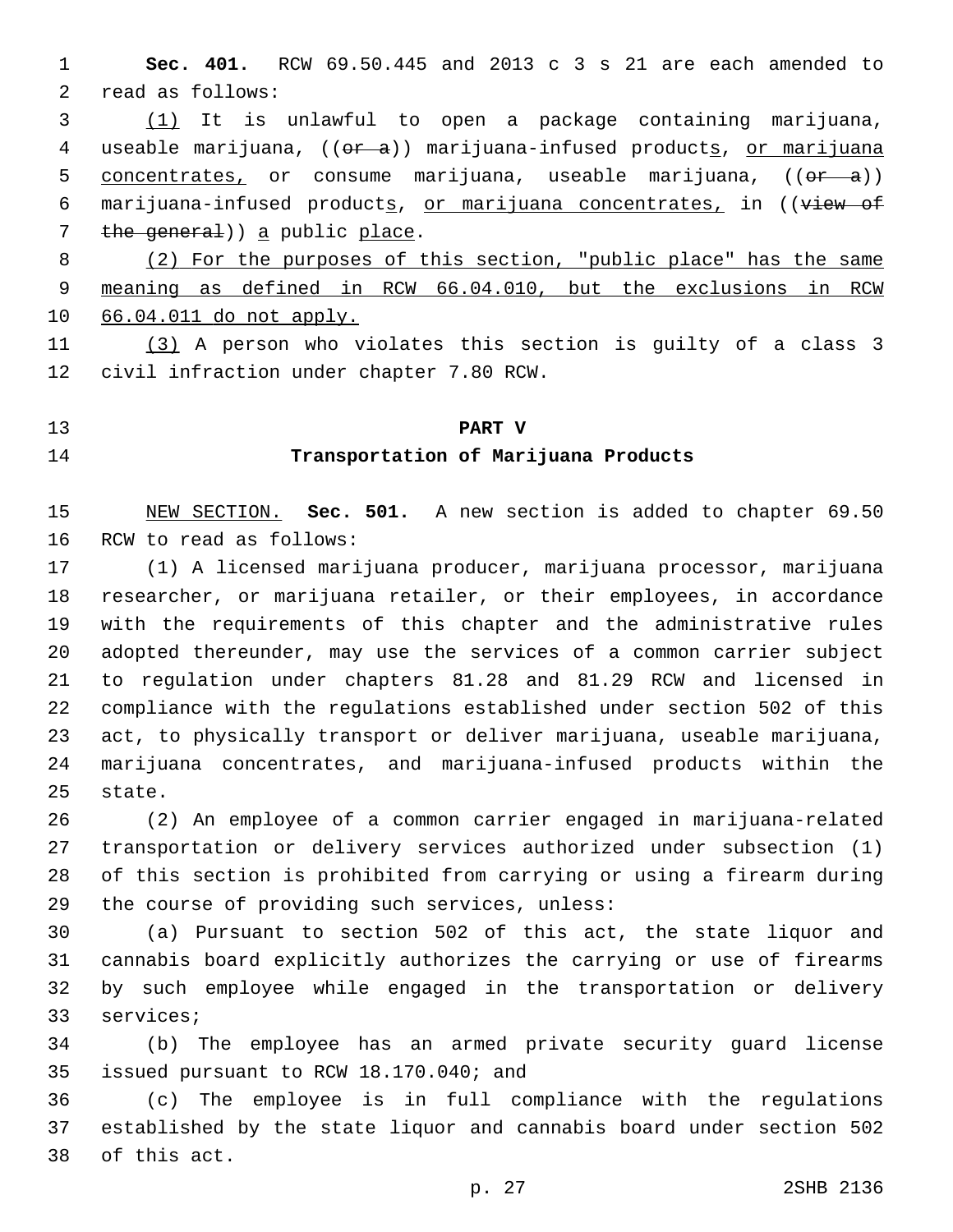(3) A common carrier licensed under section 502 of this act may, for the purpose of transporting and delivering marijuana, useable marijuana, marijuana concentrates, and marijuana-infused products, utilize Washington state ferry routes for such transportation and 5 delivery.

 (4) The possession of marijuana, useable marijuana, marijuana concentrates, and marijuana-infused products being physically transported or delivered within the state, in amounts not exceeding those that may be established under section 502(3) of this act, by a licensed employee of a common carrier when performing the duties authorized under, and in accordance with, this section and section 502 of this act, is not a violation of this section, this chapter, or 13 any other provision of Washington state law.

 NEW SECTION. **Sec. 502.** A new section is added to chapter 69.50 15 RCW to read as follows:

 (1) The state liquor and cannabis board must adopt rules providing for an annual licensing procedure of a common carrier who seeks to transport or deliver marijuana, useable marijuana, marijuana concentrates, and marijuana-infused products within the state.

20 (2) The rules for licensing must:

 (a) Establish criteria for considering the approval or denial of a common carrier's original application or renewal application;

 (b) Provide minimum qualifications for any employee authorized to drive or operate the transportation or delivery vehicle, including a 25 minimum age of at least twenty-one years;

 (c) Address the safety of the employees transporting or delivering the products, including issues relating to the carrying of 28 firearms by such employees;

 (d) Address the security of the products being transported, including a system of electronically tracking all products at both the point of pickup and the point of delivery; and

 (e) Set reasonable fees for the application and licensing 33 process.

 (3) The state liquor and cannabis board may adopt rules establishing the maximum amounts of marijuana, useable marijuana, marijuana concentrates, and marijuana-infused products that may be physically transported or delivered at one time by a common carrier 38 as provided under section 501 of this act.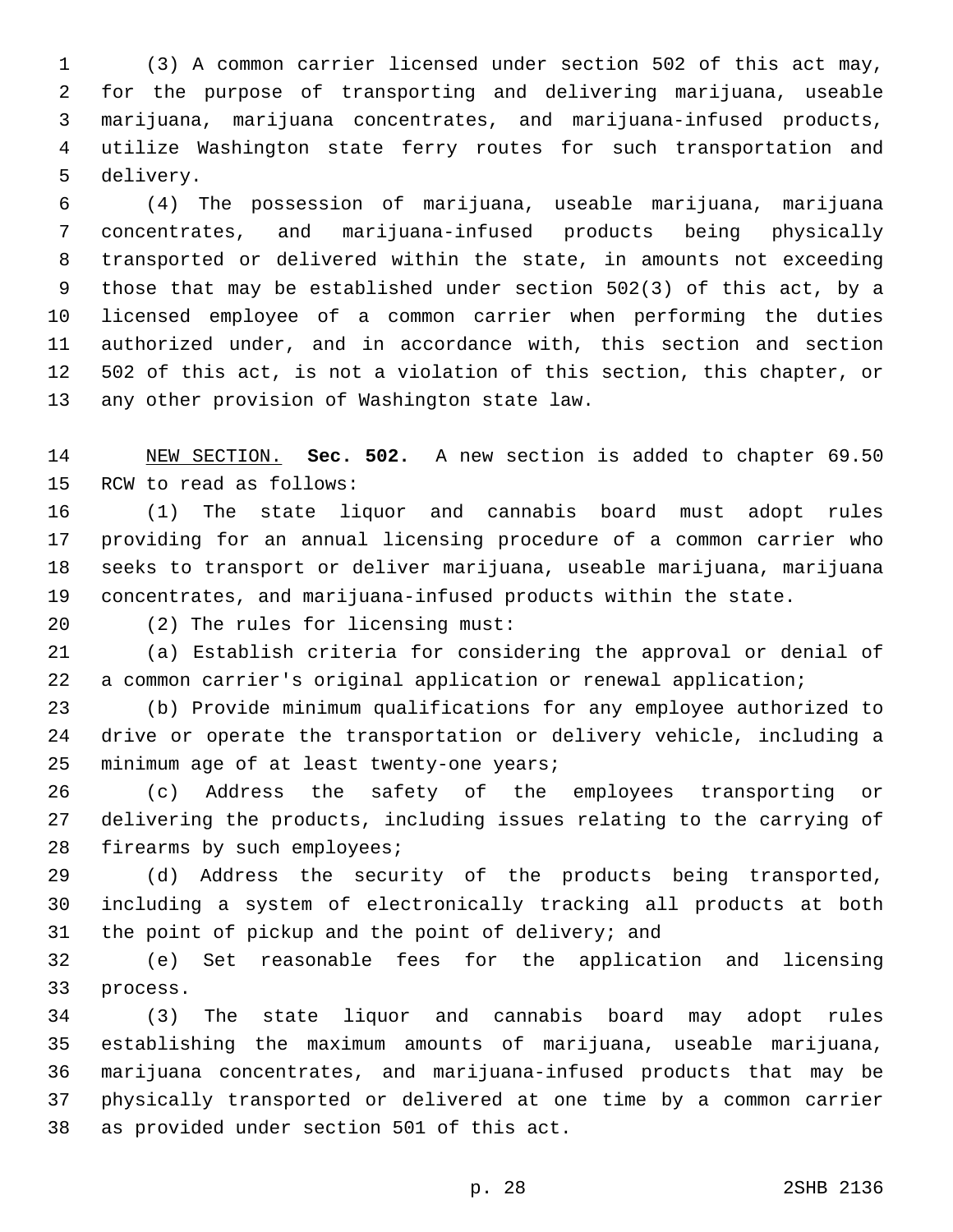**Sec. 503.** RCW 69.50.4013 and 2013 c 3 s 20 are each amended to 2 read as follows:

 (1) It is unlawful for any person to possess a controlled substance unless the substance was obtained directly from, or pursuant to, a valid prescription or order of a practitioner while acting in the course of his or her professional practice, or except 7 as otherwise authorized by this chapter.

 (2) Except as provided in RCW 69.50.4014, any person who violates this section is guilty of a class C felony punishable under chapter 10 9A.20 RCW.

11 (3)(a) The possession, by a person twenty-one years of age or older, of useable marijuana, marijuana concentrates, or marijuana- infused products in amounts that do not exceed those set forth in RCW 69.50.360(3) is not a violation of this section, this chapter, or any 15 other provision of Washington state law.

 (b) The possession of marijuana, useable marijuana, marijuana concentrates, and marijuana-infused products being physically transported or delivered within the state, in amounts not exceeding those that may be established under section 502(3) of this act, by a licensed employee of a common carrier when performing the duties authorized in accordance with sections 501 and 502 of this act, is not a violation of this section, this chapter, or any other provision of Washington state law.

 **Sec. 504.** RCW 18.170.020 and 2007 c 154 s 2 are each amended to read as follows:25

The requirements of this chapter do not apply to:

 (1) A person who is employed exclusively or regularly by one employer and performs the functions of a private security guard solely in connection with the affairs of that employer, if the employer is not a private security company. However, in accordance with section 501 of this act, an employee engaged in marijuana- related transportation or delivery services on behalf of a common carrier must be licensed as an armed private security guard under 34 this chapter in order to be authorized to carry or use a firearm 35 while providing such services;

 (2) A sworn peace officer while engaged in the performance of the 37 officer's official duties;

 (3) A sworn peace officer while employed by any person to engage in off-duty employment as a private security guard, but only if the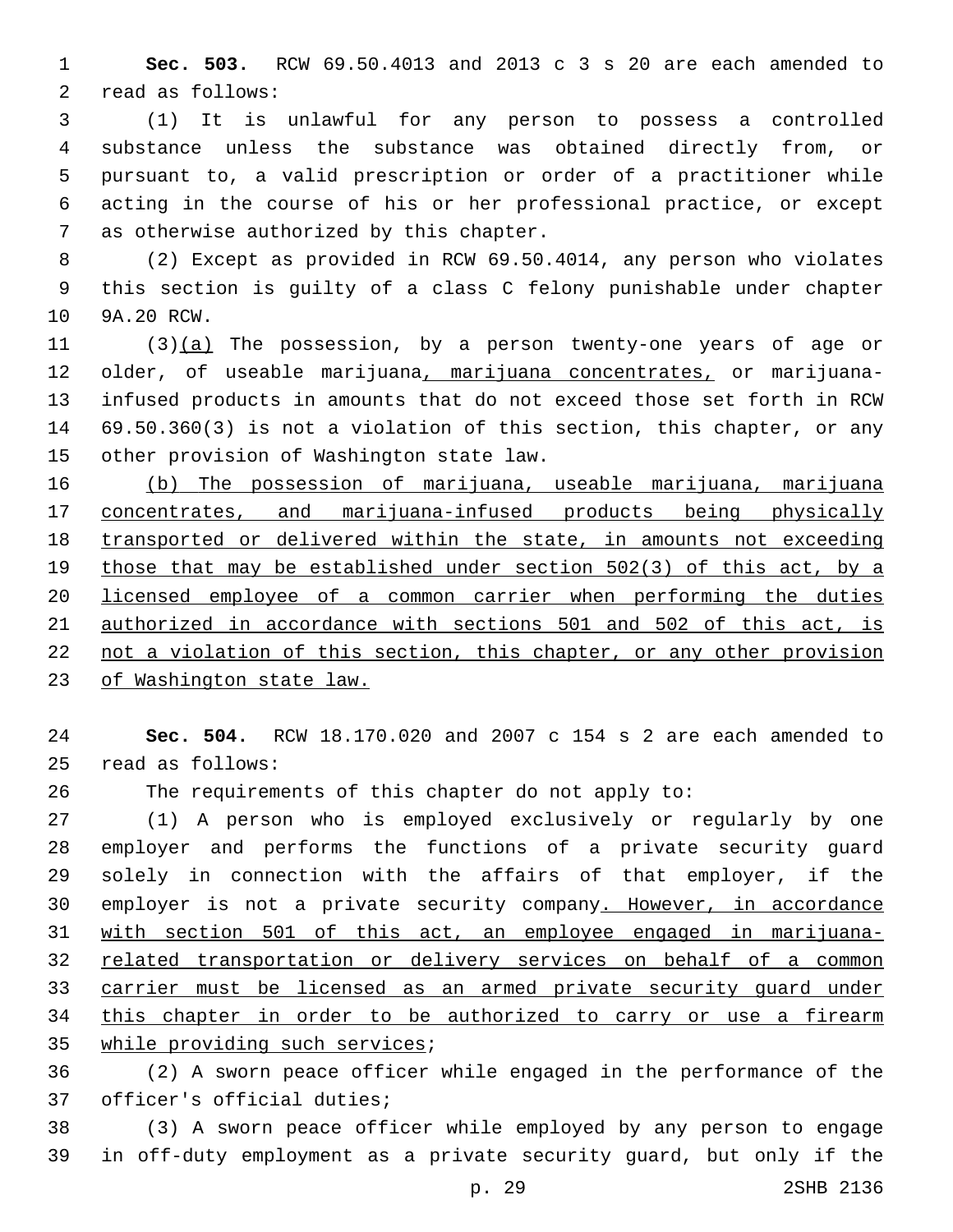employment is approved by the chief law enforcement officer of the jurisdiction where the employment takes place and the sworn peace officer does not employ, contract with, or broker for profit other persons to assist him or her in performing the duties related to his 5 or her private employer; or

 (4)(a) A person performing crowd management or guest services including, but not limited to, a person described as a ticket taker, usher, door attendant, parking attendant, crowd monitor, or event 9 staff who:

 $((+a))$  (i) Does not carry a firearm or other dangerous weapon including, but not limited to, a stun gun, taser, pepper mace, or 12 nightstick;

13  $((\{b\})$  (ii) Does not wear a uniform or clothing readily identifiable by a member of the public as that worn by a private 15 security officer or law enforcement officer; and

 $((\{e\})$  (iii) Does not have as his or her primary responsibility the detainment of persons or placement of persons under arrest.

 (b) The exemption provided in this subsection applies only when a crowd has assembled for the purpose of attending or taking part in an organized event, including preevent assembly, event operation hours, 21 and postevent departure activities.

 **Sec. 505.** RCW 69.50.4014 and 2003 c 53 s 335 are each amended to 23 read as follows:

 Except as provided in RCW 69.50.401(2)(c) or as otherwise 25 authorized by this chapter, any person found guilty of possession of 26 forty grams or less of ((marihuana)) marijuana is guilty of a 27 misdemeanor.

#### **PART VI**

#### **Funding for Marijuana Health Awareness Program**

 **Sec. 601.** RCW 66.08.050 and 2014 c 63 s 3 are each amended to 31 read as follows:

 The board, subject to the provisions of this title and the rules, 33 must:

 (1) Determine the nature, form and capacity of all packages to be used for containing liquor kept for sale under this title;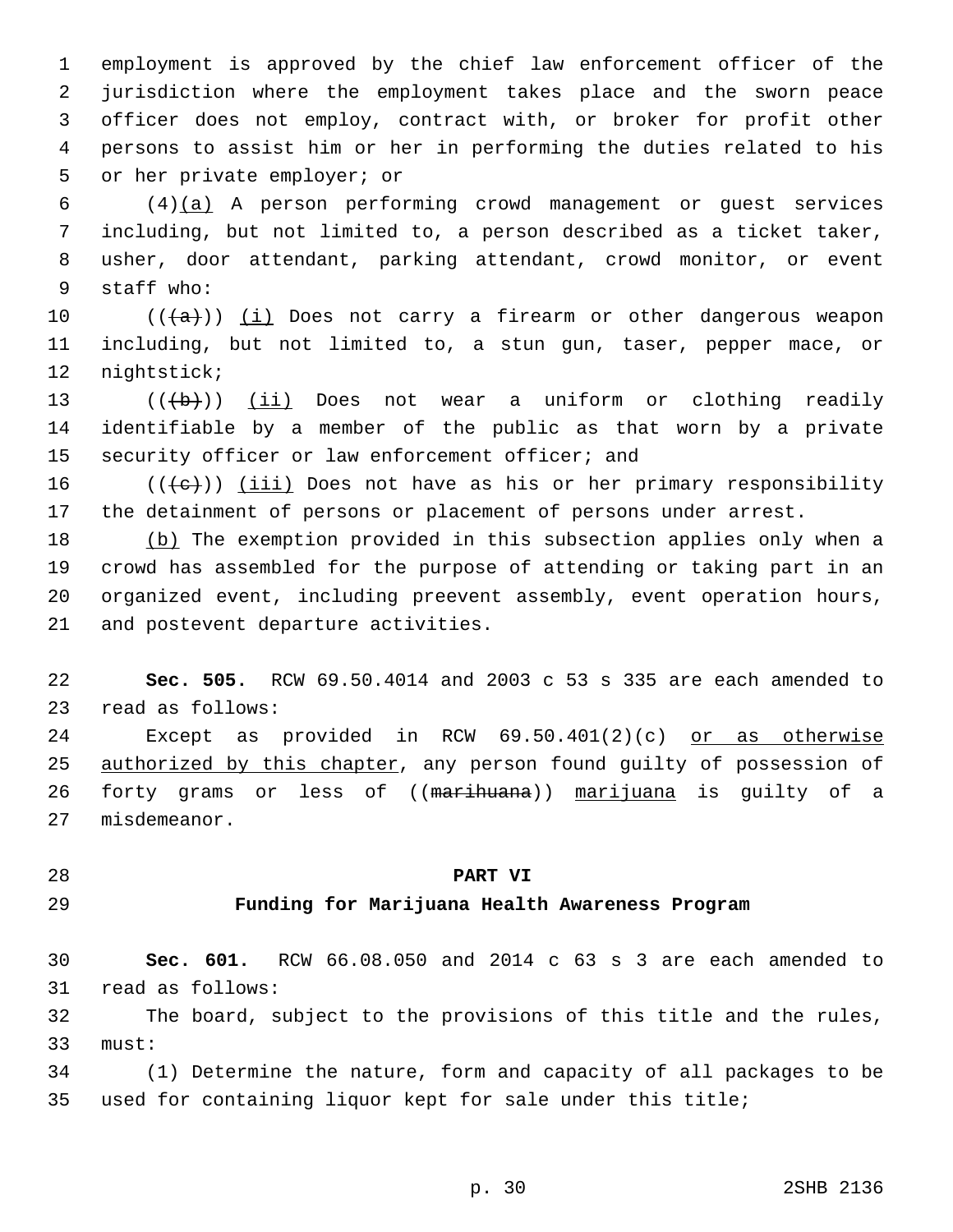(2) Execute or cause to be executed, all contracts, papers, and documents in the name of the board, under such regulations as the 3 board may fix;

 (3) Pay all customs, duties, excises, charges and obligations 5 whatsoever relating to the business of the board;

 (4) Require bonds from all employees in the discretion of the board, and to determine the amount of fidelity bond of each such 8 employee;

 (5) Perform services for the state lottery commission to such extent, and for such compensation, as may be mutually agreed upon 11 between the board and the commission;

 (6) Accept and deposit into the general fund-local account and disburse, subject to appropriation, federal grants or other funds or donations from any source for the purpose of improving public awareness of the health risks associated with alcohol and marijuana consumption by youth and the abuse of alcohol and marijuana by adults in Washington state. The board's alcohol awareness program must cooperate with federal and state agencies, interested organizations, and individuals to effect an active public beverage alcohol awareness 20 program;

 (7) Monitor and regulate the practices of licensees as necessary in order to prevent the theft and illegal trafficking of liquor 23 pursuant to RCW 66.28.350;

 (8) Perform all other matters and things, whether similar to the foregoing or not, to carry out the provisions of this title, and has full power to do each and every act necessary to the conduct of its regulatory functions, including all supplies procurement, preparation and approval of forms, and every other undertaking necessary to perform its regulatory functions whatsoever, subject only to audit by the state auditor. However, the board has no authority to regulate the content of spoken language on licensed premises where wine and other liquors are served and where there is not a clear and present danger of disorderly conduct being provoked by such language or to 34 restrict advertising of lawful prices.

#### **PART VII**

#### **Cannabis Health and Beauty Aid Exemption**

 NEW SECTION. **Sec. 701.** A new section is added to chapter 69.50 38 RCW to read as follows: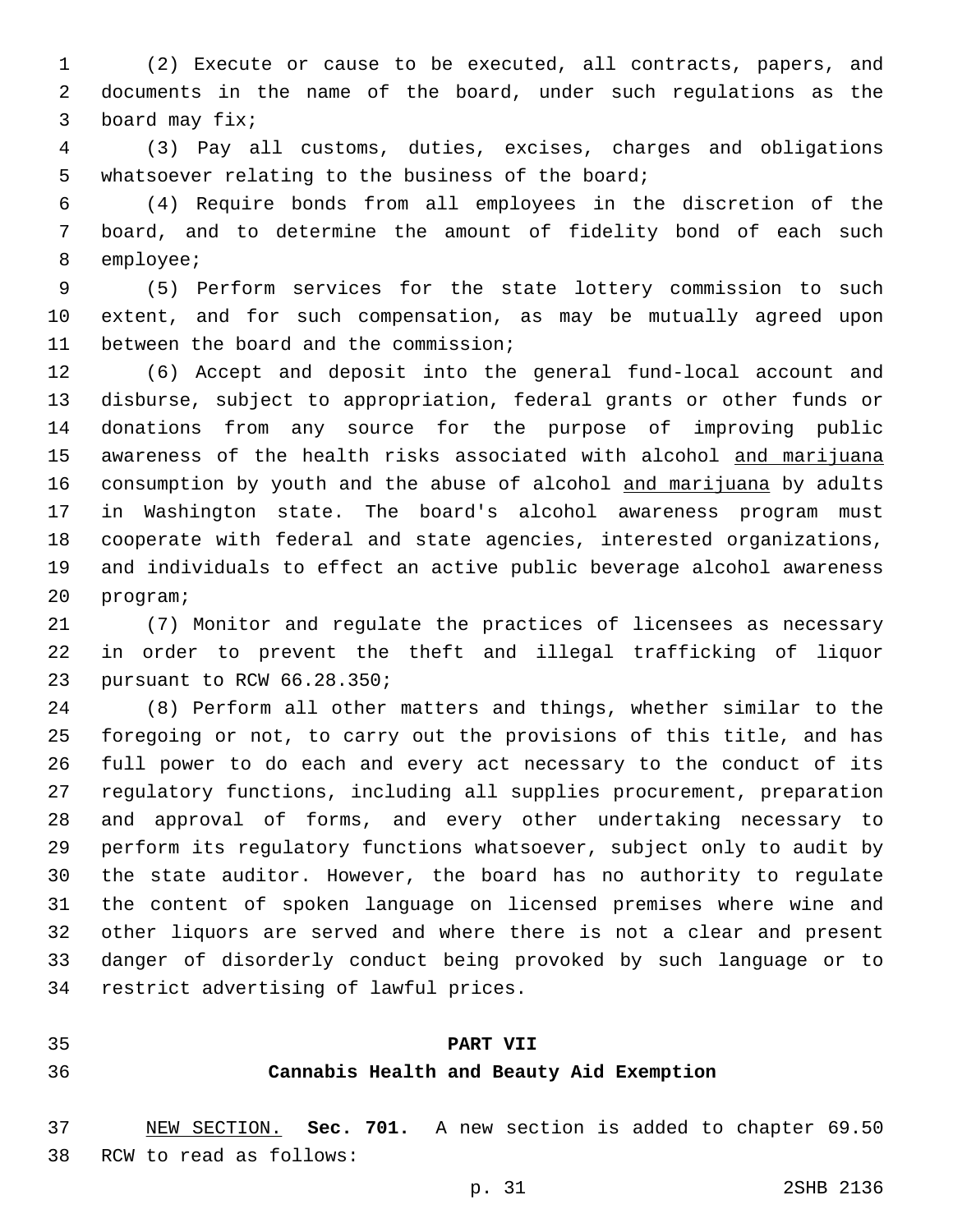(1) Cannabis health and beauty aids are not subject to the regulations and penalties of this chapter that apply to marijuana, marijuana concentrates, or marijuana-infused products.

 (2) For purposes of this section, "cannabis health and beauty aid" means a product containing parts of the cannabis plant and which:6

 (a) Is intended for use only as a topical application to provide 8 therapeutic benefit or to enhance appearance;

(b) Contains a THC concentration of not more than 0.3 percent;

(c) Does not cross the blood-brain barrier; and

(d) Is not intended for consumption by humans or animals.

#### **PART VIII**

## **Signage and Public Notice Requirements**

 NEW SECTION. **Sec. 801.** A new section is added to chapter 69.50 15 RCW to read as follows:

 (1) Applicants for a marijuana producer's, marijuana processor's, marijuana researcher's or marijuana retailer's license under this chapter must display a sign provided by the state liquor and cannabis board on the outside of the premises to be licensed notifying the public that the premises are subject to an application for such 21 license. The sign must:

 (a) Contain text with content sufficient to notify the public of the nature of the pending license application, the date of the application, the name of the applicant, and contact information for 25 the state liquor and cannabis board;

 (b) Be conspicuously displayed on, or immediately adjacent to, the premises subject to the application and in the location that is 28 most likely to be seen by the public;

 (c) Be of a size sufficient to ensure that it will be readily 30 seen by the public; and

 (d) Be posted within seven business days of the submission of the application to the state liquor and cannabis board.

 (2) The state liquor and cannabis board must adopt such rules as are necessary for the implementation of this section, including rules pertaining to the size of the sign and the text thereon, the textual content of the sign, the fee for providing the sign, and any other requirements necessary to ensure that the sign provides adequate 38 notice to the public.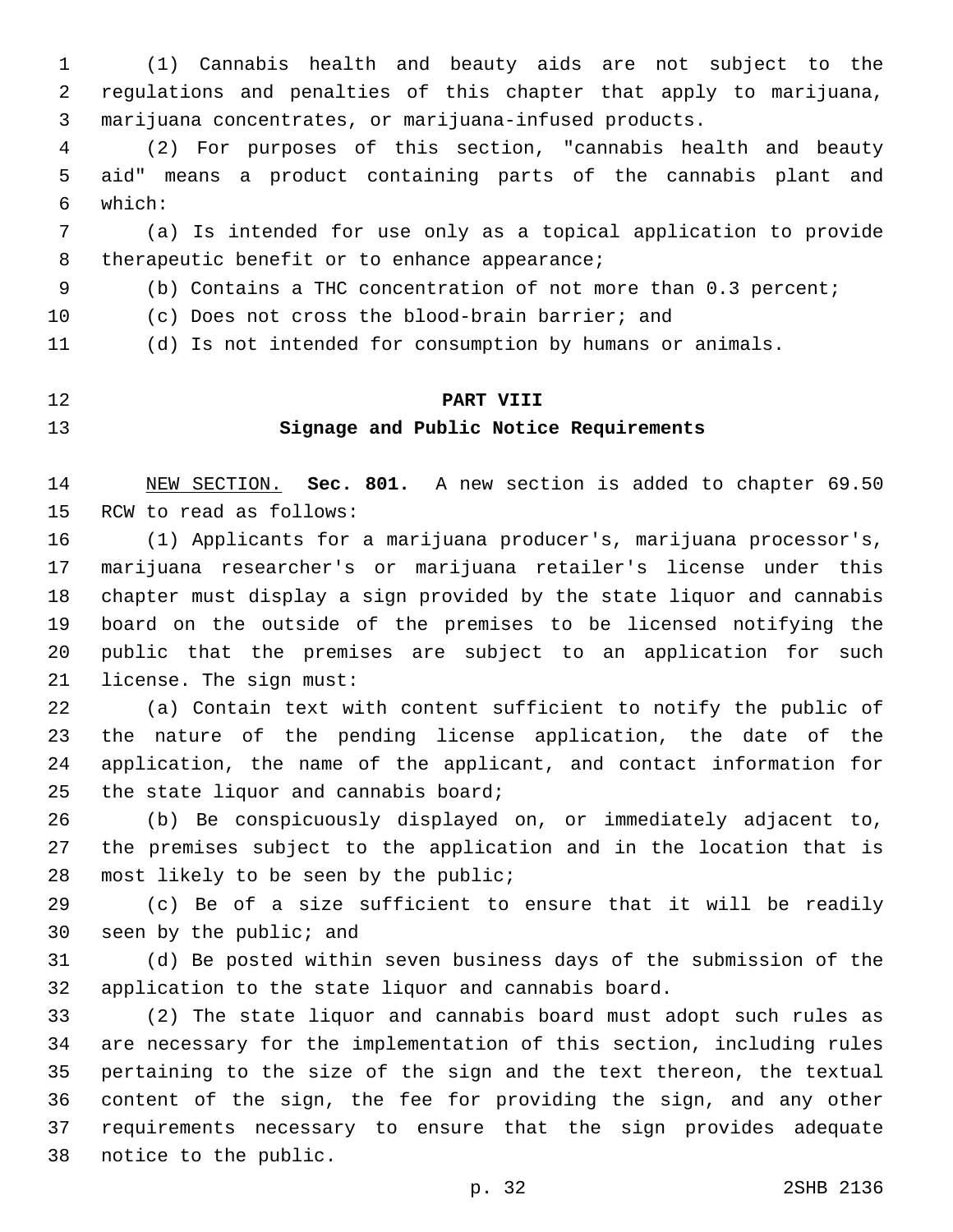| 2  | Marijuana-Infused Products and Concentrates                           |
|----|-----------------------------------------------------------------------|
| 3  | Sec. 901. RCW 69.50.101 and 2014 c 192 s 1 are each amended to        |
| 4  | read as follows:                                                      |
| 5  | ((Unless the context clearly requires otherwise, definitions of       |
| 6  | terms shall be as indicated where used in this chapter:)) The         |
| 7  | definitions in this section apply throughout this chapter unless the  |
| 8  | context clearly requires otherwise.                                   |
| 9  | (a) "Administer" means to apply a controlled substance, whether       |
| 10 | by injection, inhalation, ingestion, or any other means, directly to  |
| 11 | the body of a patient or research subject by:                         |
| 12 | (1) a practitioner authorized to prescribe (or, by the                |
| 13 | practitioner's authorized agent); or                                  |
| 14 | (2) the patient or research subject at the direction and in the       |
| 15 | presence of the practitioner.                                         |
| 16 | (b) "Agent" means an authorized person who acts on behalf of or       |
| 17 | at the direction of a manufacturer, distributor, or dispenser. It     |
| 18 | include a common or contract carrier, public<br>does<br>not           |
| 19 | warehouseperson, or employee of the carrier or warehouseperson.       |
| 20 | (c) "Commission" means the pharmacy quality assurance commission.     |
| 21 | (d) "Controlled substance" means a drug, substance, or immediate      |
| 22 | precursor included in Schedules I through V as set forth in federal   |
| 23 | or state laws, or federal or commission rules.                        |
| 24 | (e)(1) "Controlled substance analog" means a substance the            |
| 25 | chemical structure of which is substantially similar to the chemical  |
| 26 | structure of a controlled substance in Schedule I or II and:          |
| 27 | (i) that has a stimulant, depressant, or hallucinogenic effect on     |
| 28 | the central nervous system substantially similar to the stimulant,    |
| 29 | depressant, or hallucinogenic effect on the central nervous system of |
| 30 | a controlled substance included in Schedule I or II; or               |
| 31 | (ii) with respect to a particular individual, that the individual     |
| 32 | intends to have a stimulant, depressant, or<br>represents or          |
| 33 | hallucinogenic effect on the central nervous system substantially     |
| 34 | similar to the stimulant, depressant, or hallucinogenic effect on the |
| 35 | central nervous system of a controlled substance included in Schedule |
| 36 | I or II.                                                              |
| 37 | (2) The term does not include:                                        |
| 38 | $(i)$ a controlled substance;                                         |
|    | p. 33<br>2SHB 2136                                                    |
|    |                                                                       |

**PART IX**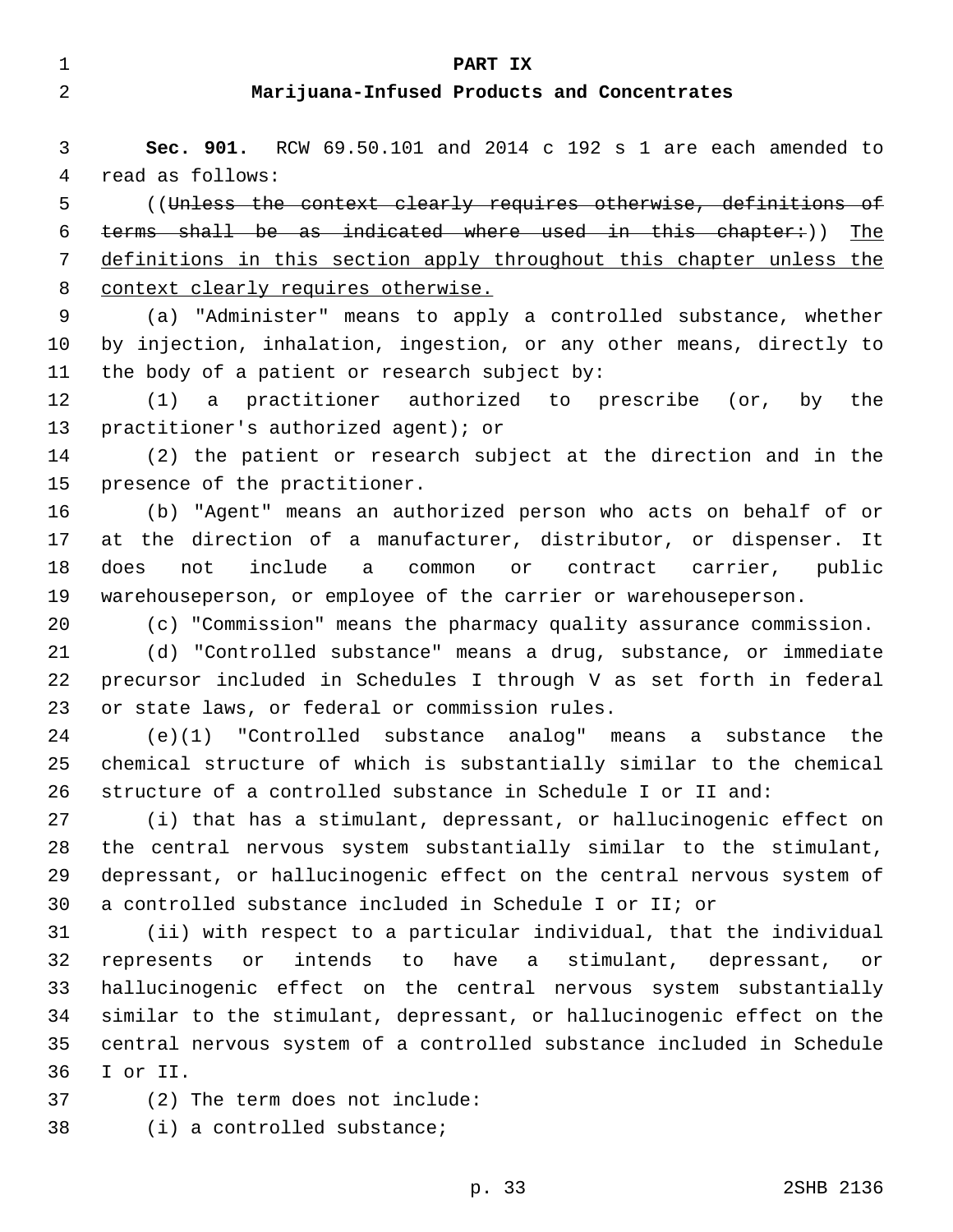(ii) a substance for which there is an approved new drug 2 application;

 (iii) a substance with respect to which an exemption is in effect for investigational use by a particular person under Section 505 of the federal Food, Drug and Cosmetic Act, 21 U.S.C. Sec. 355, to the extent conduct with respect to the substance is pursuant to the 7 exemption; or

 (iv) any substance to the extent not intended for human consumption before an exemption takes effect with respect to the 10 substance.

 (f) "Deliver" or "delivery," means the actual or constructive transfer from one person to another of a substance, whether or not 13 there is an agency relationship.

(g) "Department" means the department of health.

 (h) "Dispense" means the interpretation of a prescription or order for a controlled substance and, pursuant to that prescription or order, the proper selection, measuring, compounding, labeling, or packaging necessary to prepare that prescription or order for 19 delivery.

(i) "Dispenser" means a practitioner who dispenses.

 (j) "Distribute" means to deliver other than by administering or 22 dispensing a controlled substance.

(k) "Distributor" means a person who distributes.

 (l) "Drug" means (1) a controlled substance recognized as a drug in the official United States pharmacopoeia/national formulary or the official homeopathic pharmacopoeia of the United States, or any supplement to them; (2) controlled substances intended for use in the diagnosis, cure, mitigation, treatment, or prevention of disease in individuals or animals; (3) controlled substances (other than food) intended to affect the structure or any function of the body of individuals or animals; and (4) controlled substances intended for use as a component of any article specified in (1), (2), or (3) of this subsection. The term does not include devices or their 34 components, parts, or accessories.

 (m) "Drug enforcement administration" means the drug enforcement administration in the United States Department of Justice, or its 37 successor agency.

 (n) "Electronic communication of prescription information" means the transmission of a prescription or refill authorization for a drug of a practitioner using computer systems. The term does not include a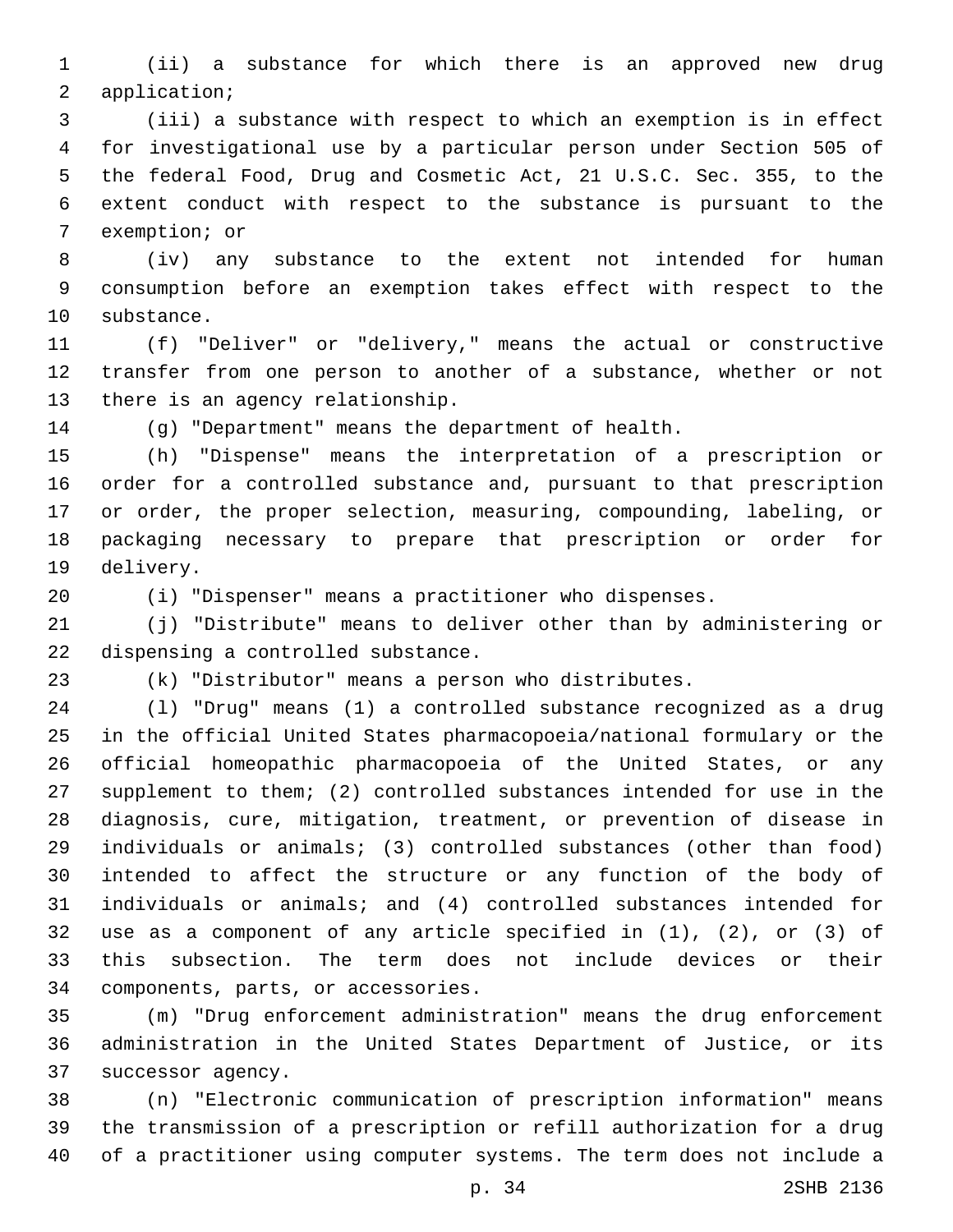prescription or refill authorization verbally transmitted by telephone nor a facsimile manually signed by the practitioner.

(o) "Immediate precursor" means a substance:3

 (1) that the commission has found to be and by rule designates as being the principal compound commonly used, or produced primarily for use, in the manufacture of a controlled substance;6

 (2) that is an immediate chemical intermediary used or likely to be used in the manufacture of a controlled substance; and

 (3) the control of which is necessary to prevent, curtail, or limit the manufacture of the controlled substance.

11 (p) "Isomer" means an optical isomer, but in subsection  $((+z))$  (bb)(5) of this section, RCW 69.50.204(a) (12) and (34), and 69.50.206(b)(4), the term includes any geometrical isomer; in RCW 69.50.204(a) (8) and (42), and 69.50.210(c) the term includes any positional isomer; and in RCW 69.50.204(a)(35), 69.50.204(c), and 69.50.208(a) the term includes any positional or geometric isomer.

 (q) "Lot" means a definite quantity of marijuana, useable 18 marijuana, marijuana concentrates, or marijuana-infused product identified by a lot number, every portion or package of which is uniform within recognized tolerances for the factors that appear in 21 the labeling.

 $(r)$  "Lot number" ((shall)) must identify the licensee by business or trade name and Washington state unified business identifier number, and the date of harvest or processing for each lot of marijuana, useable marijuana, or marijuana-infused product.

 (s) "Manufacture" means the production, preparation, propagation, compounding, conversion, or processing of a controlled substance, either directly or indirectly or by extraction from substances of natural origin, or independently by means of chemical synthesis, or by a combination of extraction and chemical synthesis, and includes any packaging or repackaging of the substance or labeling or relabeling of its container. The term does not include the preparation, compounding, packaging, repackaging, labeling, or 34 relabeling of a controlled substance:

 (1) by a practitioner as an incident to the practitioner's administering or dispensing of a controlled substance in the course 37 of the practitioner's professional practice; or

 (2) by a practitioner, or by the practitioner's authorized agent under the practitioner's supervision, for the purpose of, or as an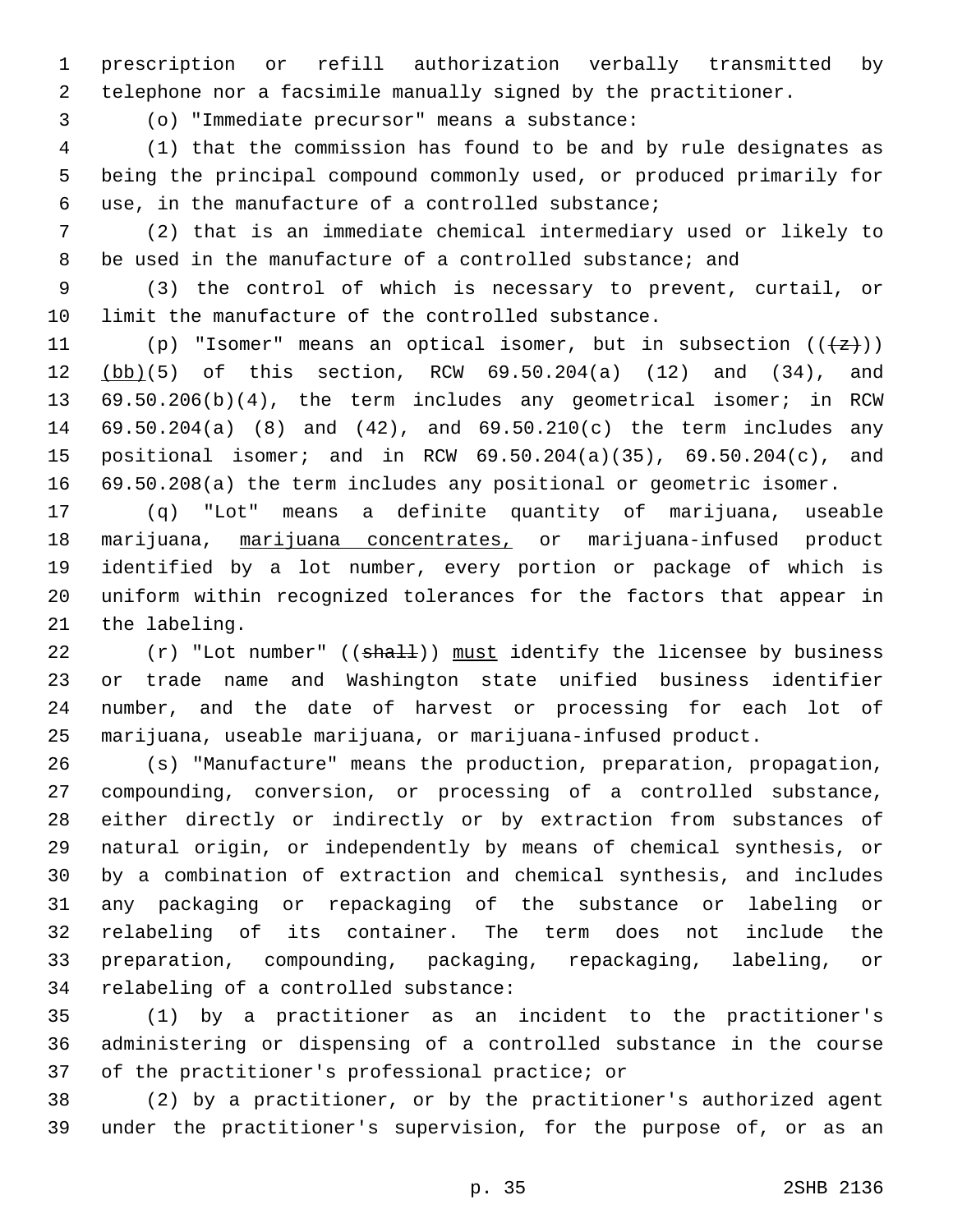incident to, research, teaching, or chemical analysis and not for 2 sale.

 (t) "Marijuana" or "marihuana" means all parts of the plant Cannabis, whether growing or not, with a THC concentration greater than 0.3 percent on a dry weight basis; the seeds thereof; the resin extracted from any part of the plant; and every compound, manufacture, salt, derivative, mixture, or preparation of the plant, its seeds or resin. The term does not include the mature stalks of the plant, fiber produced from the stalks, oil or cake made from the seeds of the plant, any other compound, manufacture, salt, derivative, mixture, or preparation of the mature stalks (except the resin extracted therefrom), fiber, oil, or cake, or the sterilized seed of the plant which is incapable of germination.

 (u) "Marijuana concentrates" means products consisting wholly or in part of the resin extracted from any part of the plant Cannabis 16 and having a THC concentration greater than ((sixty)) ten percent.

 (v) "Marijuana processor" means a person licensed by the state 18 liquor ((control)) and cannabis board to process marijuana into useable marijuana, marijuana concentrates, and marijuana-infused products, package and label useable marijuana, marijuana concentrates, and marijuana-infused products for sale in retail 22 outlets, and sell useable marijuana, marijuana concentrates, and marijuana-infused products at wholesale to marijuana retailers.

 (w) "Marijuana producer" means a person licensed by the state 25 liquor ((control)) and cannabis board to produce and sell marijuana at wholesale to marijuana processors and other marijuana producers.

 (x) "Marijuana products" means useable marijuana, marijuana concentrates, and marijuana-infused products as defined in this section.

 (y) "Marijuana-infused products" means products that contain 31 marijuana or marijuana extracts, are intended for human use, are derived from marijuana as defined in subsection (t) of this section, 33 and have a THC concentration no greater than  $((0.3))$  ten percent 34 ((and no greater than sixty percent)). The term "marijuana-infused products" does not include either useable marijuana or marijuana concentrates.36

 ( $(\frac{+}{2})$ ) (z) "Marijuana researcher" means a person licensed by the state liquor and cannabis board to produce, process, and possess marijuana for the purposes of conducting research on marijuana and marijuana-derived drug products.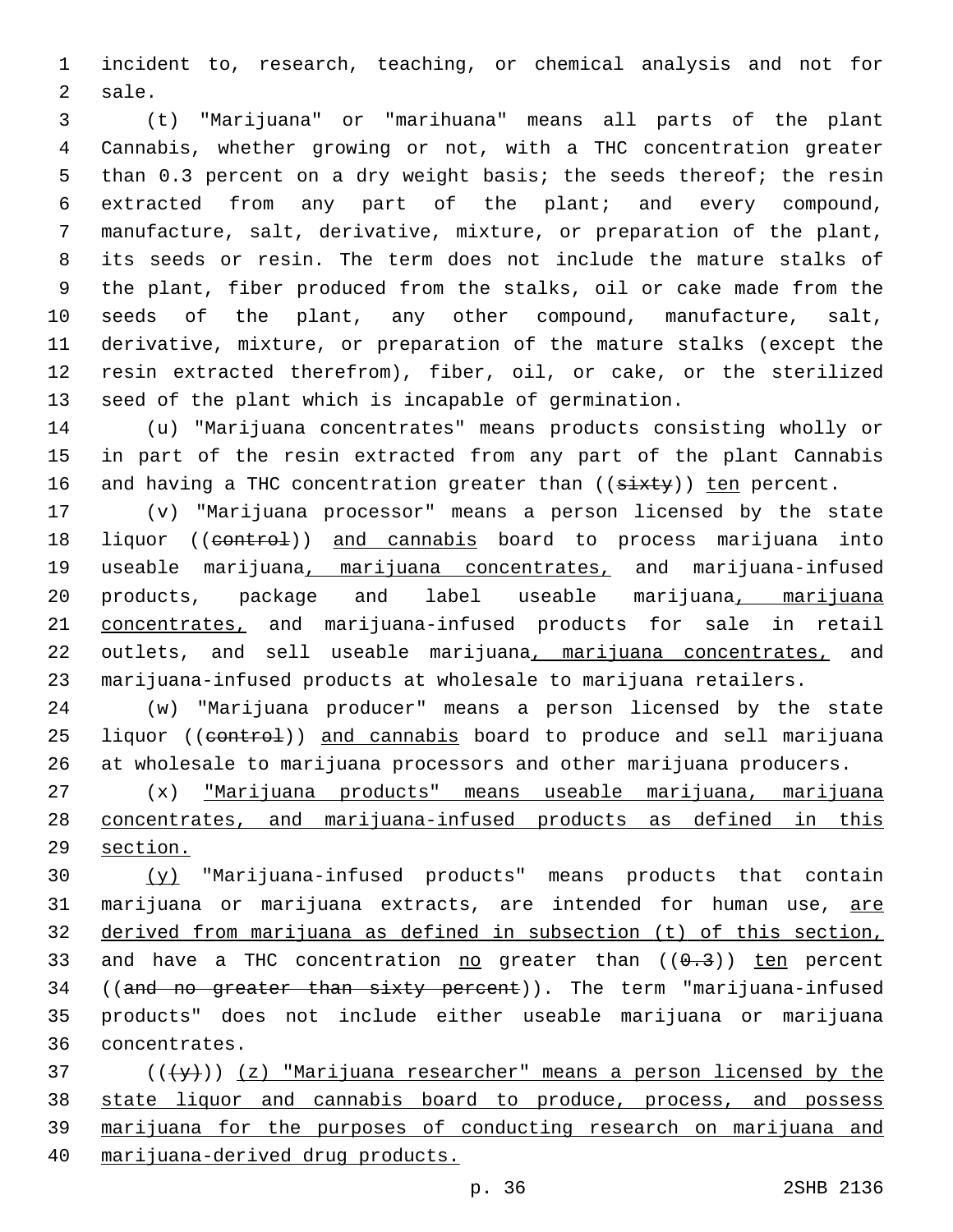(aa) "Marijuana retailer" means a person licensed by the state 2 liquor ((control)) and cannabis board to sell useable marijuana, marijuana concentrates, and marijuana-infused products in a retail 4 outlet.

5 ( $(\overline{\overline{z}})$ ) (bb) "Narcotic drug" means any of the following, whether produced directly or indirectly by extraction from substances of vegetable origin, or independently by means of chemical synthesis, or by a combination of extraction and chemical synthesis:

 (1) Opium, opium derivative, and any derivative of opium or opium derivative, including their salts, isomers, and salts of isomers, whenever the existence of the salts, isomers, and salts of isomers is possible within the specific chemical designation. The term does not 13 include the isoquinoline alkaloids of opium.

 (2) Synthetic opiate and any derivative of synthetic opiate, including their isomers, esters, ethers, salts, and salts of isomers, esters, and ethers, whenever the existence of the isomers, esters, ethers, and salts is possible within the specific chemical 18 designation.

(3) Poppy straw and concentrate of poppy straw.

 (4) Coca leaves, except coca leaves and extracts of coca leaves from which cocaine, ecgonine, and derivatives or ecgonine or their 22 salts have been removed.

(5) Cocaine, or any salt, isomer, or salt of isomer thereof.

24 (6) Cocaine base.

 (7) Ecgonine, or any derivative, salt, isomer, or salt of isomer 26 thereof.

 (8) Any compound, mixture, or preparation containing any quantity of any substance referred to in subparagraphs (1) through (7).

29 ( $(\overline{4aa})$ ) (cc) "Opiate" means any substance having an addiction- forming or addiction-sustaining liability similar to morphine or being capable of conversion into a drug having addiction-forming or addiction-sustaining liability. The term includes opium, substances derived from opium (opium derivatives), and synthetic opiates. The term does not include, unless specifically designated as controlled under RCW 69.50.201, the dextrorotatory isomer of 3-methoxy-n- methylmorphinan and its salts (dextromethorphan). The term includes the racemic and levorotatory forms of dextromethorphan.

38 (((bb))) (dd) "Opium poppy" means the plant of the species 39 Papaver somniferum L., except its seeds.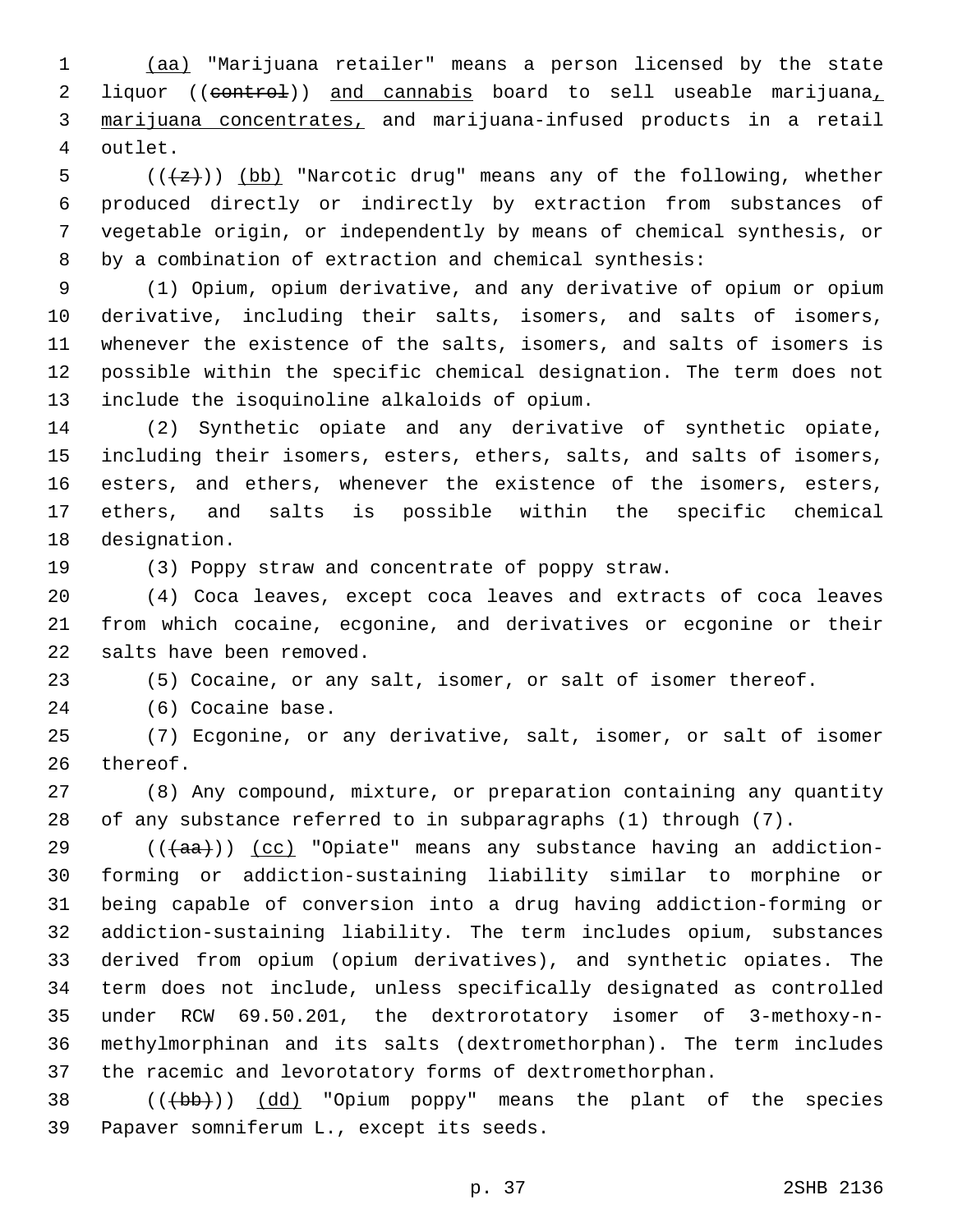1 (((ee)) (ee) "Person" means individual, corporation, business trust, estate, trust, partnership, association, joint venture, government, governmental subdivision or agency, or any other legal or commercial entity.4

5 (( $\text{(\ddot{dd})})$ ) (ff) "Poppy straw" means all parts, except the seeds, of 6 the opium poppy, after mowing.

7 (((ee))) (qq) "Practitioner" means:

 (1) A physician under chapter 18.71 RCW; a physician assistant under chapter 18.71A RCW; an osteopathic physician and surgeon under chapter 18.57 RCW; an osteopathic physician assistant under chapter 18.57A RCW who is licensed under RCW 18.57A.020 subject to any limitations in RCW 18.57A.040; an optometrist licensed under chapter 18.53 RCW who is certified by the optometry board under RCW 18.53.010 subject to any limitations in RCW 18.53.010; a dentist under chapter 15 18.32 RCW; a podiatric physician and surgeon under chapter 18.22 RCW; a veterinarian under chapter 18.92 RCW; a registered nurse, advanced registered nurse practitioner, or licensed practical nurse under chapter 18.79 RCW; a naturopathic physician under chapter 18.36A RCW who is licensed under RCW 18.36A.030 subject to any limitations in RCW 18.36A.040; a pharmacist under chapter 18.64 RCW or a scientific investigator under this chapter, licensed, registered or otherwise permitted insofar as is consistent with those licensing laws to distribute, dispense, conduct research with respect to or administer a controlled substance in the course of their professional practice 25 or research in this state.

 (2) A pharmacy, hospital or other institution licensed, registered, or otherwise permitted to distribute, dispense, conduct research with respect to or to administer a controlled substance in the course of professional practice or research in this state.

 (3) A physician licensed to practice medicine and surgery, a physician licensed to practice osteopathic medicine and surgery, a dentist licensed to practice dentistry, a podiatric physician and surgeon licensed to practice podiatric medicine and surgery, a licensed physician assistant or a licensed osteopathic physician assistant specifically approved to prescribe controlled substances by his or her state's medical quality assurance commission or equivalent and his or her supervising physician, an advanced registered nurse practitioner licensed to prescribe controlled substances, or a veterinarian licensed to practice veterinary medicine in any state of 40 the United States.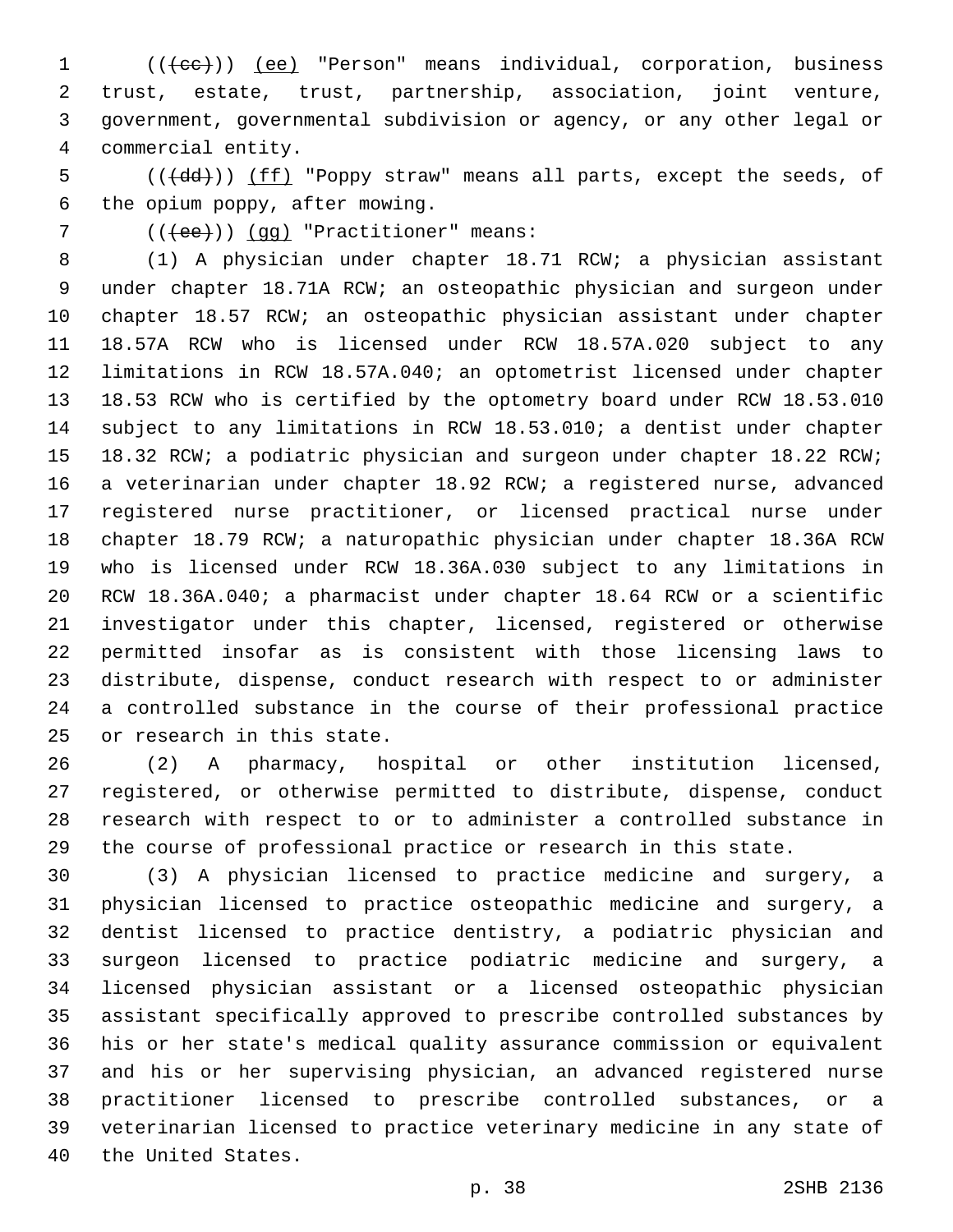1 (( $(fff)$ ) (hh) "Prescription" means an order for controlled 2 substances issued by a practitioner duly authorized by law or rule in 3 the state of Washington to prescribe controlled substances within the 4 scope of his or her professional practice for a legitimate medical 5 purpose.

6  $((\text{+gg+}))$  (ii) "Production" includes the manufacturing, planting, 7 cultivating, growing, or harvesting of a controlled substance.

8 (((+hh)) (jj) "Retail outlet" means a location licensed by the 9 state liquor ((control)) and cannabis board for the retail sale of 10 useable marijuana, marijuana concentrates, and marijuana-infused 11 products.

12  $((\overrightarrow{\pm}i))$   $(kk)$  "Secretary" means the secretary of health or the 13 secretary's designee.

 ( $(\frac{1}{1},\frac{1}{1})$ ) (11) "State," unless the context otherwise requires, means a state of the United States, the District of Columbia, the Commonwealth of Puerto Rico, or a territory or insular possession 17 subject to the jurisdiction of the United States.

18 (( $(kk)$ )) (mm) "THC concentration" means percent of delta-9 tetrahydrocannabinol content per dry weight of any part of the plant *Cannabis*, or per volume or weight of marijuana product, or the combined percent of delta-9 tetrahydrocannabinol and tetrahydrocannabinolic acid in any part of the plant *Cannabis* 23 regardless of moisture content.

24 ( $(\frac{11}{1})$ ) (nn) "Ultimate user" means an individual who lawfully 25 possesses a controlled substance for the individual's own use or for 26 the use of a member of the individual's household or for 27 administering to an animal owned by the individual or by a member of 28 the individual's household.

29 (((mm))) (oo) "Useable marijuana" means dried marijuana flowers. 30 The term "useable marijuana" does not include either marijuana-31 infused products or marijuana concentrates.

### 32 **PART X**

### 33 **Marijuana Research License**

34 NEW SECTION. **Sec. 1001.** A new section is added to chapter 69.50 35 RCW to read as follows:

36 (1) There shall be a marijuana research license that permits a 37 licensee to produce, process, possess, and deliver marijuana for the 38 following limited research purposes: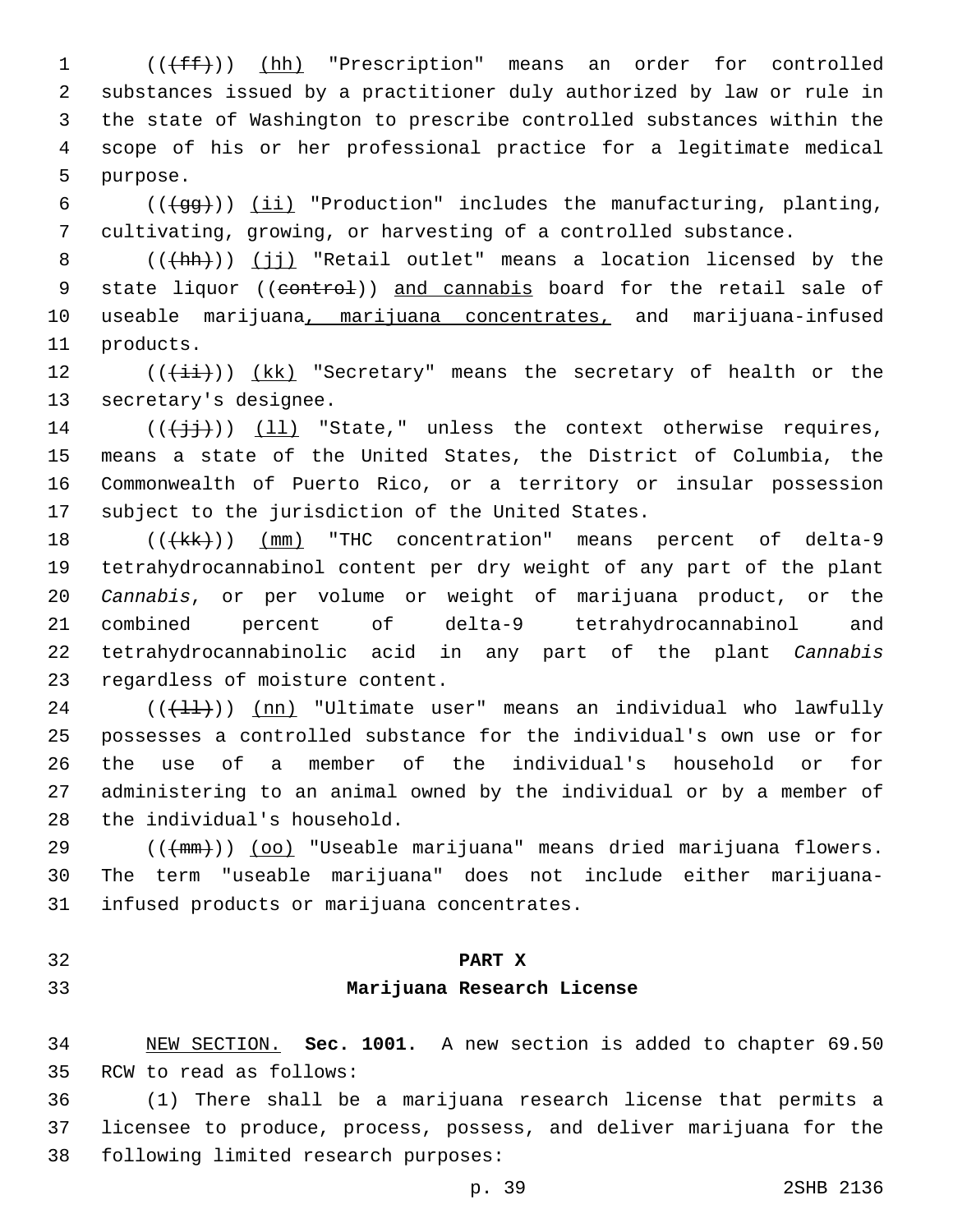- 
- (a) To test chemical potency and composition levels;

 (b) To conduct clinical investigations of marijuana-derived drug 3 products;

 (c) To conduct research on the efficacy and safety of administering marijuana as part of medical treatment; and

(d) To conduct genomic or agricultural research.

 (2) As part of the application process for a marijuana research license, an applicant must submit to the life sciences discovery fund authority a description of the research that is intended to be conducted. The life sciences discovery fund authority must review the project and determine that it meets the requirements of subsection (1) of this section. If the life sciences discovery fund authority determines that the research project does not meet the requirements of subsection (1) of this section, the application must be denied.

 (3) A marijuana research licensee may only sell marijuana grown or within its operation to other marijuana research licensees. The state liquor and cannabis board may revoke a marijuana research 18 license for violations of this subsection.

 (4) A marijuana research licensee may contract with the University of Washington or Washington State University to perform research in conjunction with the university. All research projects must be approved by the life sciences discovery fund authority and meet the requirements of subsection (1) of this section.

 (5) In establishing a marijuana research license, the state liquor and cannabis board may adopt rules on the following:

26 (a) Application requirements;

 (b) Marijuana research license renewal requirements, including 28 whether additional research projects may be added or considered;

(c) Conditions for license revocation;29

 (d) Security measures to ensure marijuana is not diverted to 31 purposes other than research;

 (e) Amount of plants, useable marijuana, marijuana concentrates, or marijuana-infused products a licensee may have on its premises;

34 (f) Licensee reporting requirements;

 (g) Conditions under which marijuana grown by marijuana processors may be donated to marijuana research licensees; and

 (h) Additional requirements deemed necessary by the state liquor 38 and cannabis board.

 (6) The production, processing, possession, delivery, donation, and sale of marijuana in accordance with this section and the rules

p. 40 2SHB 2136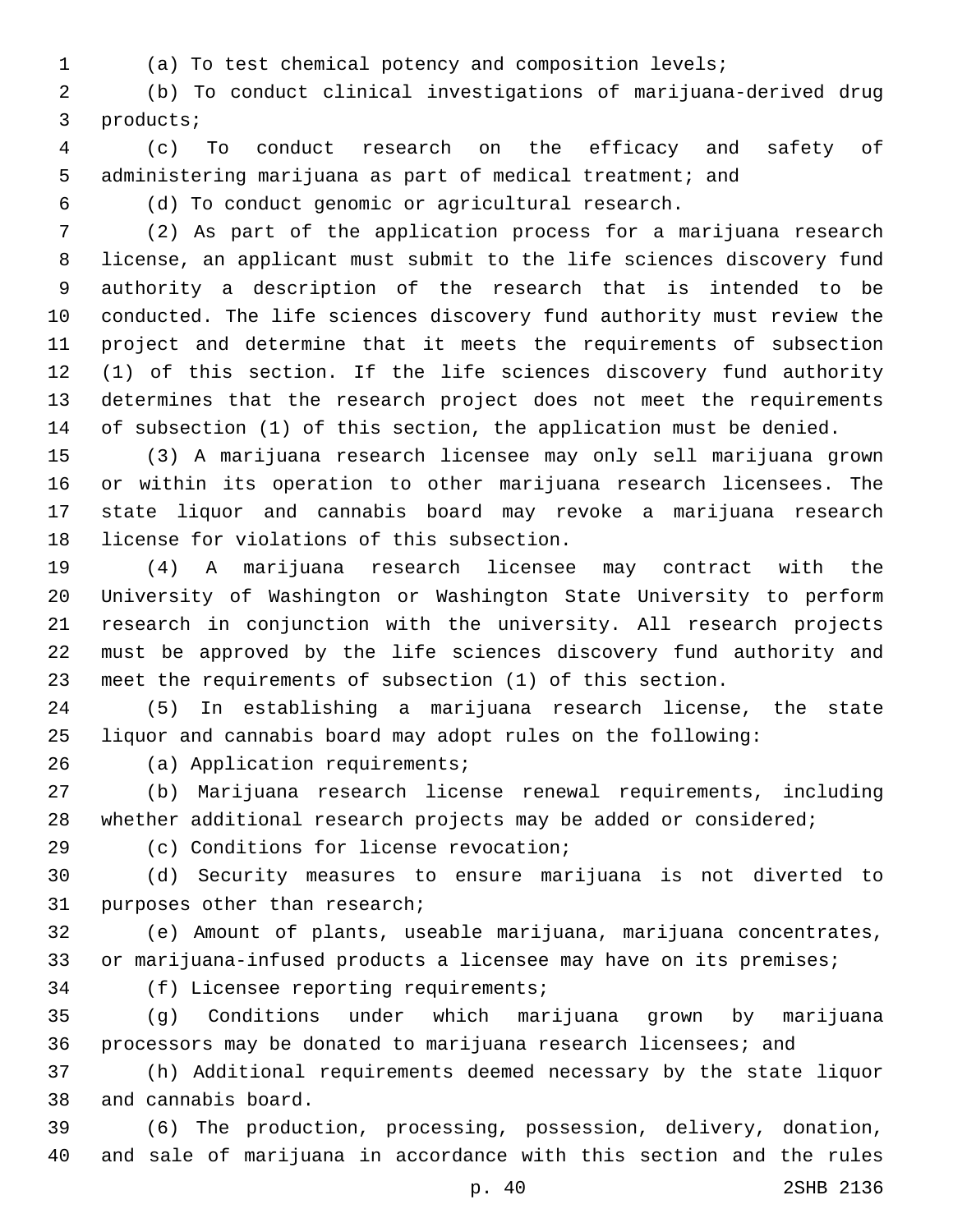adopted to implement and enforce it, by a validly licensed marijuana researcher, shall not be a criminal or civil offense under Washington state law. Every marijuana research license must be issued in the name of the applicant, must specify the location at which the marijuana researcher intends to operate, which must be within the state of Washington, and the holder thereof may not allow any other 7 person to use the license.

 (7) The application fee for a marijuana research license is two hundred fifty dollars. The annual fee for issuance and renewal of a marijuana research license is one thousand dollars. Fifty percent of the application fee, the issuance fee, and the renewal fee must be deposited to the life sciences discovery fund under RCW 43.350.070.

 **Sec. 1002.** RCW 28B.20.502 and 2011 c 181 s 1002 are each amended 14 to read as follows:

15 (1) The University of Washington and Washington State University may conduct scientific research on the efficacy and safety of 17 administering ((cannabis)) marijuana as part of medical treatment. As part of this research, the University of Washington and Washington State University may develop and conduct studies to ascertain the 20 general medical safety and efficacy of ((cannabis)) marijuana, and may develop medical guidelines for the appropriate administration and 22 use of ((cannabis)) marijuana.

 (2) The University of Washington and Washington State University may, in accordance with section 1001 of this act, contract with marijuana research licensees to conduct research permitted under this section and section 1001 of this act.

 **Sec. 1003.** RCW 43.350.030 and 2005 c 424 s 4 are each amended to read as follows:28

 In addition to other powers and duties prescribed in this 30 chapter, the authority is empowered to:

 (1) Use public moneys in the life sciences discovery fund, leveraging those moneys with amounts received from other public and private sources in accordance with contribution agreements, to 34 promote life sciences research;

 (2) Solicit and receive gifts, grants, and bequests, and enter into contribution agreements with private entities and public entities other than the state to receive moneys in consideration of the authority's promise to leverage those moneys with amounts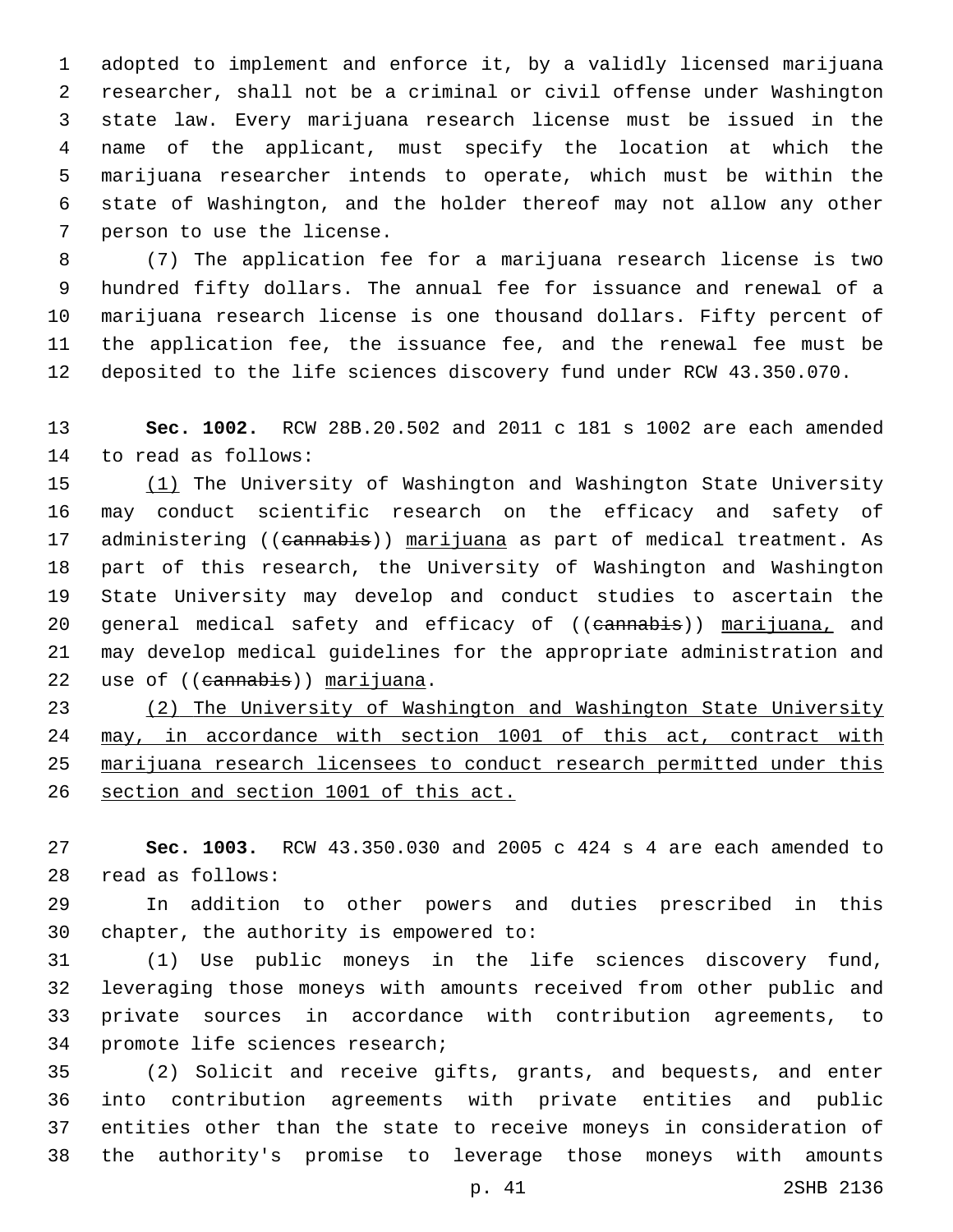received through appropriations from the legislature and contributions from other public entities and private entities, in order to use those moneys to promote life sciences research. Nonstate 4 moneys received by the authority for this purpose ((shall)) must be deposited in the life sciences discovery fund created in RCW 43.350.070;6

 (3) Hold funds received by the authority in trust for their use pursuant to this chapter to promote life sciences research;

 (4) Manage its funds, obligations, and investments as necessary and as consistent with its purpose including the segregation of 11 revenues into separate funds and accounts;

 (5) Make grants to entities pursuant to contract for the promotion of life sciences research to be conducted in the state. 14 Grant agreements ((shall)) must specify deliverables to be provided by the recipient pursuant to the grant. The authority shall solicit requests for funding and evaluate the requests by reference to factors such as: (a) The quality of the proposed research; (b) its potential to improve health outcomes, with particular attention to the likelihood that it will also lower health care costs, substitute for a more costly diagnostic or treatment modality, or offer a breakthrough treatment for a particular disease or condition; (c) its potential for leveraging additional funding; (d) its potential to provide health care benefits or benefit human learning and development; (e) its potential to stimulate the health care delivery, biomedical manufacturing, and life sciences related employment in the state; (f) the geographic diversity of the grantees within Washington; (g) evidence of potential royalty income and contractual 28 means to recapture such income for purposes of this chapter; and (h) 29 evidence of public and private collaboration;

 (6) Create one or more advisory boards composed of scientists, industrialists, and others familiar with life sciences research; ((and))

 (7) Review and approve or disapprove marijuana research license applications under section 1001 of this act;

 (8) Review any reports made by marijuana research licensees under state liquor and cannabis board rule and provide the state liquor and cannabis board with its determination on whether the research project continues to meet research qualifications under section 1001(1) of 39 this act; and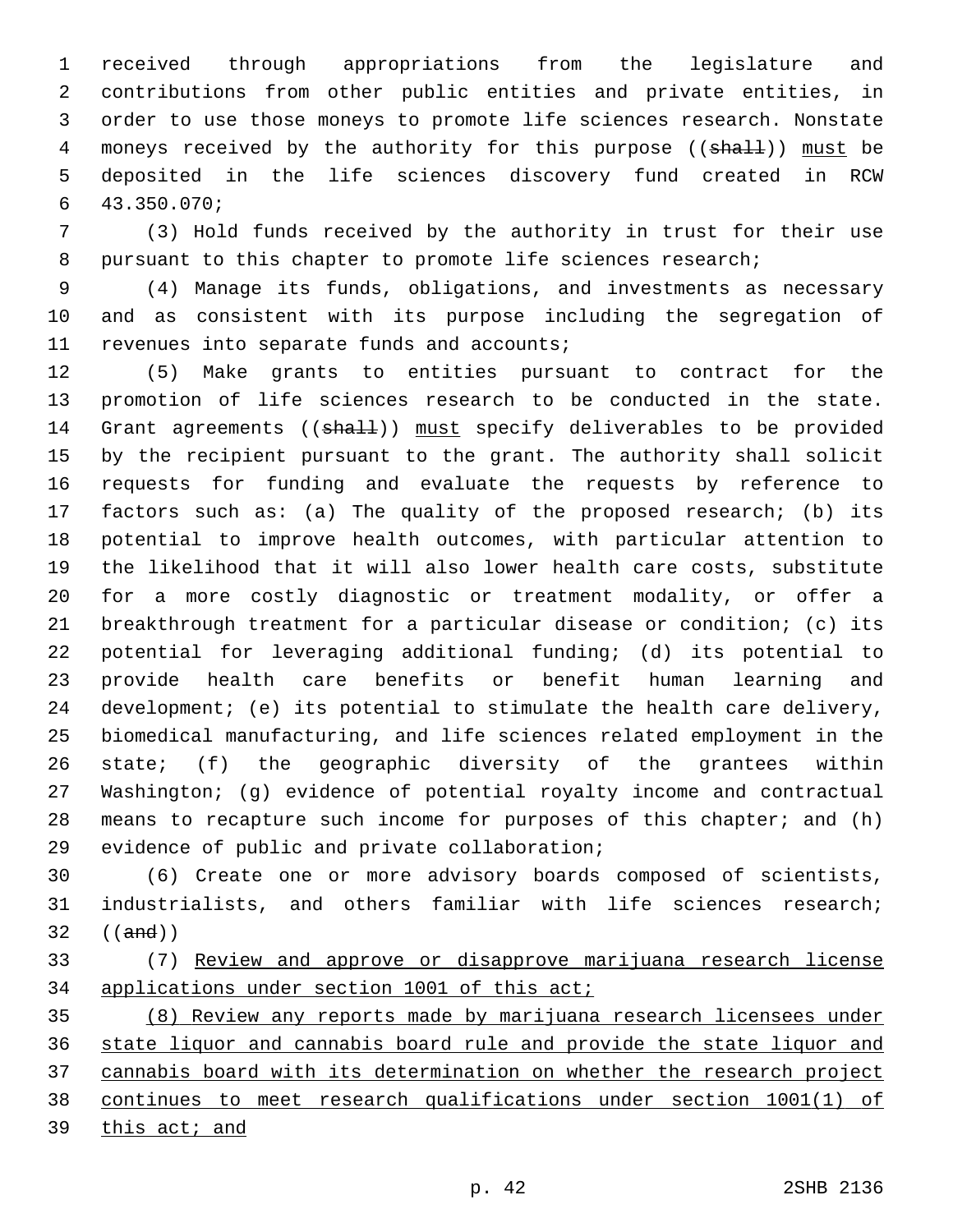(9) Adopt policies and procedures to facilitate the orderly 2 process of grant application, review, and reward.

 NEW SECTION. **Sec. 1004.** A new section is added to chapter 42.56 4 RCW to read as follows:

 Reports submitted by marijuana research licensees in accordance with rules adopted by the state liquor and cannabis board under section 1001 of this act that contain proprietary information are 8 exempt from disclosure under this chapter.

## **PART XI Dedicated Marijuana Account**

 **Sec. 1101.** RCW 69.50.530 and 2013 c 3 s 26 are each amended to 12 read as follows:

 $($   $($   $($   $+1)$  There shall be a fund, known as the dedicated marijuana fund, which shall consist of all marijuana excise taxes, license fees, penalties, forfeitures, and all other moneys, income, or revenue received by the state liquor control board from marijuana- related activities. The state treasurer shall be custodian of the  $fund.$ 

 $(2)$ )) The dedicated marijuana account is created in the state 20 treasury. All moneys received by the state liquor ((control)) and 21 cannabis board, or any employee thereof, from marijuana-related 22 activities ((shall)) must be deposited ((each day in a depository 23 approved by the state treasurer and transferred to the state 24 treasurer to be credited to the dedicated marijuana fund.

 (3) Disbursements from the dedicated marijuana fund shall be on authorization of the state liquor control board or a duly authorized 27 representative thereof)) in the account. Unless otherwise provided in this act, all marijuana excise taxes collected from sales of marijuana, useable marijuana, marijuana concentrates, and marijuana- infused products under RCW 69.50.535, and the license fees, penalties, and forfeitures derived under this chapter from marijuana producer, marijuana processor, marijuana researcher, and marijuana retailer licenses, must be deposited in the account. Moneys in the 34 account may only be spent after appropriation.

## **PART XII**

#### **Miscellaneous Provisions**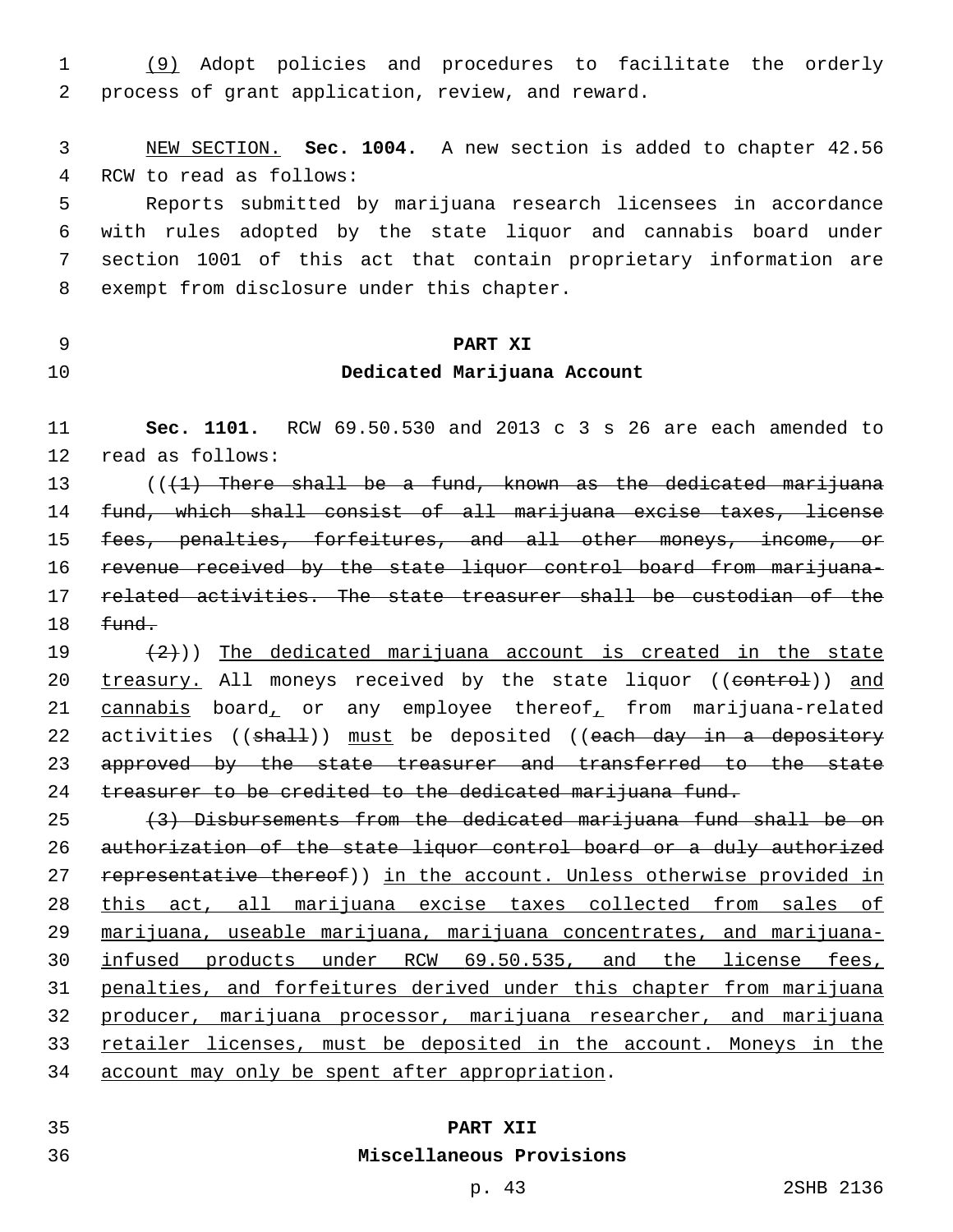**Sec. 1201.** RCW 69.50.342 and 2013 c 3 s 9 are each amended to 2 read as follows:

 For the purpose of carrying into effect the provisions of chapter 3, Laws of 2013 according to their true intent or of supplying any 5 deficiency therein, the state liquor ((control)) and cannabis board may adopt rules not inconsistent with the spirit of chapter 3, Laws of 2013 as are deemed necessary or advisable. Without limiting the 8 generality of the preceding sentence, the state liquor ((control)) and cannabis board is empowered to adopt rules regarding the 10 following:

 (1) The equipment and management of retail outlets and premises where marijuana is produced or processed, and inspection of the 13 retail outlets and premises;

 (2) The books and records to be created and maintained by licensees, the reports to be made thereon to the state liquor 16 ((control)) and cannabis board, and inspection of the books and 17 records;

 (3) Methods of producing, processing, and packaging marijuana, useable marijuana, and marijuana-infused products; conditions of sanitation; and standards of ingredients, quality, and identity of marijuana, useable marijuana, and marijuana-infused products produced, processed, packaged, or sold by licensees;

 (4) Security requirements for retail outlets and premises where marijuana is produced or processed, and safety protocols for 25 licensees and their employees;

 (5) Screening, hiring, training, and supervising employees of 27 licensees;

(6) Retail outlet locations and hours of operation;

 (7) Labeling requirements and restrictions on advertisement of marijuana, useable marijuana, ((and)) marijuana concentrates, 31 marijuana-infused products, and cannabis health and beauty aids;

 (8) Forms to be used for purposes of chapter 3, Laws of 2013 or the rules adopted to implement and enforce it, the terms and conditions to be contained in licenses issued under chapter 3, Laws of 2013, and the qualifications for receiving a license issued under chapter 3, Laws of 2013, including a criminal history record 37 information check. The state liquor ((eontrol)) and cannabis board may submit any criminal history record information check to the Washington state patrol and to the identification division of the federal bureau of investigation in order that these agencies may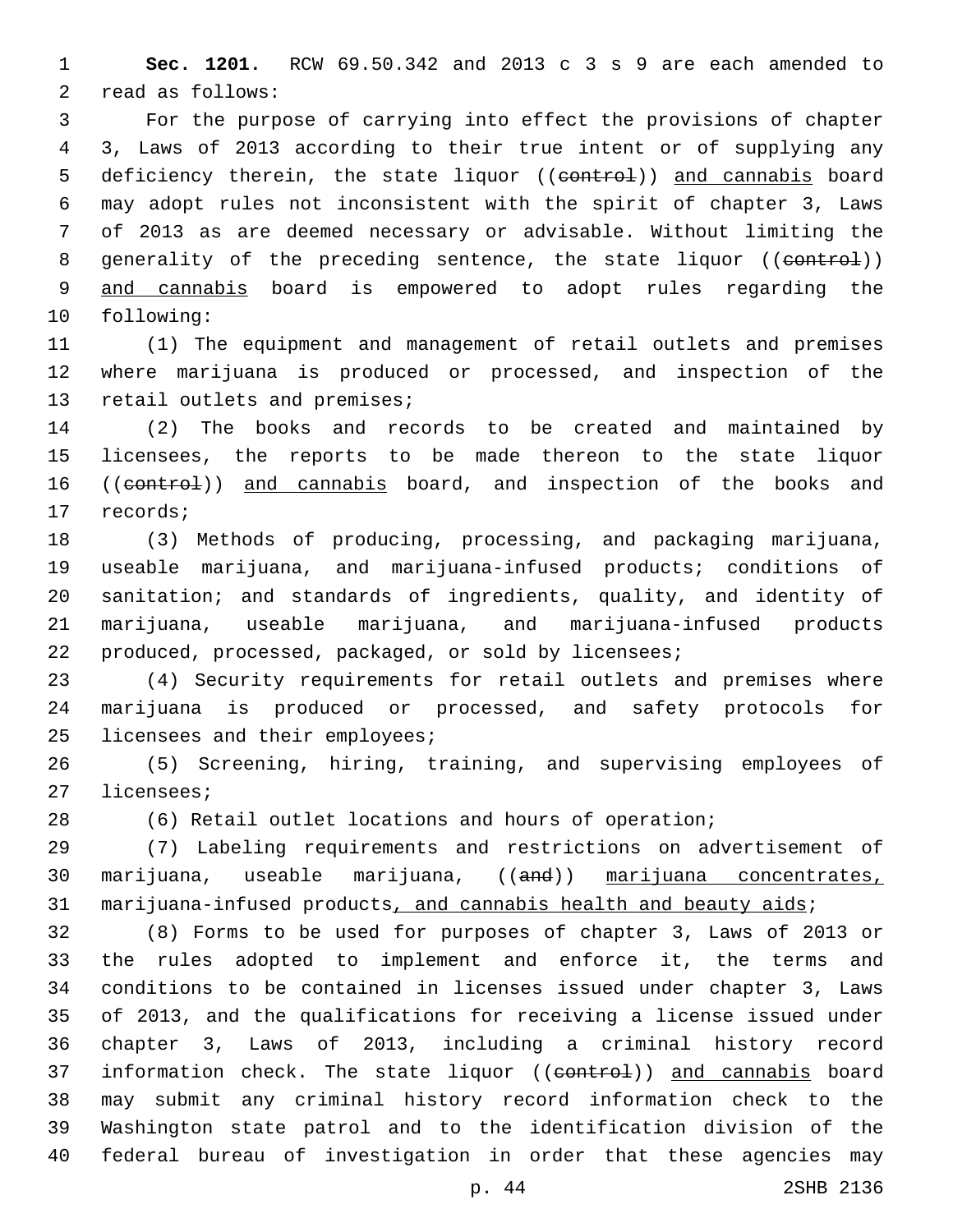search their records for prior arrests and convictions of the individual or individuals who filled out the forms. The state liquor 3 ((control)) and cannabis board ((shall)) must require fingerprinting of any applicant whose criminal history record information check is 5 submitted to the federal bureau of investigation;

 (9) Application, reinstatement, and renewal fees for licenses issued under chapter 3, Laws of 2013, and fees for anything done or permitted to be done under the rules adopted to implement and enforce 9 chapter 3, Laws of 2013;

 (10) The manner of giving and serving notices required by chapter 3, Laws of 2013 or rules adopted to implement or enforce it;

 (11) Times and periods when, and the manner, methods, and means 13 by which, licensees ((shall)) must transport and deliver marijuana, useable marijuana, and marijuana-infused products within the state;

 (12) Identification, seizure, confiscation, destruction, or donation to law enforcement for training purposes of all marijuana, 17 useable marijuana, and marijuana-infused products produced, processed, sold, or offered for sale within this state which do not conform in all respects to the standards prescribed by chapter 3, Laws of 2013 or the rules adopted to implement and enforce it: 21 PROVIDED, That nothing in chapter 3, Laws of 2013 ((shall)) may be 22 construed as authorizing the state liquor ((control)) and cannabis board to seize, confiscate, destroy, or donate to law enforcement marijuana, useable marijuana, or marijuana-infused products produced, processed, sold, offered for sale, or possessed in compliance with the Washington state medical use of cannabis act, chapter 69.51A RCW.

 **Sec. 1202.** RCW 66.08.012 and 2012 c 117 s 265 are each amended to read as follows:28

 There shall be a board, known as the "Washington state liquor 30 ((control)) and cannabis board," consisting of three members, to be appointed by the governor, with the consent of the senate, who 32 ((shall)) must each be paid an annual salary to be fixed by the governor in accordance with the provisions of RCW 43.03.040. The governor may, in his or her discretion, appoint one of the members as 35 chair of the board, and a majority of the members ((shall)) 36 constitutes a quorum of the board.

 NEW SECTION. **Sec. 1203.** Subject to appropriation, if, in addition to any distributions required by section 206 of this act,